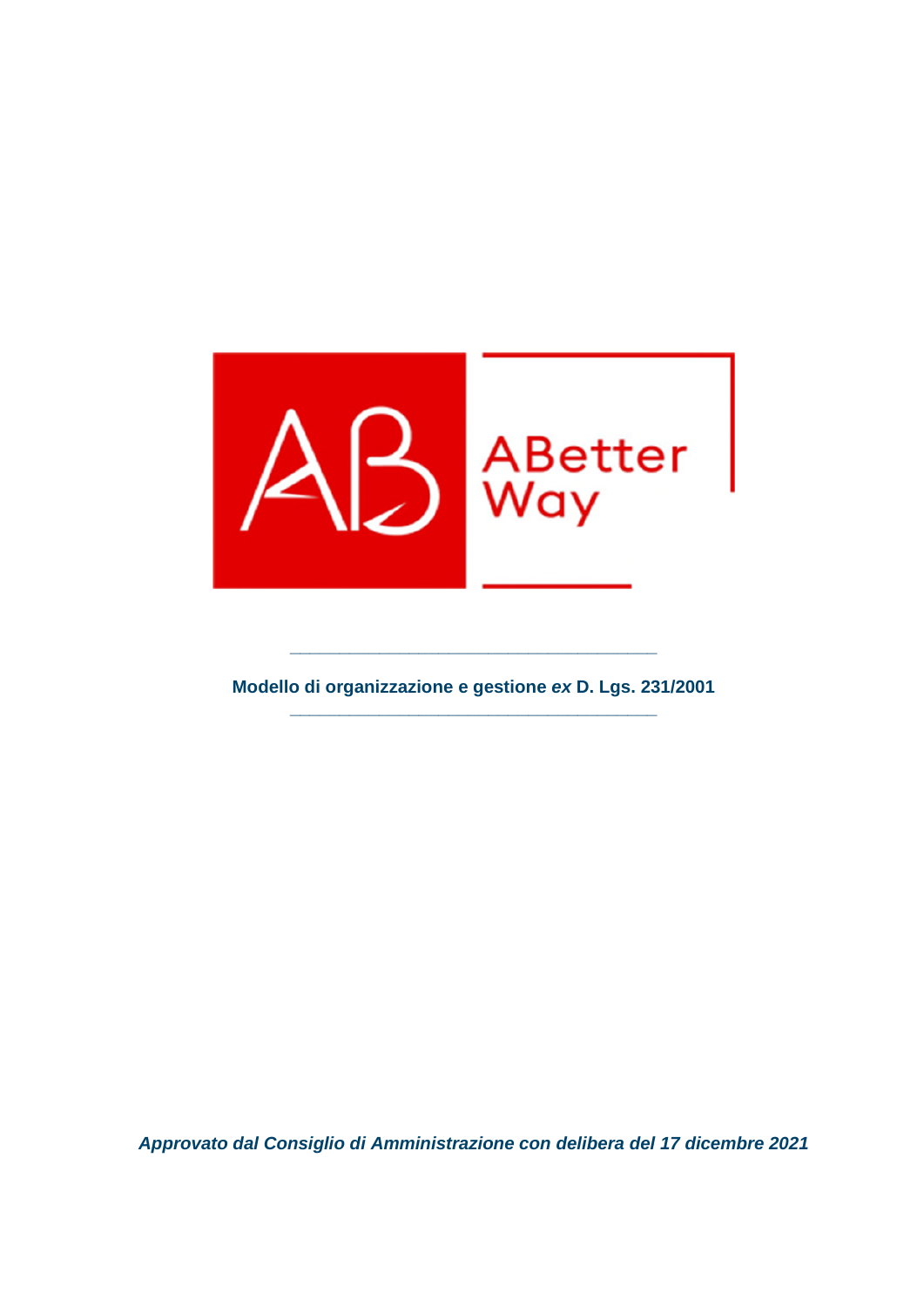### **INDICE**

### **Sommario**

| IL REGIME DI RESPONSABILITÀ AMMINISTRATIVA PREVISTO A CARICO DELLE PERSONE               |  |
|------------------------------------------------------------------------------------------|--|
| 1.2 L'ADOZIONE DEL "MODELLO DI ORGANIZZAZIONE E GESTIONE" QUALE POSSIBILE ESIMENTE DALLA |  |
|                                                                                          |  |
|                                                                                          |  |
|                                                                                          |  |
|                                                                                          |  |
|                                                                                          |  |
| 3.5 FLUSSI INFORMATIVI VERSO L'ODV: INFORMAZIONI DI CARATTERE GENERALE ED INFORMAZIONI   |  |
|                                                                                          |  |
|                                                                                          |  |
|                                                                                          |  |
|                                                                                          |  |
|                                                                                          |  |
|                                                                                          |  |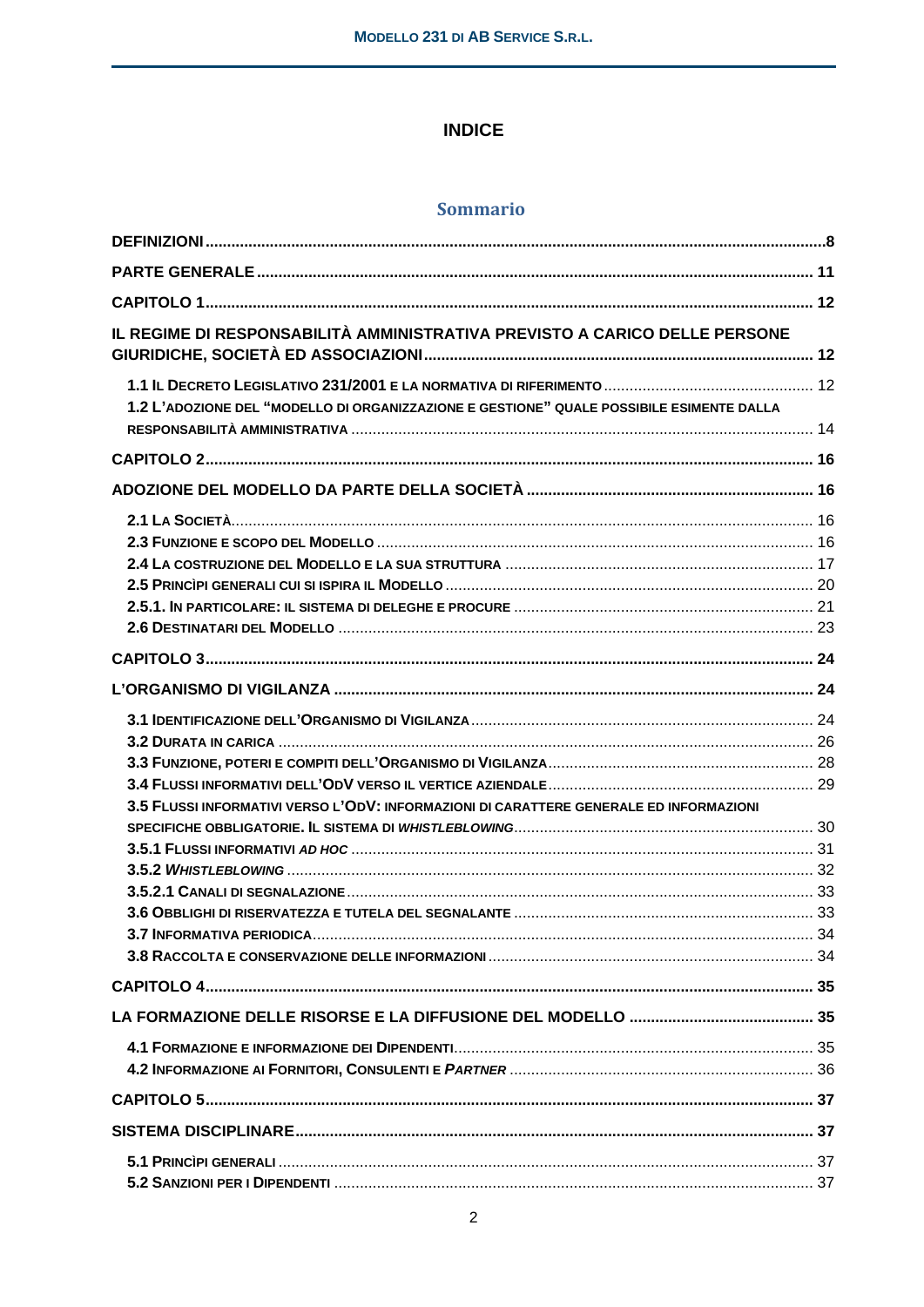| REATI NEI RAPPORTI CON LA PUBBLICA AMMINISTRAZIONE E DI INDUZIONE A NON RENDERE<br>DICHIARAZIONI O A RENDERE DICHIARAZIONI MENDACI ALL'AUTORITÀ GIUDIZIARIA 43 |  |
|----------------------------------------------------------------------------------------------------------------------------------------------------------------|--|
|                                                                                                                                                                |  |
|                                                                                                                                                                |  |
|                                                                                                                                                                |  |
|                                                                                                                                                                |  |
|                                                                                                                                                                |  |
| A.2.3 LE IPOTESI DI MALVERSAZIONE, DI INDEBITA PERCEZIONE DI EROGAZIONI, DI PECULATO E DI ABUSO                                                                |  |
| A.3.1 ATTIVITÀ SENSIBILI NEI RAPPORTI CON LA P.A. E IN RELAZIONE AL REATO DI INDUZIONE A NON RENDERE                                                           |  |
|                                                                                                                                                                |  |
| A.3.2 ATTIVITÀ STRUMENTALI ALLA COMMISSIONE DEI REATI DI TIPO CORRUTTIVO  56                                                                                   |  |
|                                                                                                                                                                |  |
|                                                                                                                                                                |  |
|                                                                                                                                                                |  |
|                                                                                                                                                                |  |
|                                                                                                                                                                |  |
|                                                                                                                                                                |  |
|                                                                                                                                                                |  |
| A.5.3. PRINCIPI PROCEDURALI SPECIFICI RELATIVI ALLE ATTIVITÀ STRUMENTALI ALLA COMMISSIONE DI REATI                                                             |  |
|                                                                                                                                                                |  |
|                                                                                                                                                                |  |
|                                                                                                                                                                |  |
|                                                                                                                                                                |  |
|                                                                                                                                                                |  |
| REATI SOCIETARI (IVI COMPRESE LE FATTISPECIE DI CORRUZIONE TRA PRIVATI)  71                                                                                    |  |
|                                                                                                                                                                |  |
| <b>B.1.1</b>                                                                                                                                                   |  |
|                                                                                                                                                                |  |
|                                                                                                                                                                |  |
|                                                                                                                                                                |  |
|                                                                                                                                                                |  |
| LE FATTISPECIE DI CORRUZIONE TRA PRIVATI (ART. 25-TER, COMMA 1, LETTERA S-BIS, DEL D. LGS.<br>B.2.1                                                            |  |
|                                                                                                                                                                |  |
|                                                                                                                                                                |  |
| B.3.2 ATTIVITÀ SENSIBILI E STRUMENTALI NELL'AMBITO DELLE FATTISPECIE DI CORRUZIONE TRA PRIVATI 77                                                              |  |
|                                                                                                                                                                |  |
|                                                                                                                                                                |  |
|                                                                                                                                                                |  |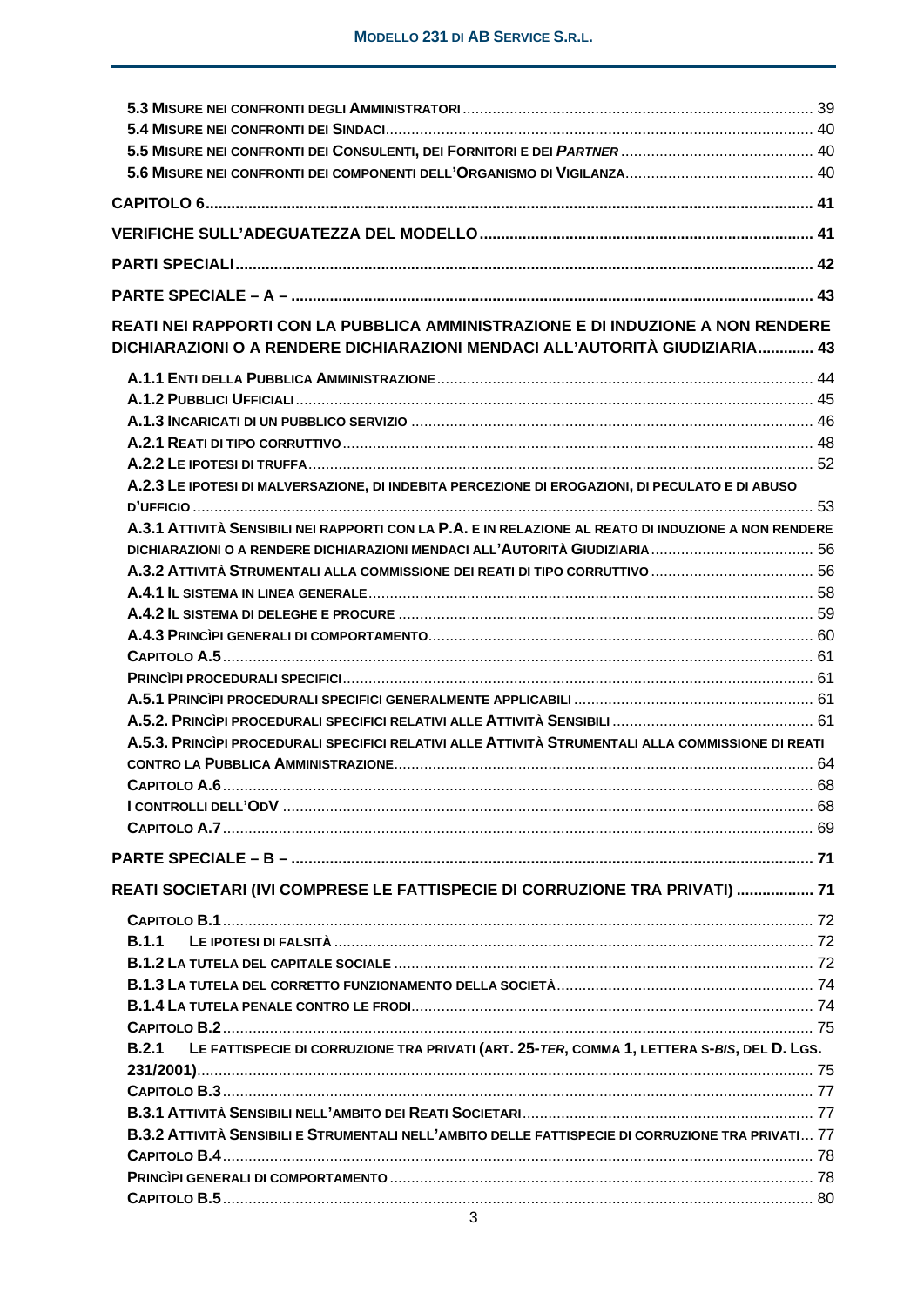| PRINCIPI PROCEDURALI SPECIFICI RELATIVI ALLE ATTIVITÀ SENSIBILI INDIVIDUATE IN RELAZIONE AI REATI  |
|----------------------------------------------------------------------------------------------------|
|                                                                                                    |
|                                                                                                    |
| PRINCIPI PROCEDURALI SPECIFICI RELATIVI ALLE ATTIVITÀ SENSIBILI IN RELAZIONE ALLE FATTISPECIE DI   |
|                                                                                                    |
| PRINCIPI PROCEDURALI SPECIFICI RELATIVI ALLE ATTIVITÀ STRUMENTALI INDIVIDUATE IN RELAZIONE ALLE    |
|                                                                                                    |
|                                                                                                    |
|                                                                                                    |
|                                                                                                    |
|                                                                                                    |
|                                                                                                    |
|                                                                                                    |
| REATI DI RICETTAZIONE, RICICLAGGIO E IMPIEGO DI DENARO, BENI O UTILITÀ DI                          |
| PROVENIENZA ILLECITA, NONCHÉ AUTORICICLAGGIO E FINANZIAMENTO DEL TERRORISMO90                      |
|                                                                                                    |
| C.1.1. I REATI DI RICETTAZIONE, RICICLAGGIO E IMPIEGO DI DENARO, BENI O UTILITÀ DI PROVENIENZA     |
|                                                                                                    |
|                                                                                                    |
|                                                                                                    |
| C.2.1 ATTIVITÀ SENSIBILI NELL'AMBITO DEI REATI DI RICETTAZIONE, RICICLAGGIO E IMPIEGO DI DENARO,   |
| BENI O UTILITÀ DI PROVENIENZA ILLECITA, NONCHÉ AUTORICICLAGGIO E FINANZIAMENTO DEL TERRORISMO . 95 |
|                                                                                                    |
|                                                                                                    |
|                                                                                                    |
|                                                                                                    |
|                                                                                                    |
|                                                                                                    |
|                                                                                                    |
|                                                                                                    |
| PARTE SPECIALE - D -<br>. 102                                                                      |
| REATI DI OMICIDIO COLPOSO E LESIONI GRAVI O GRAVISSIME COMMESSE CON VIOLAZIONE                     |
| DELLE NORME SULLA TUTELA DELLA SALUTE E SICUREZZA SUL LAVORO  102                                  |
|                                                                                                    |
|                                                                                                    |
| D.1.1. LE FATTISPECIE DEI REATI COMMESSI CON VIOLAZIONE DELLE NORME SULLA TUTELA DELLA SALUTE E    |
|                                                                                                    |
|                                                                                                    |
| D.2.1. ATTIVITÀ SENSIBILI IN RELAZIONE AI REATI DI OMICIDIO COLPOSO O LESIONI GRAVI O GRAVISSIME   |
| COMMESSE CON VIOLAZIONE DELLE NORME SULLA TUTELA DELLA SALUTE E SICUREZZA SUL LAVORO 105           |
|                                                                                                    |
| D.3.1 PRINCIPI PROCEDURALI SPECIFICI NELL'AMBITO DEI REATI IN MATERIA DI SALUTE E SICUREZZA NEI    |
|                                                                                                    |
|                                                                                                    |
|                                                                                                    |
|                                                                                                    |
|                                                                                                    |
|                                                                                                    |
| DELITTI INFORMATICI E IN MATERIA DI VIOLAZIONE DEL DIRITTO D'AUTORE  113                           |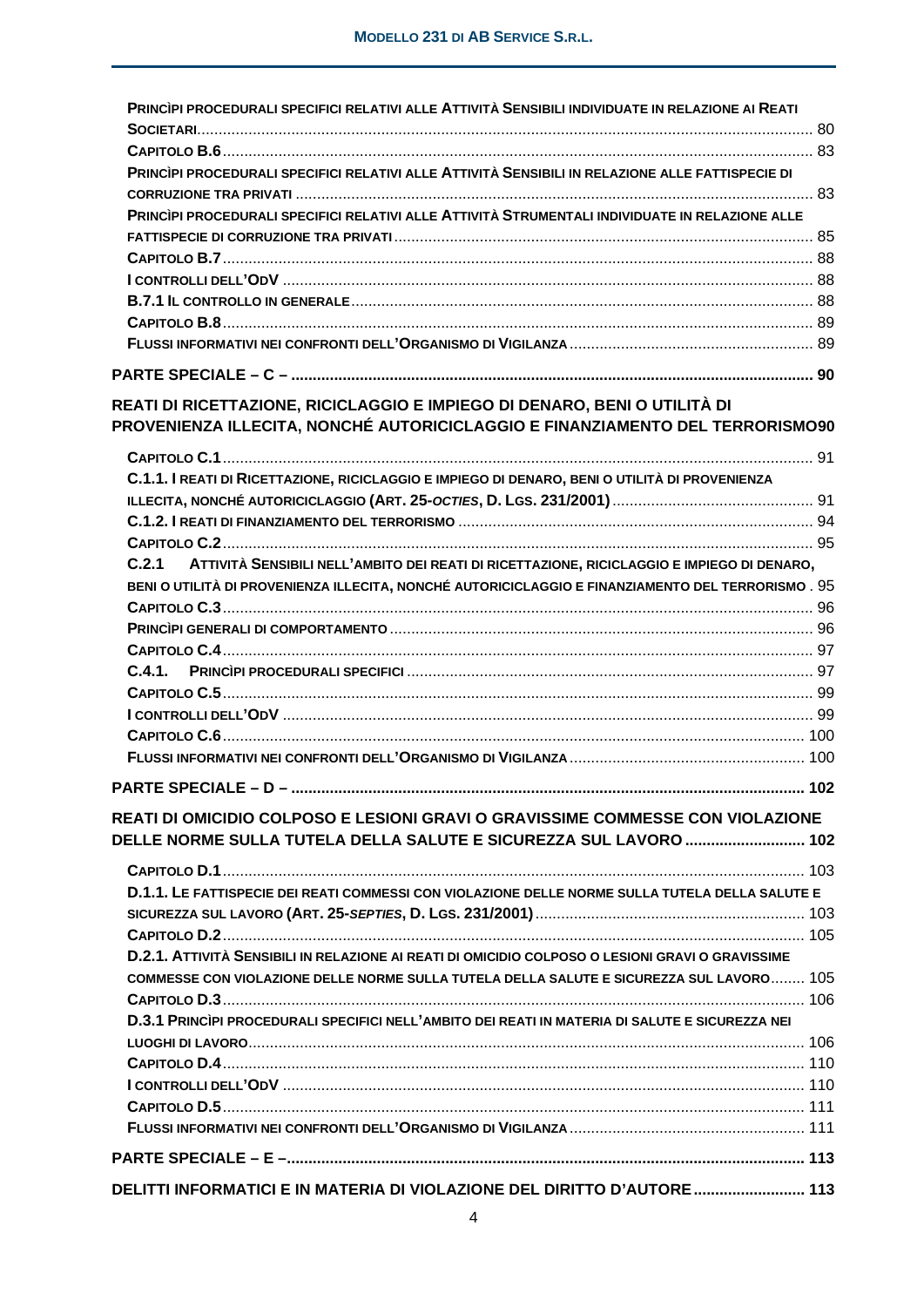| E.1.1. LE FATTISPECIE DEI DELITTI INFORMATICI (ART. 24-BIS DEL DECRETO 231) E IN MATERIA DI VIOLAZIONE                                                                                                                              |  |
|-------------------------------------------------------------------------------------------------------------------------------------------------------------------------------------------------------------------------------------|--|
|                                                                                                                                                                                                                                     |  |
|                                                                                                                                                                                                                                     |  |
|                                                                                                                                                                                                                                     |  |
|                                                                                                                                                                                                                                     |  |
| E.2.1 ATTIVITÀ SENSIBILI NELL'AMBITO DEI DELITTI INFORMATICI E DELITTI IN VIOLAZIONE DEL DIRITTO                                                                                                                                    |  |
|                                                                                                                                                                                                                                     |  |
|                                                                                                                                                                                                                                     |  |
|                                                                                                                                                                                                                                     |  |
|                                                                                                                                                                                                                                     |  |
|                                                                                                                                                                                                                                     |  |
|                                                                                                                                                                                                                                     |  |
| <b>I CONTROLLI DELL'ODV</b> (1999) (1999) (1999) (2009) (2009) (2009) (2009) (2009) (2009) (2009) (2009) (2009) (2009) (2009) (2009) (2009) (2009) (2009) (2009) (2009) (2009) (2009) (2009) (2009) (2009) (2009) (2009) (2009) (20 |  |
|                                                                                                                                                                                                                                     |  |
|                                                                                                                                                                                                                                     |  |
|                                                                                                                                                                                                                                     |  |
|                                                                                                                                                                                                                                     |  |
| LE FATTISPECIE DEI DELITTI DI CRIMINALITÀ ORGANIZZATA (ART. 24-TER DECRETO 231) 136                                                                                                                                                 |  |
|                                                                                                                                                                                                                                     |  |
|                                                                                                                                                                                                                                     |  |
|                                                                                                                                                                                                                                     |  |
|                                                                                                                                                                                                                                     |  |
|                                                                                                                                                                                                                                     |  |
|                                                                                                                                                                                                                                     |  |
|                                                                                                                                                                                                                                     |  |
|                                                                                                                                                                                                                                     |  |
|                                                                                                                                                                                                                                     |  |
|                                                                                                                                                                                                                                     |  |
|                                                                                                                                                                                                                                     |  |
|                                                                                                                                                                                                                                     |  |
|                                                                                                                                                                                                                                     |  |
|                                                                                                                                                                                                                                     |  |
|                                                                                                                                                                                                                                     |  |
|                                                                                                                                                                                                                                     |  |
|                                                                                                                                                                                                                                     |  |
|                                                                                                                                                                                                                                     |  |
|                                                                                                                                                                                                                                     |  |
|                                                                                                                                                                                                                                     |  |
|                                                                                                                                                                                                                                     |  |
|                                                                                                                                                                                                                                     |  |
|                                                                                                                                                                                                                                     |  |
|                                                                                                                                                                                                                                     |  |
|                                                                                                                                                                                                                                     |  |
|                                                                                                                                                                                                                                     |  |
|                                                                                                                                                                                                                                     |  |
| REATI IN MATERIA DI MARCHI E SEGNI DISTINTIVI E DELITTI CONTRO L'INDUSTRIA E IL                                                                                                                                                     |  |
|                                                                                                                                                                                                                                     |  |
|                                                                                                                                                                                                                                     |  |
|                                                                                                                                                                                                                                     |  |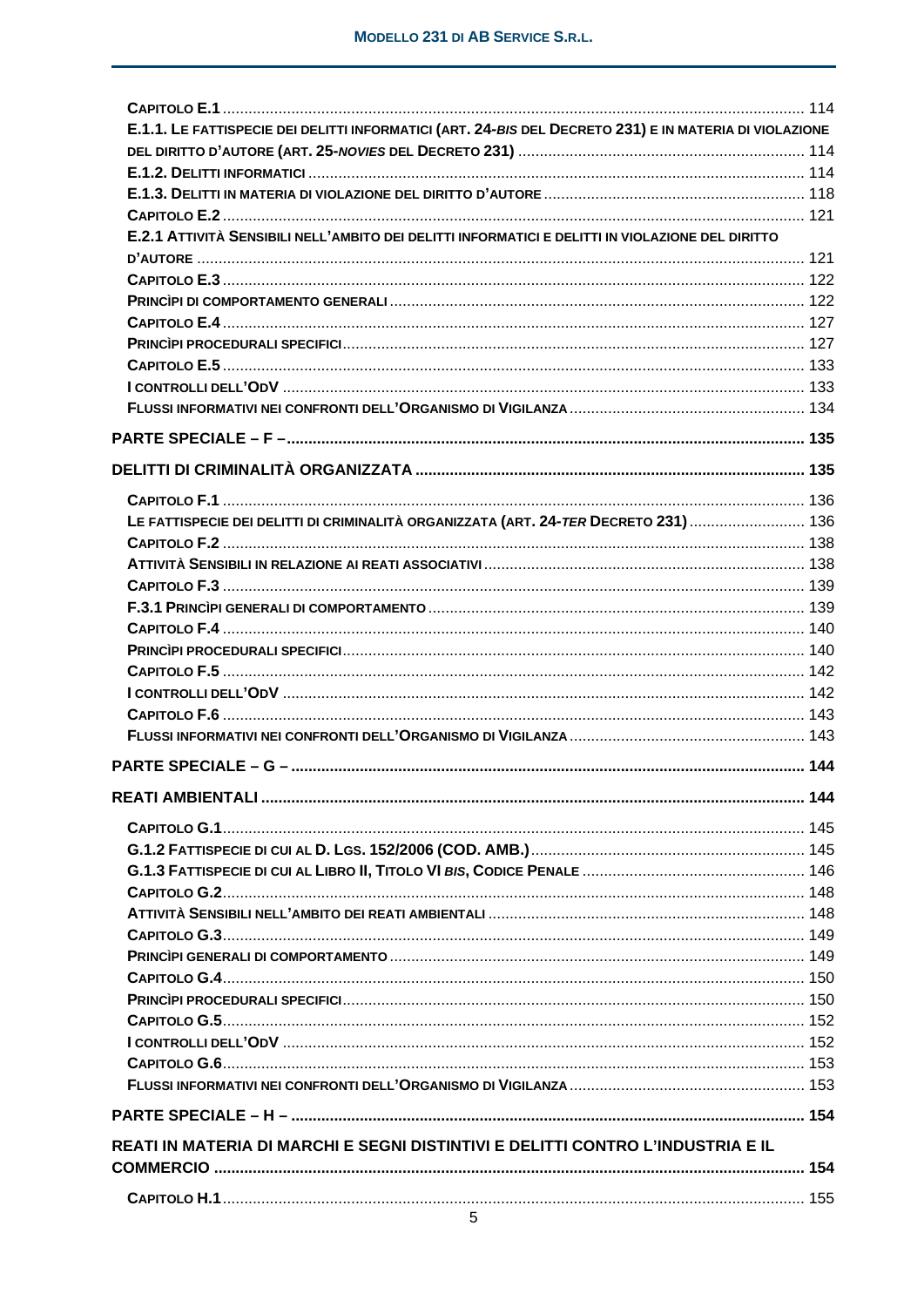| ATTIVITÀ SENSIBILI IN RELAZIONE AI REATI IN MATERIA DI MARCHI E SEGNI DISTINTIVI E AI DELITTI CONTRO   |  |
|--------------------------------------------------------------------------------------------------------|--|
|                                                                                                        |  |
|                                                                                                        |  |
|                                                                                                        |  |
|                                                                                                        |  |
|                                                                                                        |  |
|                                                                                                        |  |
|                                                                                                        |  |
|                                                                                                        |  |
|                                                                                                        |  |
|                                                                                                        |  |
|                                                                                                        |  |
| REATI CONTRO LA PERSONALITÀ INDIVIDUALE E IMPIEGO DI CITTADINI TERZI IL CUI                            |  |
|                                                                                                        |  |
| I.1.1. LE FATTISPECIE DEI DELITTI CONTRO LA PERSONALITÀ INDIVIDUALE (ART. 25-QUINQUIES, D. LGS.        |  |
|                                                                                                        |  |
| 1.1.2. IMPIEGO DI CITTADINI DI PAESI TERZI IL CUI SOGGIORNO È IRREGOLARE (ART. 25-DUODECIES D. LGS.    |  |
|                                                                                                        |  |
|                                                                                                        |  |
| ATTIVITÀ SENSIBILI NELL'AMBITO DEI DELITTI CONTRO LA PERSONALITÀ INDIVIDUALE E IMPIEGO DI CITTADINI DI |  |
|                                                                                                        |  |
|                                                                                                        |  |
|                                                                                                        |  |
|                                                                                                        |  |
|                                                                                                        |  |
|                                                                                                        |  |
|                                                                                                        |  |
|                                                                                                        |  |
|                                                                                                        |  |
|                                                                                                        |  |
|                                                                                                        |  |
|                                                                                                        |  |
|                                                                                                        |  |
| L.1.1. LE FATTISPECIE DEI REATI TRIBUTARI (ART. 25-QUINQUIESDECIES, D. LGS. 231/2001) 173              |  |
|                                                                                                        |  |
|                                                                                                        |  |
|                                                                                                        |  |
|                                                                                                        |  |
|                                                                                                        |  |
|                                                                                                        |  |
|                                                                                                        |  |
|                                                                                                        |  |
|                                                                                                        |  |
|                                                                                                        |  |
|                                                                                                        |  |
|                                                                                                        |  |
|                                                                                                        |  |
|                                                                                                        |  |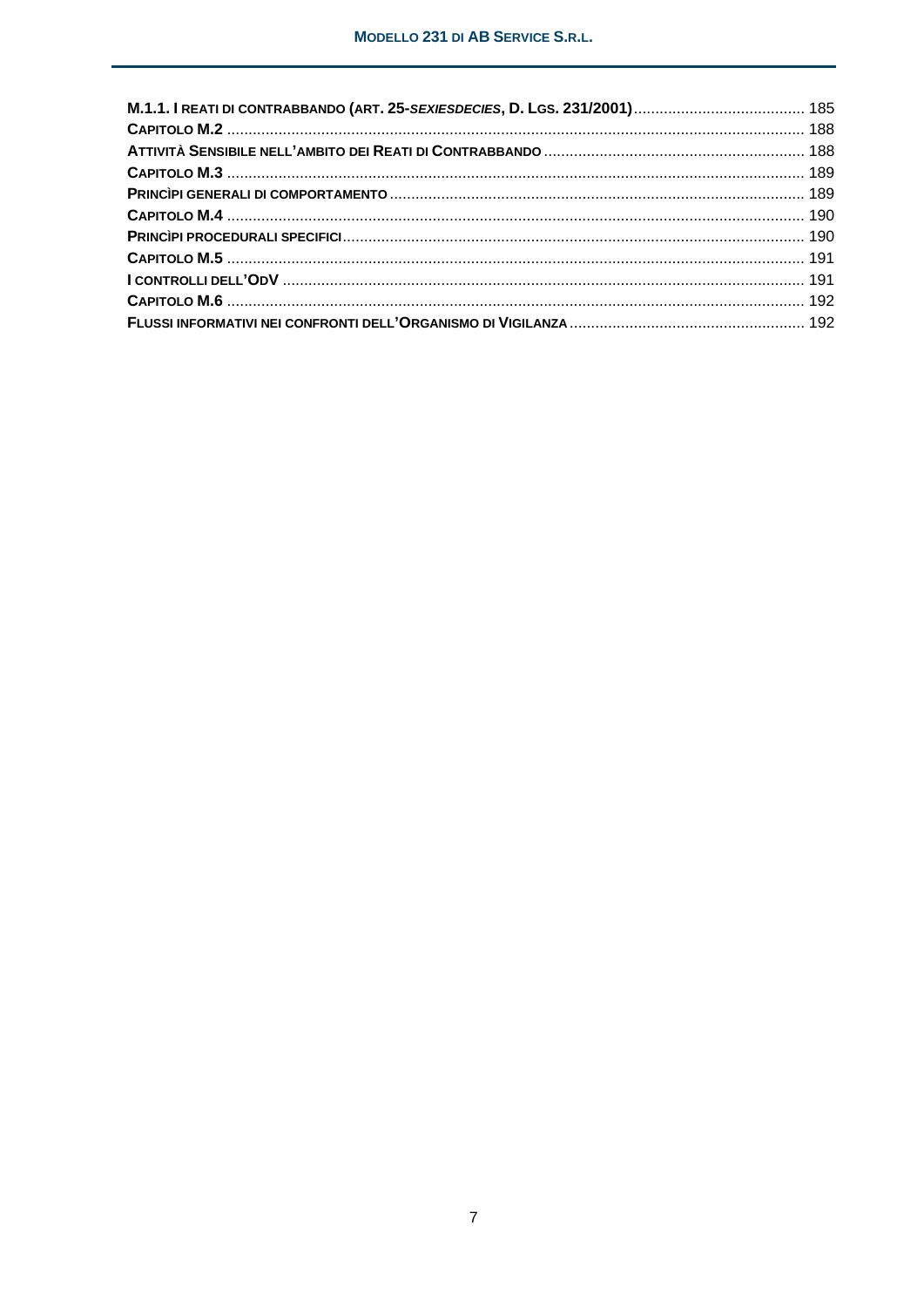### **DEFINIZIONI**

Le seguenti definizioni si riferiscono a tutte le parti del Modello di organizzazione e gestione, fatte salve ulteriori eventuali definizioni contenute nelle singole Parti Speciali.

- **Attività Sensibili**: le attività di AB Service S.r.l. nel cui ambito sussiste il rischio astratto di commissione dei Reati.
- **Attività Strumentali**: le attività non direttamente a rischio di Reato, ma strumentali e funzionali alla commissione degli stessi.
- **CCNL:** Contratto Collettivo Nazionale di Lavoro attualmente in vigore e applicato da AB Service S.r.l..
- **CdA** o **Consiglio di Amministrazione**: il Consiglio di Amministrazione di AB Service S.r.l..
- **Consulenti**: i soggetti che agiscono in nome e/o per conto di AB Service S.r.l. in forza di un contratto di mandato o di altro rapporto contrattuale di collaborazione.
- **Datore di Lavoro**: inteso in senso prevenzionistico, ai sensi dell'art. 2 del Decreto Legislativo 9 aprile 2008, 81, quale il soggetto titolare del rapporto di lavoro con il Lavoratore o, comunque, che, secondo il tipo e l'assetto dell'organizzazione nel cui ambito il Lavoratore presta la propria attività, ha la responsabilità, in virtù di apposita delega, dell'organizzazione stessa o del singolo settore in quanto esercita i poteri decisionali e di spesa.
- **Testo Unico Sicurezza**: il Decreto Legislativo 9 aprile 2008, 81, recante "*Attuazione dell'art. 1 della Legge 3 agosto 2007, 123, in materia di tutela della salute e della sicurezza nei luoghi di lavoro*" e sue successive modificazioni e integrazioni.
- **Destinatari**: i Dipendenti, i collaboratori a qualunque titolo, gli Organi Sociali, i Consulenti e i Fornitori di AB Service S.r.l..
- **Dipendenti**: i soggetti aventi un rapporto di lavoro subordinato con AB Service S.r.l. o coloro che svolgono attività lavorativa per AB Service S.r.l. in forza di un contratto con la stessa (ivi compresi i dirigenti e gli stagisti).
- **D. Lgs. 231/2001 o Decreto o Decreto 231:** il Decreto Legislativo 8 giugno 2001, 231 e sue successive modificazioni e integrazioni.
- **DVR o Documento di Valutazione dei Rischi**: il documento redatto dal Datore di Lavoro contenente una relazione sulla valutazione di tutti i rischi per la sicurezza e la salute durante l'attività lavorativa ed i criteri per la suddetta valutazione, l'indicazione delle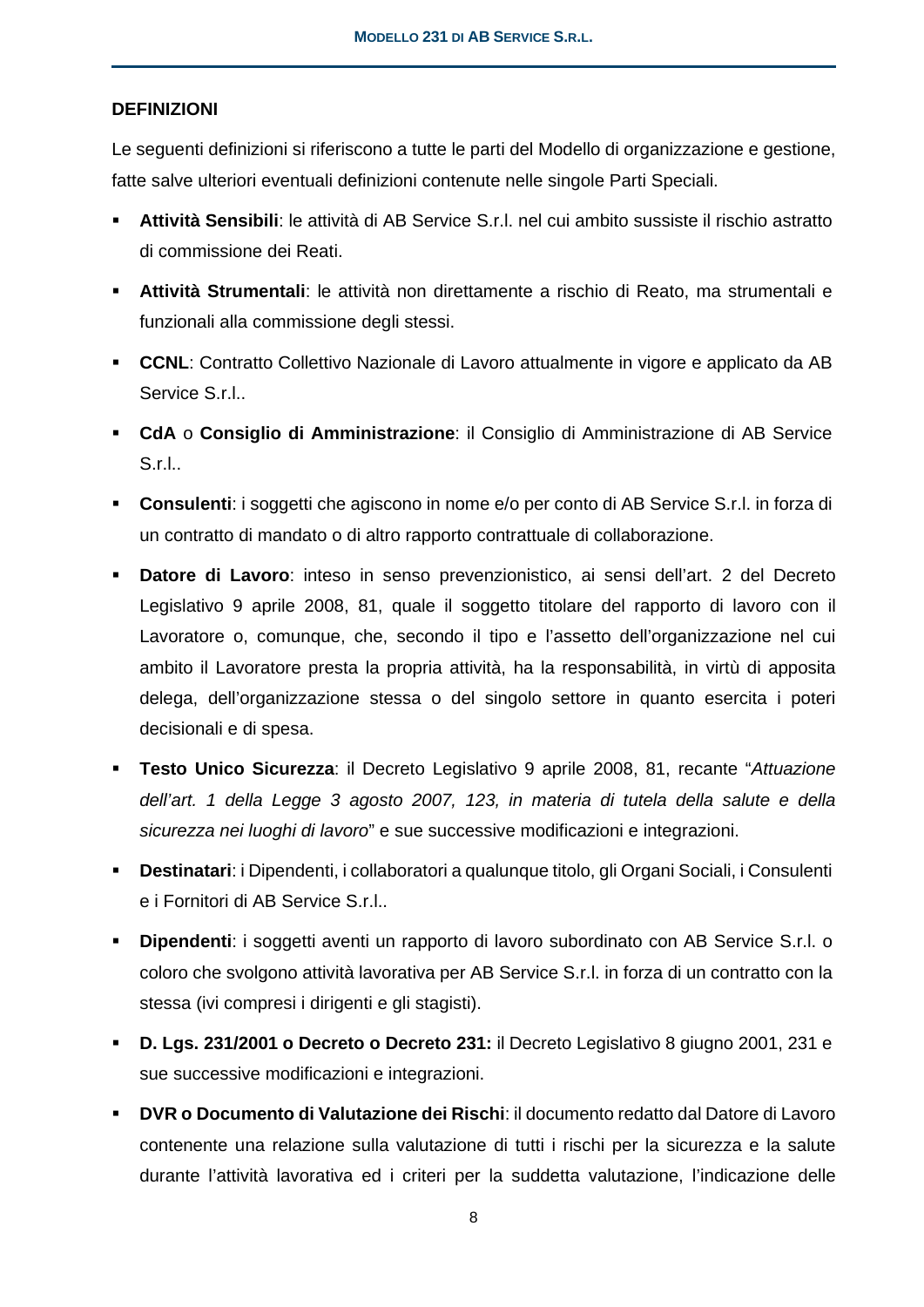misure di prevenzione e protezione attuate e dei dispositivi di protezione individuali adottati a seguito di tale valutazione, il programma delle misure ritenute opportune per garantire il miglioramento nel tempo dei livelli di sicurezza, l'individuazione delle procedure per l'attuazione delle misure da realizzare nonché dei ruoli dell'organizzazione aziendale che vi debbono provvedere, l'indicazione del nominativo del RSPP, del RLS e del Medico Competente che ha partecipato alla valutazione del rischio, nonché l'individuazione delle mansioni che eventualmente espongono i lavoratori a rischi specifici che richiedono una riconosciuta capacità professionale, specifica esperienza, adeguata formazione ed addestramento.

- **Esponenti Aziendali**: gli amministratori, i dirigenti, i responsabili di funzione di AB Service S.r.l..
- **Fornitori**: tutti i fornitori di beni e servizi di AB Service S.r.l.
- **Lavoratori**: persone che, indipendentemente dalla tipologia contrattuale, svolgono un'attività lavorativa nell'ambito dell'organizzazione di AB Service S.r.l.
- **Linee Guida Confindustria**: le Linee Guida per la costruzione del modello di organizzazione, gestione e controllo *ex* D. Lgs. 231/2001 approvate da Confindustria in data 7 marzo 2002 successivamente modificate, da ultimo, nel giugno 2021.
- **Modello o Modello 231**: il modello di organizzazione e gestione previsto dall'art. 6, comma 1, lett. a), D. Lgs. 231/2001.
- **Organi Sociali**: sia il Consiglio di Amministrazione sia il Collegio Sindacale di AB Service S.r.l.
- **Organismo di Vigilanza od OdV**: organismo interno di controllo, preposto alla vigilanza sul funzionamento e sull'osservanza del Modello nonché all'opportunità di un suo aggiornamento, previsto dall'art. 6, comma 1, lett. b), D. Lgs. 231/2001.
- **P.A.**: la pubblica amministrazione e, con riferimento ai reati nei confronti della pubblica amministrazione, i pubblici ufficiali e gli incaricati di un pubblico servizio.
- **Partner**: le controparti contrattuali di AB Service S.r.l., sia persone fisiche sia persone giuridiche, con cui AB Service S.r.l. addivenga a una qualunque forma di collaborazione contrattualmente regolata (associazione temporanea d'impresa, *joint venture*, consorzi, collaborazione in genere), ove destinati a cooperare con AB Service S.r.l. nell'ambito delle Attività Sensibili.
- **Procedure**: documenti organizzativi e *policy* che disciplinano le modalità operative di gestione di processi di interesse e rilevanza generale per l'organizzazione aziendale.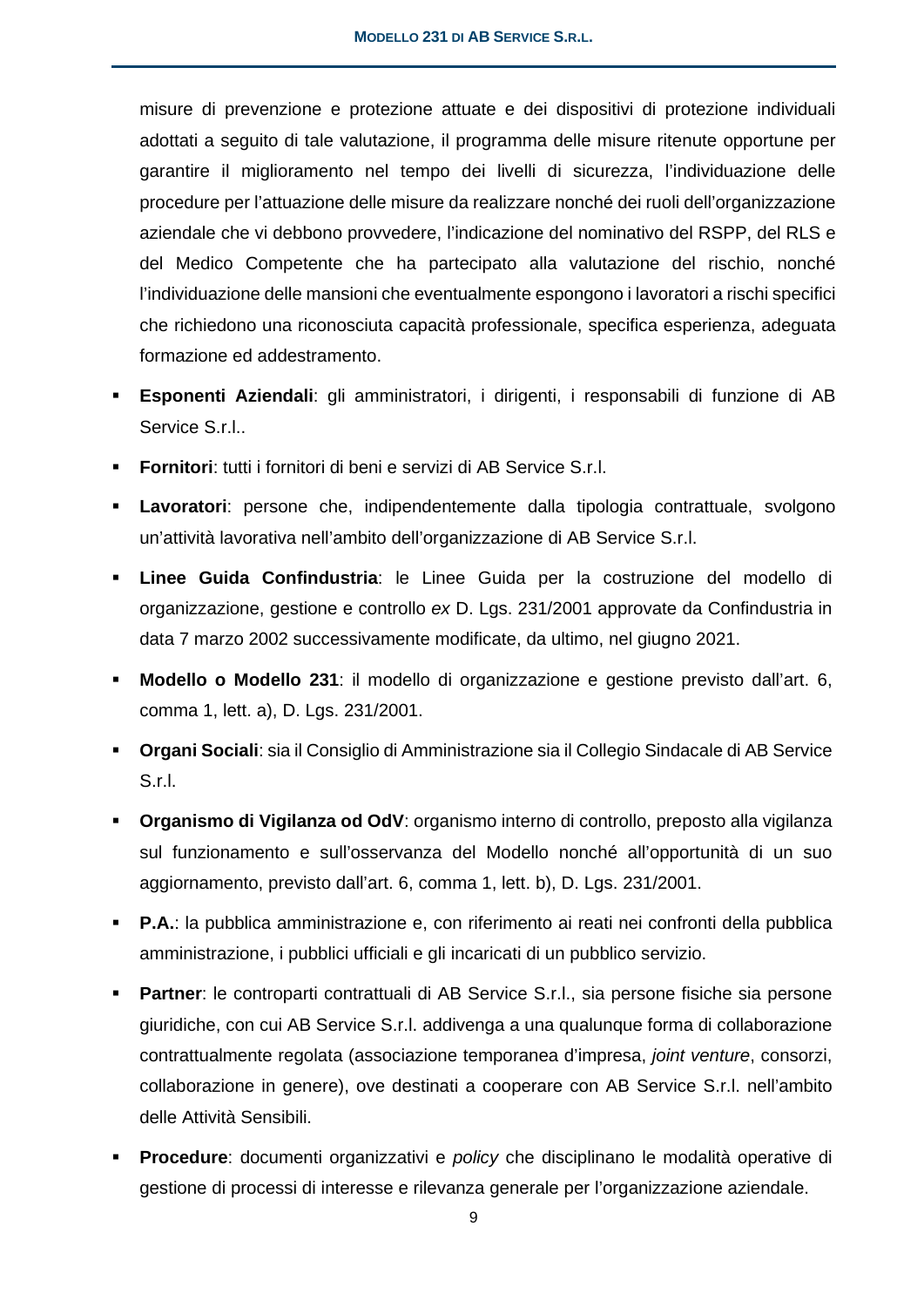- **Reati o Reati Presupposto**: le fattispecie a cui si applica la disciplina prevista dal D. Lgs. 231/2001, anche a seguito di sue successive modificazioni ed integrazioni.
- **AB Service** o **Società**: AB Service S.r.l., con sede legale in Via Caduti del Lavoro, 13, CAP 25034 Orzinuovi (Brescia).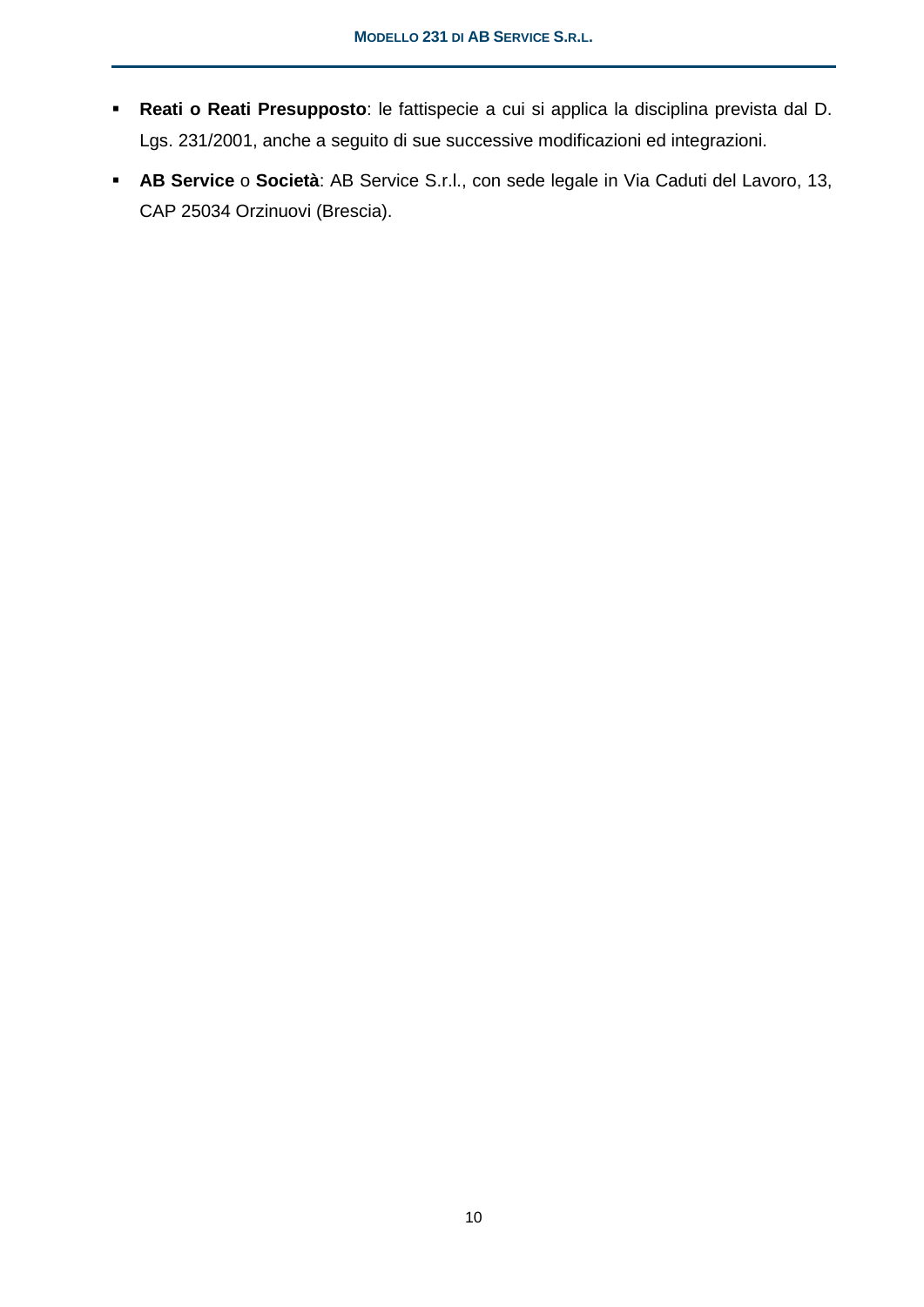# **PARTE GENERALE**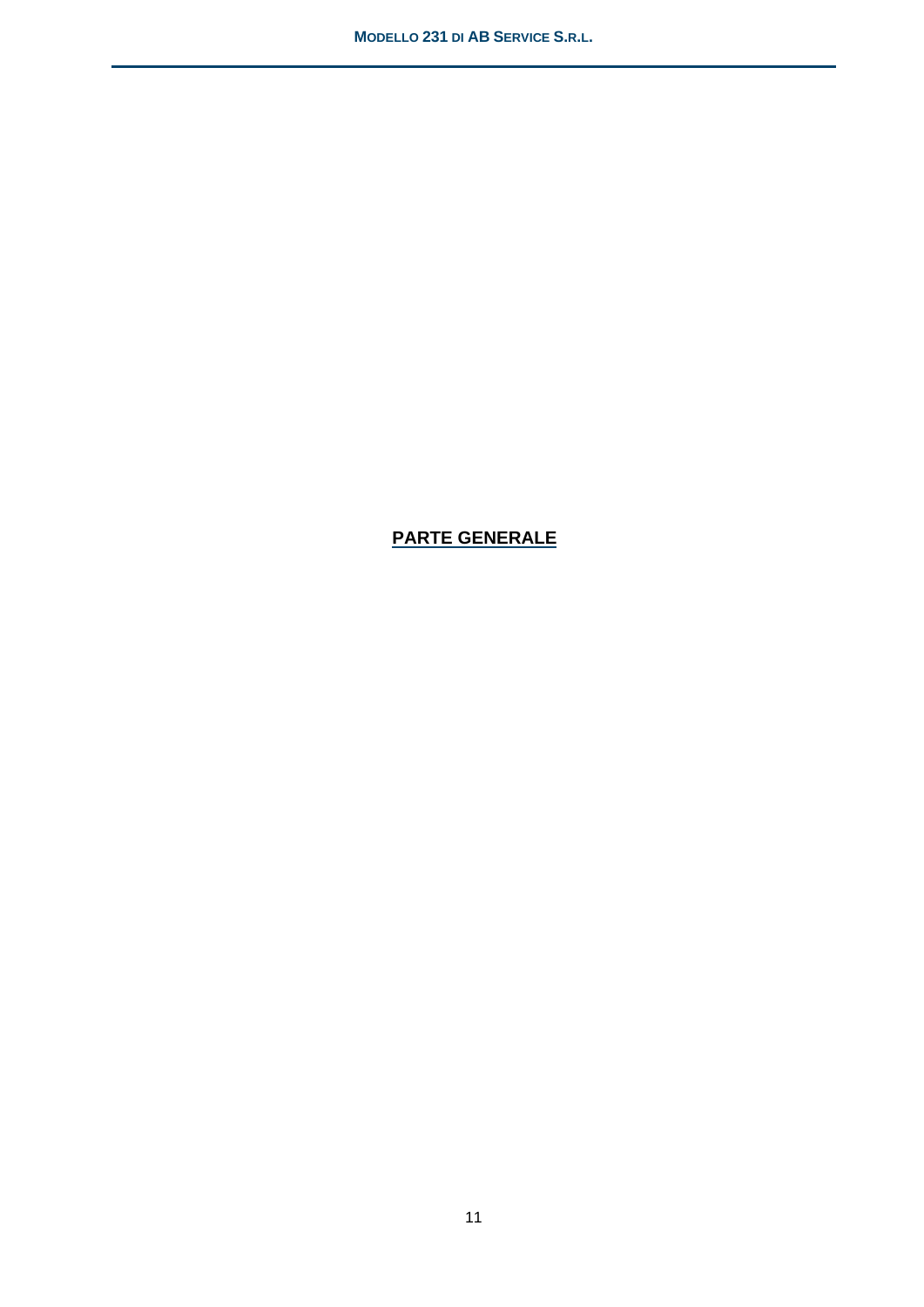## **CAPITOLO 1**

# **IL REGIME DI RESPONSABILITÀ AMMINISTRATIVA PREVISTO A CARICO DELLE PERSONE GIURIDICHE, SOCIETÀ ED ASSOCIAZIONI**

### **1.1 Il Decreto Legislativo 231/2001 e la normativa di riferimento**

In data 4 luglio 2001 è entrato in vigore il Decreto Legislativo 8 giugno 2001, 231, recante la "*Disciplina della responsabilità amministrativa delle persone giuridiche, delle società e delle associazioni anche prive di personalità giuridica*" – pubblicato in Gazzetta Ufficiale n. 140, del 13 giugno 2001, Serie Generale.

Scopo del Decreto era adeguare l'ordinamento giuridico interno ad alcune convenzioni internazionali, cui l'Italia aveva aderito, quali la Convenzione di Bruxelles del 26 luglio 1995 sulla tutela degli interessi finanziari delle Comunità Europee, la Convenzione di Bruxelles del 26 maggio 1997 sulla lotta alla corruzione in cui sono coinvolti funzionari della Comunità Europea e degli Stati Membri e la Convenzione OCSE del 17 dicembre 1997 sulla lotta alla corruzione di pubblici ufficiali stranieri nelle operazioni economiche e internazionali.

Esaminando nel dettaglio il contenuto del D. Lgs. 231/2001 – che ha introdotto in Italia la responsabilità in sede penale, a determinate condizioni, degli enti –, l'articolo 5, comma 1, sancisce la responsabilità della società qualora determinati reati (i Reati Presupposto) siano stati commessi nel suo interesse o a suo vantaggio:

- a) da persone che rivestono funzioni di rappresentanza, di amministrazione o di direzione della società o di una sua unità organizzativa dotata di autonomia finanziaria e funzionale, nonché da persone che esercitano, anche di fatto, la gestione e il controllo della stessa (ad esempio, amministratori e direttori generali);
- b) da persone sottoposte alla direzione o alla vigilanza di uno dei soggetti indicati alla lettera precedente (ad esempio, dipendenti non dirigenti).

Pertanto, nel caso in cui venga commesso uno dei Reati, alla responsabilità penale della persona fisica che ha materialmente realizzato il fatto si aggiunge – se ed in quanto siano integrati tutti gli altri presupposti normativi – anche la responsabilità "*amministrativa*" della società. Tale responsabilità, a dispetto del *nomen juris*, viene a configurarsi – come meglio spiegato *infra* – come sostanzialmente penale<sup>1</sup>.

<sup>1</sup> Ciò è stato spiegato perspicuamente anche dalla Suprema Corte, la quale, con sentenza Cass. pen., Sez. II, 20 dicembre 2005, n. 3615, ha affermato: "*È noto che il D.Lgs 231/2001, sanzionando la persona giuridica in via autonoma e diretta con le forme del processo penale, si differenzia dalle preesistenti sanzioni irrogabili agli enti, così da sancire la morte del dogma '*societas delinquere non potest'*. E ciò perché, ad onta del* nomen juris*, la nuova responsabilità, nominalmente amministrativa, dissimula la sua natura sostanzialmente penale*".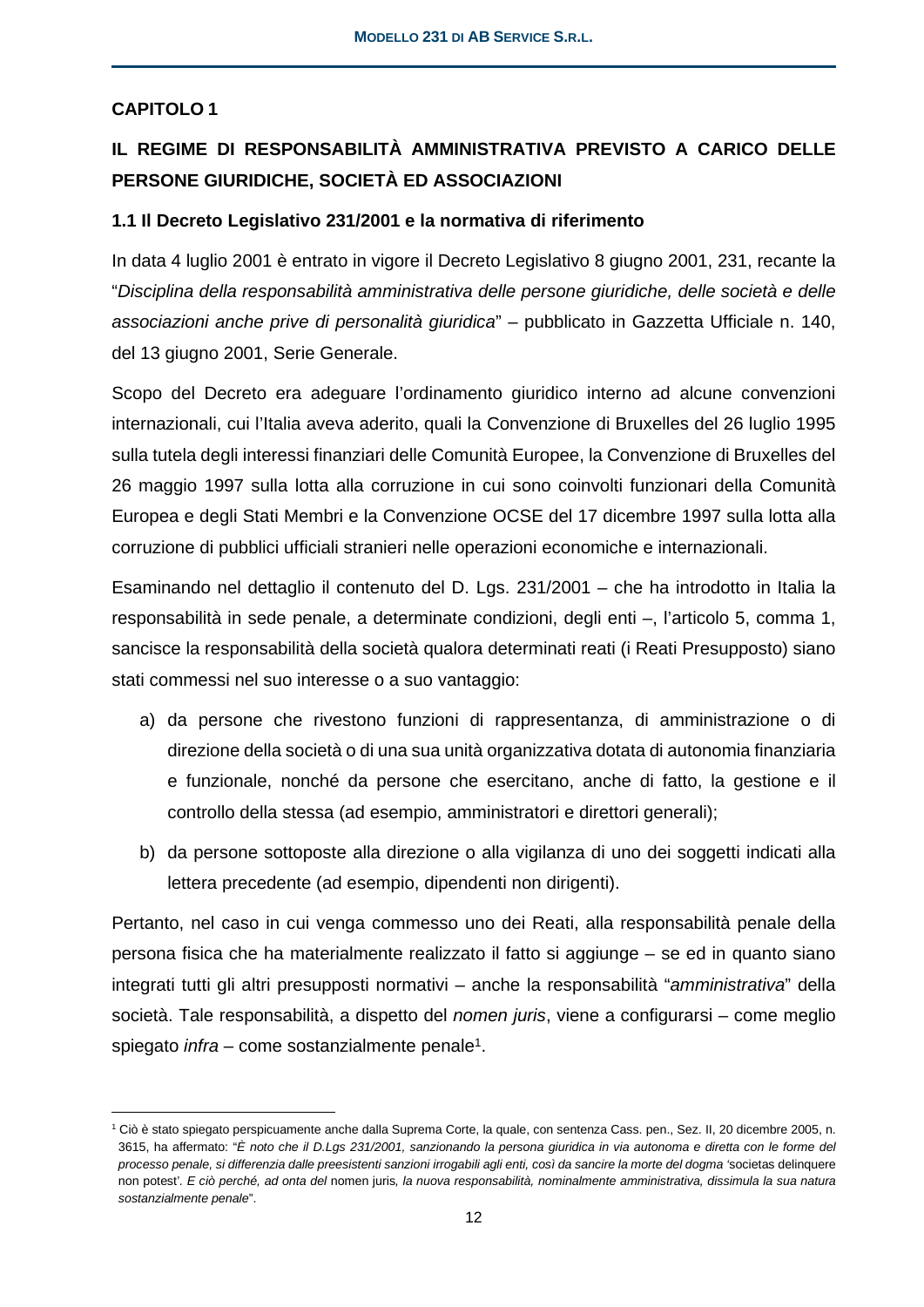Sotto il profilo sanzionatorio, per tutti gli illeciti commessi è sempre prevista a carico della persona giuridica l'applicazione di una sanzione pecuniaria; per le ipotesi di maggior gravità è prevista, altresì, l'applicazione di sanzioni interdittive, quali l'interdizione dall'esercizio dell'attività, la sospensione o la revoca di autorizzazioni, licenze o concessioni, il divieto di contrarre con la P.A., l'esclusione da finanziamenti, contributi o sussidi e l'eventuale revoca di quelli già concessi, il divieto di pubblicizzare beni e servizi.

La responsabilità prevista dal Decreto 231 si configura – in determinati casi e a specifiche condizioni – anche in relazione ai reati commessi all'estero, purché per gli stessi non proceda lo Stato del luogo in cui è stato commesso il reato medesimo.

Quanto alla tipologia dei reati destinati a comportare il suddetto regime di responsabilità amministrativa, il Decreto – nel suo testo originario – si riferiva ad una serie di reati commessi nei rapporti con la Pubblica Amministrazione. Successivamente il legislatore è intervenuto con diversi provvedimenti normativi che hanno ampliato il catalogo dei Reati Presupposto.

Ad oggi, le categorie di Reati Presupposto risultano essere le seguenti:

- (i) reati commessi nei rapporti con la Pubblica Amministrazione (artt. 24 e 25);
- (ii) reati di falsità in monete, in carte di pubblico credito, in valori di bollo e in strumenti o segni di riconoscimento (art. 25-*bis*);
- (iii) reati societari (art. 25-*ter*);
- (iv) reati con finalità di terrorismo o di eversione dell'ordine democratico (art. 25 *quater*);
- (v) pratiche di mutilazione degli organi genitali femminili (art. 25-*quater*.1);
- (vi) reati contro la personalità individuale (art. 25-*quinquies*);
- (vii) reati e gli illeciti amministrativi di abuso di mercato (art. 25-*sexies*);
- (viii) reati transnazionali (introdotti dalla Legge 16 marzo 2006, n. 146);
- (ix) reati di omicidio colposo e lesioni gravi o gravissime commessi con violazione delle norme sulla tutela della salute e sicurezza sul lavoro (art. 25-*septies*);
- (x) reati di ricettazione, riciclaggio e impiego di denaro, beni o utilità di provenienza illecita, nonché autoriciclaggio (art. 25-*octies*);
- (xi) delitti informatici (art. 24-*bis*);
- (xii) delitti contro l'industria e il commercio (art. 25-*bis.*1);
- (xiii) reati di criminalità organizzata (art. 24-*ter*);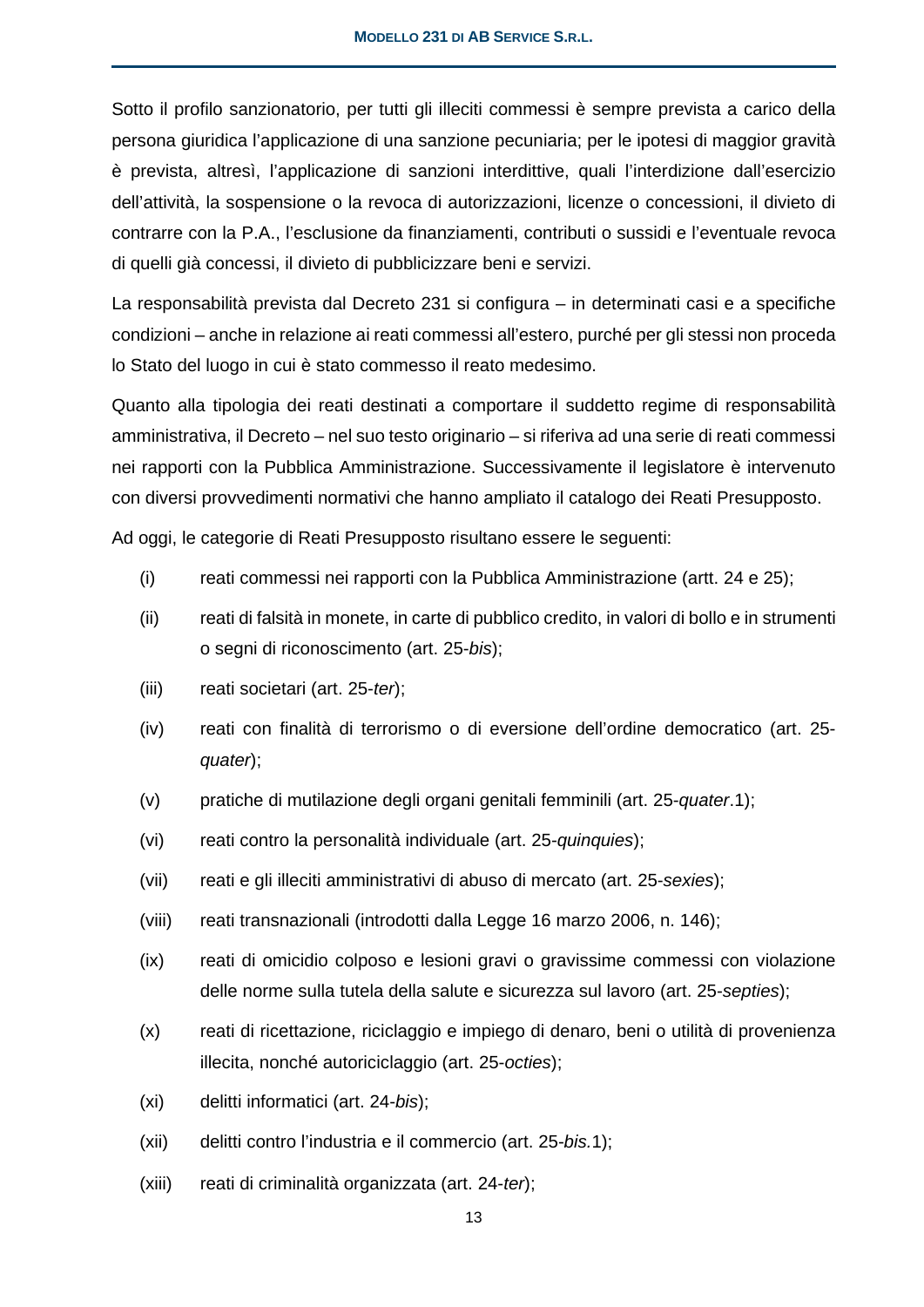- (xiv) delitti in materia di violazione del diritto d'autore (art. 25-*novies*);
- (xv) reato di induzione a non rendere dichiarazioni o a rendere dichiarazioni mendaci all'autorità giudiziaria (art. 25-*decies*);
- (xvi) reati ambientali (art. 25-*undecies*);
- (xvii) reati di impiego di cittadini di paesi terzi il cui permesso di soggiorno è irregolare, procurato ingresso illecito di stranieri nel territorio dello Stato e favoreggiamento dell'immigrazione clandestina (art. 25-*duodecies*);
- (xviii) reati di razzismo e xenofobia (art. 25-*terdecies*);
- (xix) frode in competizioni sportive, esercizio abusivo di gioco o di scommessa e giochi d'azzardo esercitati a mezzo di apparecchi vietati (art. 25-*quaterdecies*);
- (xx) reati tributari (art. 25-*quinquiesdecies*);
- (xxi) reati di contrabbando (art. 25-*sexiesdecies*);
- (xxii) delitti in materia di strumenti di pagamento diversi dai contanti (art. 25-*octies*.1).

Altre fattispecie di reato potrebbero, in futuro, essere inserite dal legislatore nella disciplina dettata dal D. Lgs. 231/2001.

# **1.2 L'adozione del "modello di organizzazione e gestione" quale possibile esimente dalla responsabilità amministrativa**

L'articolo 6 del Decreto introduce una particolare forma di esonero dalla responsabilità in oggetto qualora la società dimostri:

- a) di aver adottato ed efficacemente attuato attraverso il suo organo dirigente, prima della commissione del fatto, un Modello idoneo a prevenire reati della specie di quello verificatosi;
- b) di aver affidato ad un organismo interno, dotato di autonomi poteri di iniziativa e di controllo, il compito di vigilare sul funzionamento e sull'osservanza del Modello, nonché di curare il suo aggiornamento;
- c) che le persone che hanno commesso il reato hanno agito eludendo fraudolentemente il suddetto Modello;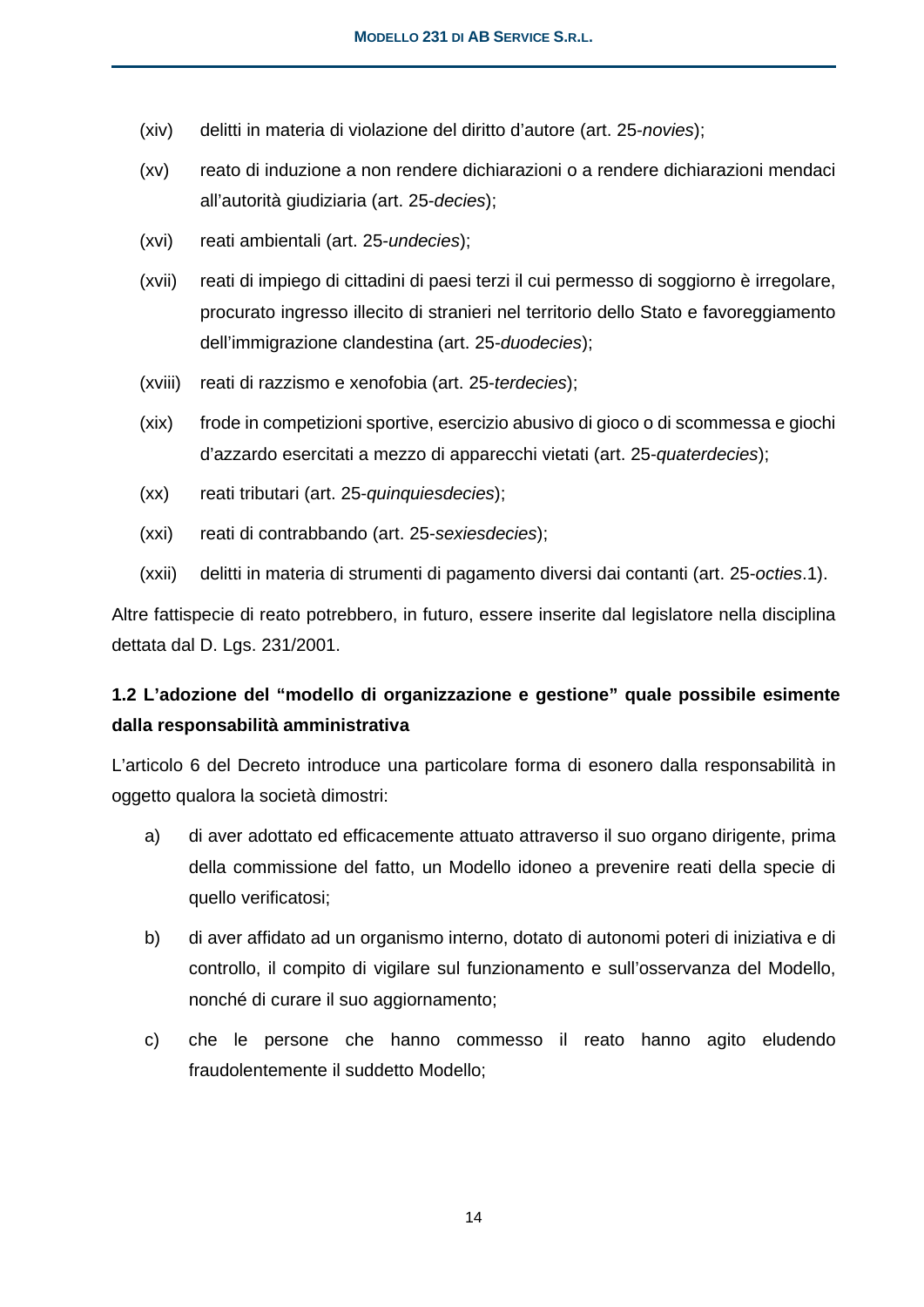d) che non vi sia stata omessa o insufficiente vigilanza da parte dell'organismo di cui alla precedente lett. b)<sup>2</sup>.

Il Decreto prevede, inoltre, che il Modello debba rispondere alle seguenti esigenze:

- 1. individuare le aree a rischio di commissione dei reati previsti dal Decreto;
- 2. predisporre specifici protocolli al fine di programmare la formazione e l'attuazione delle decisioni dell'ente in relazione ai reati da prevenire;
- 3. prevedere modalità di individuazione e di gestione delle risorse finanziarie idonee ad impedire la commissione di tali reati;
- 4. prescrivere obblighi di informazione nei confronti dell'organismo deputato a vigilare sul funzionamento e l'osservanza del Modello;
- 5. configurare un sistema disciplinare interno idoneo a sanzionare il mancato rispetto delle misure indicate nel Modello.

In virtù dell'integrazione dell'art. 6 del Decreto 231 ad opera della Legge 179/2017, il Modello deve, inoltre, prevedere:

- 1. uno o più canali che consentano di presentare, a tutela dell'integrità dell'ente, segnalazioni circostanziate di condotte illecite, rilevanti ai sensi del Decreto 231 e fondate su elementi di fatto precisi e concordanti, o di violazioni del Modello, di cui siano venuti a conoscenza in ragione delle funzioni svolte; tali canali garantiscono la riservatezza dell'identità del segnalante nelle attività di gestione della segnalazione;
- 2. almeno un canale alternativo di segnalazione idoneo a garantire, con modalità informatiche, la riservatezza dell'identità del segnalante;
- 3. il divieto di atti di ritorsione o discriminatori, diretti o indiretti, nei confronti del segnalante per motivi collegati, direttamente o indirettamente, alla segnalazione;
- 4. che nel sistema disciplinare, siano previste sanzioni nei confronti di chi viola le misure di tutela del segnalante, nonché di chi effettua con dolo o colpa grave segnalazioni che si rivelano infondate.

Il Decreto dispone che il Modello può essere adottato, garantendo le esigenze di cui sopra, sulla base di codici di comportamento redatti da associazioni rappresentative di categoria.

<sup>&</sup>lt;sup>2</sup> L'articolo 6 del Decreto fa riferimento al caso in cui il reato sia commesso da un soggetto in posizione apicale. Laddove il reato sia invece commesso da un soggetto sottoposto all'altrui direzione, prevede l'articolo 7 del Decreto che l'ente sia responsabile solo se la commissione del reato è stata resa possibile dall'inosservanza degli obblighi di direzione o vigilanza.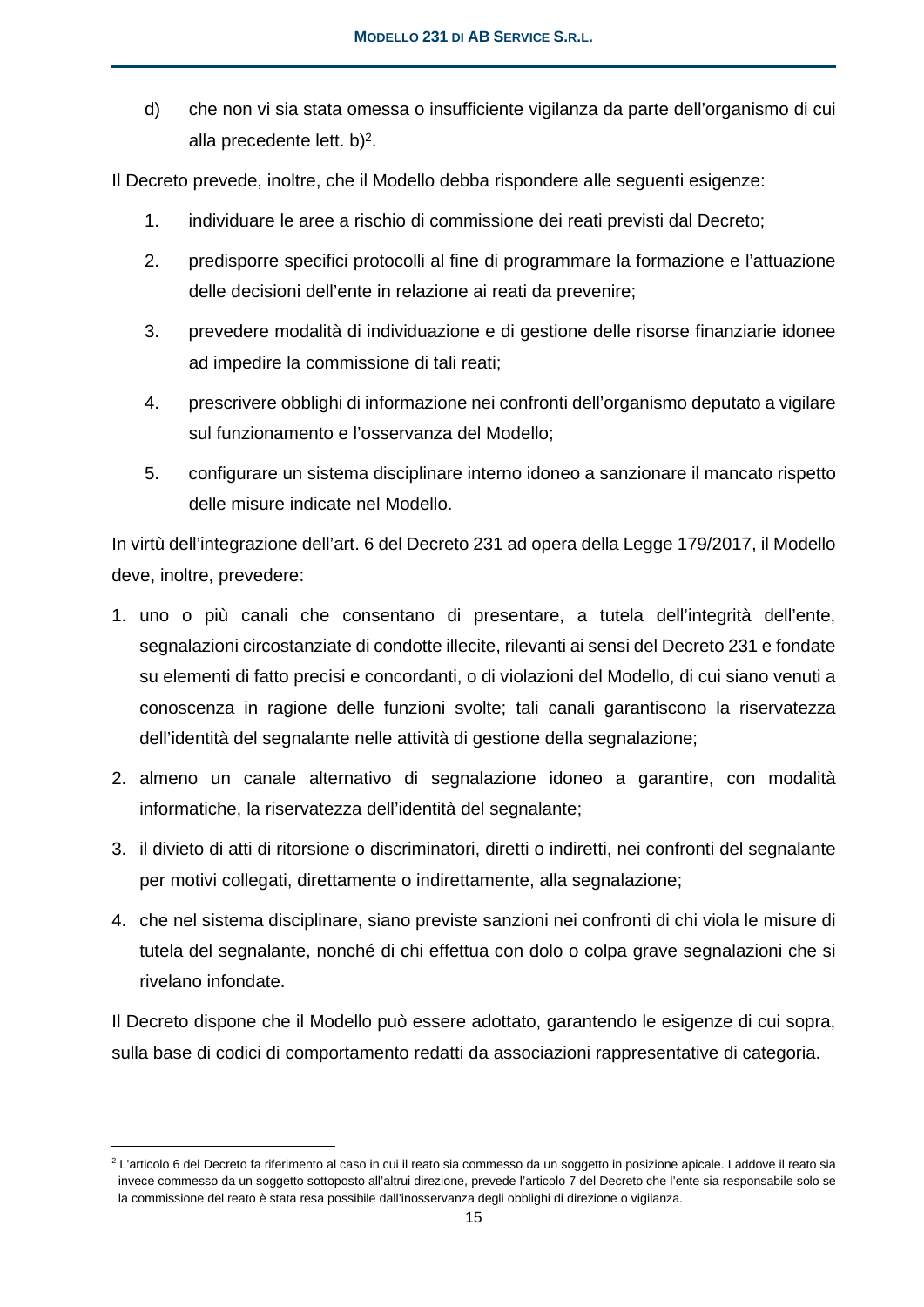### **CAPITOLO 2**

### **ADOZIONE DEL MODELLO DA PARTE DELLA SOCIETÀ**

### **2.1 La Società**

AB Service è una società che ha per oggetto, in via principale, la gestione, l'assistenza, la manutenzione, la riparazione e in genere ogni prestazione di servizi inerente gli impianti di produzione di energia, gli impianti di produzione biometano e gli impianti di liquefazione.

La Società ha deciso di dotarsi del Modello 231 per garantire una maggiore efficienza aziendale, ma anche per prevenire eventuali rischi e sanzioni che possono verificarsi in relazione alle fattispecie annoverate tra i Reati Presupposto, atti a configurare una responsabilità amministrativa per gli enti con rilevanza in ambito penale.

### **2.2 Il Modello e l'Organismo di Vigilanza di AB Service**

Il Consiglio di Amministrazione della Società ha provveduto, in data 17 dicembre 2021 all'adozione del Modello.

La Società ha, inoltre, istituito un Organismo di Vigilanza (con composizione monocratica), cui ha attribuito il compito di vigilare sul funzionamento, sull'efficacia e sull'osservanza del Modello, nonché di segnalare le opportunità di aggiornamento dello stesso.

### **2.3 Funzione e scopo del Modello**

La Società è sensibile alle aspettative dei propri *stakeholders* ed è altresì consapevole del valore che agli stessi può derivare da un sistema di controllo interno idoneo a prevenire la commissione di reati da parte dei propri Dipendenti, Organi Sociali, Fornitori*,* Consulenti e *Partner*.

L'adozione e l'efficace attuazione del Modello migliorano il sistema di *corporate governance* della Società in quanto limitano il rischio di commissione dei reati e consentono di beneficiare dell'esimente prevista dal D. Lgs. 231/2001, pertanto, scopo del presente Modello è la predisposizione di un sistema strutturato ed organico di prevenzione, dissuasione e controllo finalizzato alla riduzione del rischio di commissione dei Reati mediante l'individuazione di Attività Sensibili e dei princìpi di comportamento che devono essere rispettati dai Destinatari. A tal fine viene *infra* individuata e descritta la costante attività dell'Organismo di Vigilanza finalizzata a garantire il rispetto del sistema organizzativo adottato e la vigilanza sull'operato dei Destinatari, anche attraverso il ricorso ad idonei strumenti sanzionatori, sia disciplinari che contrattuali.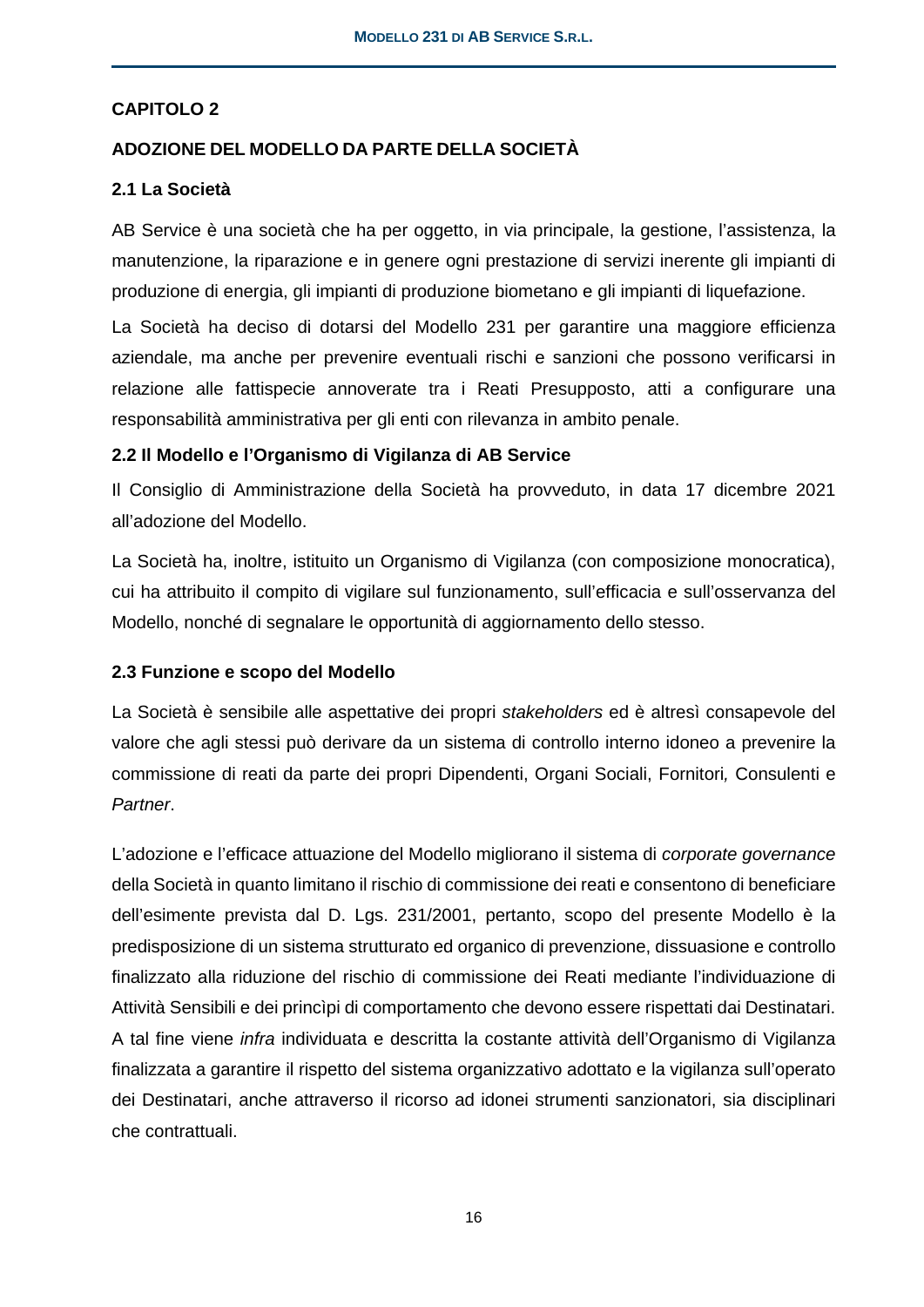I princìpi contenuti nel presente Modello sono volti, da un lato, a determinare una piena consapevolezza del potenziale autore del Reato di commettere un illecito (la cui commissione è fortemente condannata dalla Società perché contraria alle norme di deontologia cui essa si ispira e ai suoi interessi, anche quando la Società potrebbe trarne un vantaggio), dall'altro, grazie ad un monitoraggio costante dell'attività, a consentire alla Società di reagire tempestivamente nel prevenire od impedire la commissione del Reato stesso.

Tra le finalità del Modello vi è, quindi, quella di sviluppare nei Dipendenti, negli Organi Sociali, nei Fornitori, nei Consulenti e nei *Partner* che operano nell'ambito delle Attività Sensibili e, pertanto, dei Destinatari in generale, la consapevolezza di poter determinare – in caso di comportamenti non conformi alle prescrizioni del Modello e alle altre norme e procedure/regole aziendali (oltre che alla legge) – illeciti passibili di conseguenze penalmente rilevanti non solo per se stessi, ma anche – nei termini dianzi spiegati – per la Società.

### **2.4 La costruzione del Modello e la sua struttura**

La predisposizione del presente Modello è stata preceduta da una serie di attività preparatorie, suddivise in differenti fasi, tutte finalizzate alla costruzione di un sistema di prevenzione e gestione dei rischi in linea e ispirato, oltre che alle norme contenute nel D. Lgs. 231/2001, anche ai contenuti e suggerimenti dettati dalle Linee Guida Confindustria e alle *best practice* esistenti.

Si riporta qui di seguito una breve descrizione delle fasi in cui si è articolato il lavoro di individuazione delle aree a rischio, a seguito delle quali si è poi giunti alla predisposizione del presente Modello:

### *1. Identificazione delle Attività Sensibili ("*As-is analysis*")*

Tale fase di identificazione delle Attività Sensibili è stata attuata attraverso due distinte attività:

- a) esame preliminare della documentazione aziendale rilevante, tra cui, a titolo esemplificativo: organigramma societario, statuto sociale, procedure aziendali su tematiche sensibili in relazione ai reati previsti dal Decreto, ecc.;
- b) interviste ai soggetti chiave della struttura aziendale, mirate all'approfondimento dei processi sensibili e dei presìdi di controllo esistenti in riferimento agli stessi.

### *2. Effettuazione della "*Gap Analysis*"*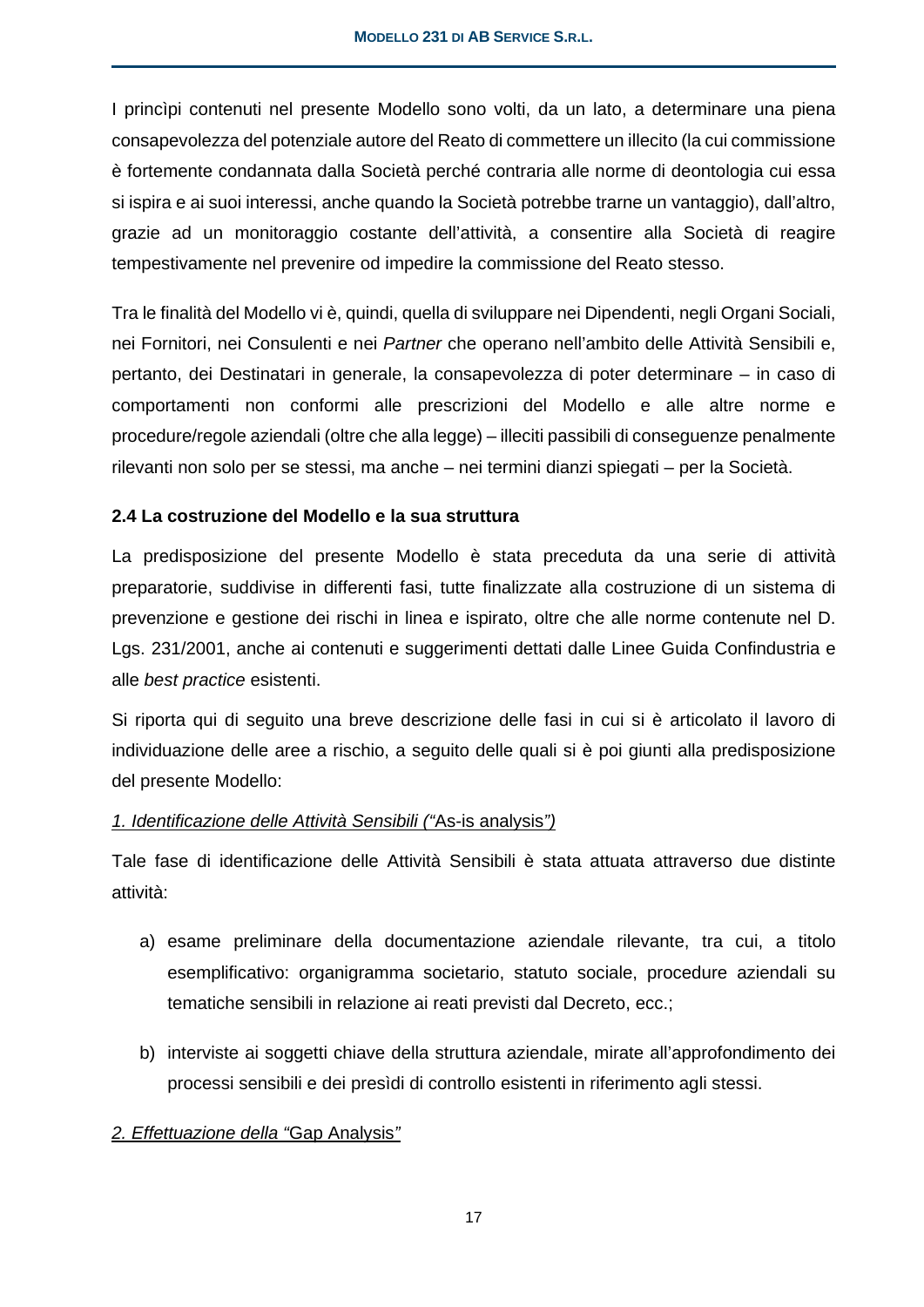Sulla base della situazione aziendale esistente nella Società a seguito della "*as-is analysis*" e alla luce delle previsioni e finalità del D. Lgs. 231/2001, sono state individuate le azioni di miglioramento da attuare nell'ambito delle Attività Sensibili sia a livello di procedure interne sia di requisiti organizzativi, al fine di pervenire alla definizione per la Società del Modello *ex*  D. Lgs.231/01.

I risultati dell'analisi svolta sia nella fase di "Identificazione delle Attività Sensibili" che in quella di "Effettuazione della *Gap Analysis*" sono stati riassunti in un documento all'uopo predisposto.

### *3. Predisposizione del Modello*

Il presente Modello è strutturato come segue:

- i. una "Parte Generale", contenente i princìpi previsti dalla normativa, l'identificazione dell'Organismo di Vigilanza e la descrizione delle sue caratteristiche e dei suoi compiti, l'indicazione dei flussi informativi di carattere generale nei confronti dello stesso, il sistema di *whistleblowing*, il sistema formativo e informativo delle risorse e la diffusione del Modello, le verifiche sull'adeguatezza dello stesso e il sistema sanzionatorio;
- ii. n. 11 "Parti Speciali" predisposte per alcune categorie di reato contemplate nel D. Lgs. n. 231/2001, ritenute astrattamente rilevanti in relazione all'attività svolta dalla Società, ossia:
	- 1. "Parte Speciale A", relativa ai "*Reati nei rapporti con la Pubblica Amministrazione e induzione a non rendere dichiarazioni o a rendere dichiarazioni mendaci all'Autorità giudiziaria*", la quale riguarda le tipologie specifiche di Reati previste ai sensi degli artt. 24, 25 e 25-*decies* del D. Lgs. 231/2001;
	- 2. "Parte Speciale B", relativa ai "*Reati societari*", la quale è dedicata alle tipologie specifiche di Reati previste ai sensi dell'art. 25-*ter* del D. Lgs. 231/2001 (ivi comprese le fattispecie di "corruzione tra privati");
	- 3. "Parte Speciale C", relativa ai "*Reati di ricettazione, riciclaggio e impiego di denaro, beni o utilità di provenienza illecita nonché autoriciclaggio e finanziamento del terrorismo*", la quale è dedicata alle tipologie specifiche di Reati previste ai sensi dell'art. 25-*octies* e dell'art, 25-*quater* del D. Lgs. 231/2001;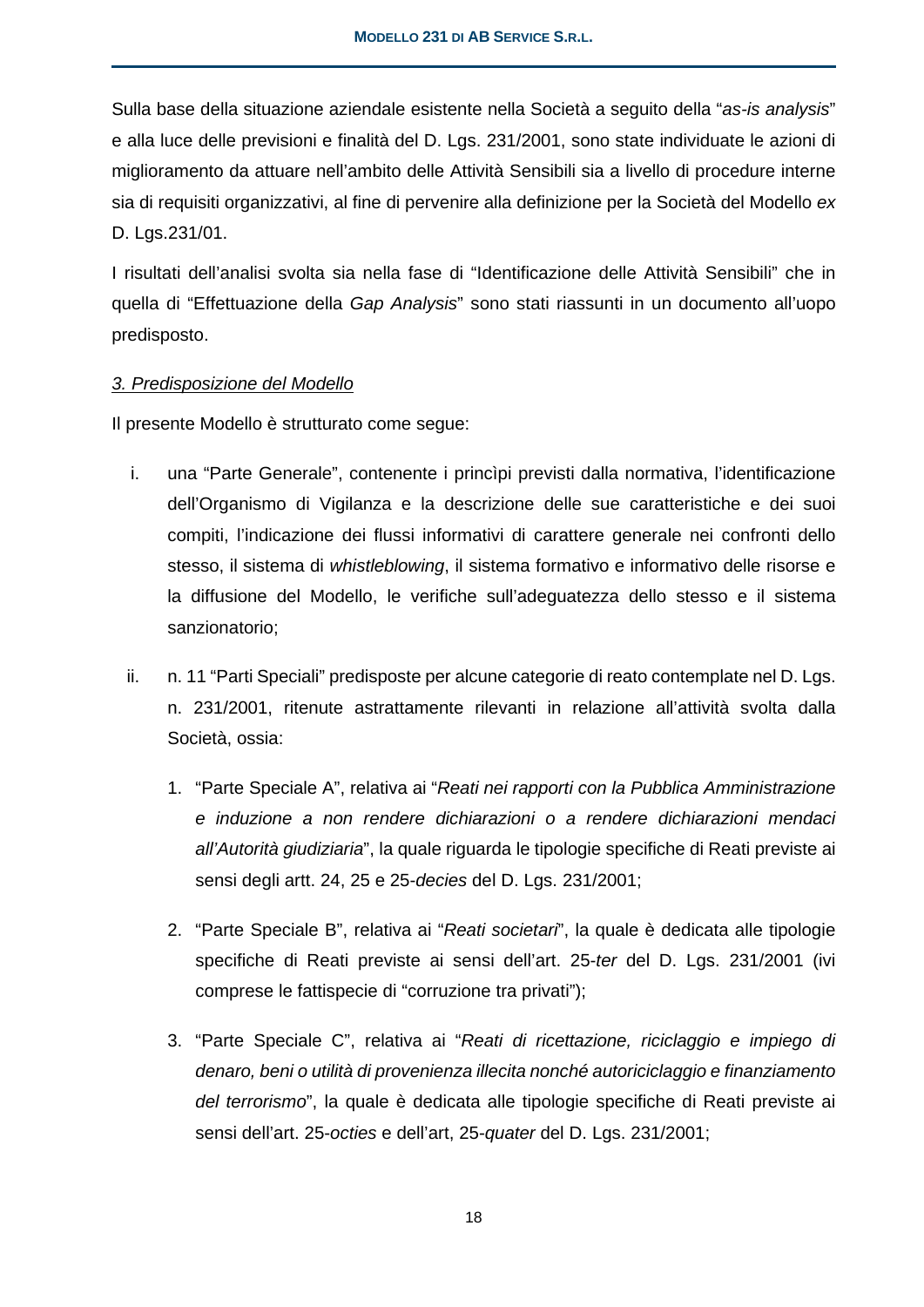- 4. "Parte Speciale D", relativa ai "*Reati di omicidio colposo e lesioni colpose gravi o gravissime commesse con violazione delle norme sulla tutela della salute e sicurezza sul lavoro*", la quale è dedicata alle tipologie specifiche di Reati previste dall'art. 25-*septies* del D. Lgs. 231/2001;
- 5. "Parte Speciale E", relativa ai "*Delitti informatici e in materia di violazione del diritto d'autore*", la quale è dedicata alle tipologie specifiche di Reati previste ai sensi degli artt. 24-*bis* e 25-*novies* del D. Lgs. 231/2001;
- 6. "Parte Speciale F", relativa ai "*Delitti di criminalità organizzata*", la quale è dedicata alle tipologie di reato previste dall'art. 24-*ter* del D. Lgs. 231/2001;
- 7. "Parte Speciale G", relativa ai "*Reati ambientali*", la quale è dedicata alle tipologie specifiche di Reati previste ai sensi dell'art. 25-*undecies* del D. Lgs. 231/2001;
- 8. "Parte Speciale H", relativa ai "*Reati in materia di marchi e segni distintivi e delitti contro l'industria e il commercio*", la quale è dedicata alle tipologie specifiche di Reati previste ai sensi degli artt. 25-*bis* e 25-*bis*.1 D. Lgs. 231/2001;
- 9. "Parte Speciale I", relativa ai "*Reati contro la personalità individuale e di impiego di cittadini di Paesi terzi privi di permesso di soggiorno regolare*", la quale è dedicata alle tipologie specifiche di Reati previste ai sensi degli artt. 25-*quinquies*  e 25-*duodecies* D. Lgs. 231/2001;
- 10. "Parte Speciale L", relativa ai "*Reati tributari*", la quale è dedicata alle tipologie specifiche di Reati previste ai sensi dell'art. 25-*quinquiesdecies* del D. Lgs. 231/2001;
- 11. "Parte Speciale M", relativa ai "Reati di contrabbando", la quale è dedicata alle tipologie specifiche di Reati previste ai sensi dell'art. 25-*sexiesdecies* del D. Lgs. 231/2001.

Ciascuna Parte Speciale è strutturata come segue:

- 1. descrizione delle fattispecie di reato;
- 2. descrizione delle Attività Sensibili;
- 3. indicazione dei princìpi generali di comportamento;
- 4. indicazione dei princìpi specifici di comportamento;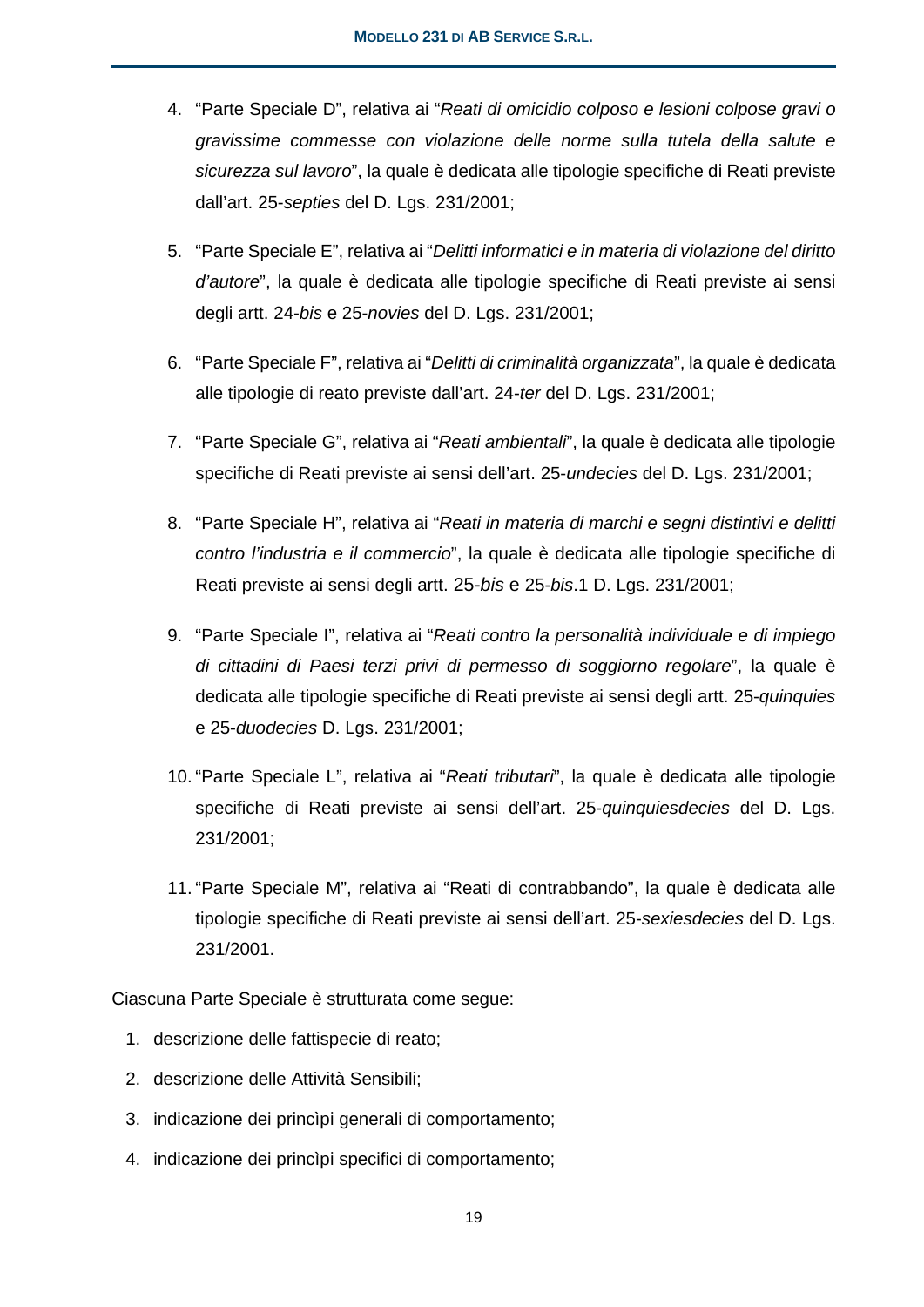- 5. descrizione dei controlli dell'Organismo di Vigilanza;
- 6. indicazione dei flussi informativi verso l'Organismo di Vigilanza.

### **2.5 Princìpi generali cui si ispira il Modello**

Nella predisposizione del presente Modello si è tenuto conto delle procedure e dei sistemi di controllo in essere presso la Società, ove considerati idonei a valere anche come misure di prevenzione dei Reati e strumenti di controllo sulle Attività Sensibili. Il Modello si pone, pertanto, quale ulteriore componente del sistema di controllo interno adottato dalla Società.

Il presente Modello non costituisce un "*quid novi*": l'attività di impresa svolta dalla Società, infatti, è da sempre caratterizzata da un proprio sistema (un modello), nonché da un assetto organizzativo consolidato. Per la Società si è trattato, quindi, di effettuare un'analisi delle strutture organizzative interne già attive e operanti, nonché dei presìdi già in essere, per verificarne la rispondenza al dettato del Decreto ed eventualmente potenziarli.

In particolare, quali specifici strumenti già esistenti e diretti a programmare la formazione e l'attuazione delle decisioni della Società anche in relazione ai Reati da prevenire, la Società ha individuato i seguenti:

- 1. i princìpi di *corporate governance* generalmente seguiti dalla Società;
- 2. la documentazione e le disposizioni inerenti alla struttura gerarchico-funzionale aziendale e organizzativa della Società;
- 3. la normativa aziendale che la Società ha predisposto nell'ambito delle Attività Sensibili (ad esempio, la documentazione aziendale in materia di sicurezza sul lavoro);
- 4. la formazione del personale;
- 5. il sistema sanzionatorio di cui al CCNL.

Le regole, le procedure e i princìpi di cui agli strumenti sopra elencati – anche laddove non riportati dettagliatamente nel presente Modello – fanno parte del più ampio sistema di organizzazione e controllo che lo stesso intende integrare.

I princìpi cardine cui il Modello si ispira, oltre a quanto sopra indicato, sono:

- 1. le Linee Guida Confindustria e le *best practice* in materia, in base alle quali è stata predisposta la mappatura delle **Attività Sensibili** e delle **Attività Strumentali** di AB Service;
- 2. i requisiti indicati dal D. Lgs. 231/2001, tra cui: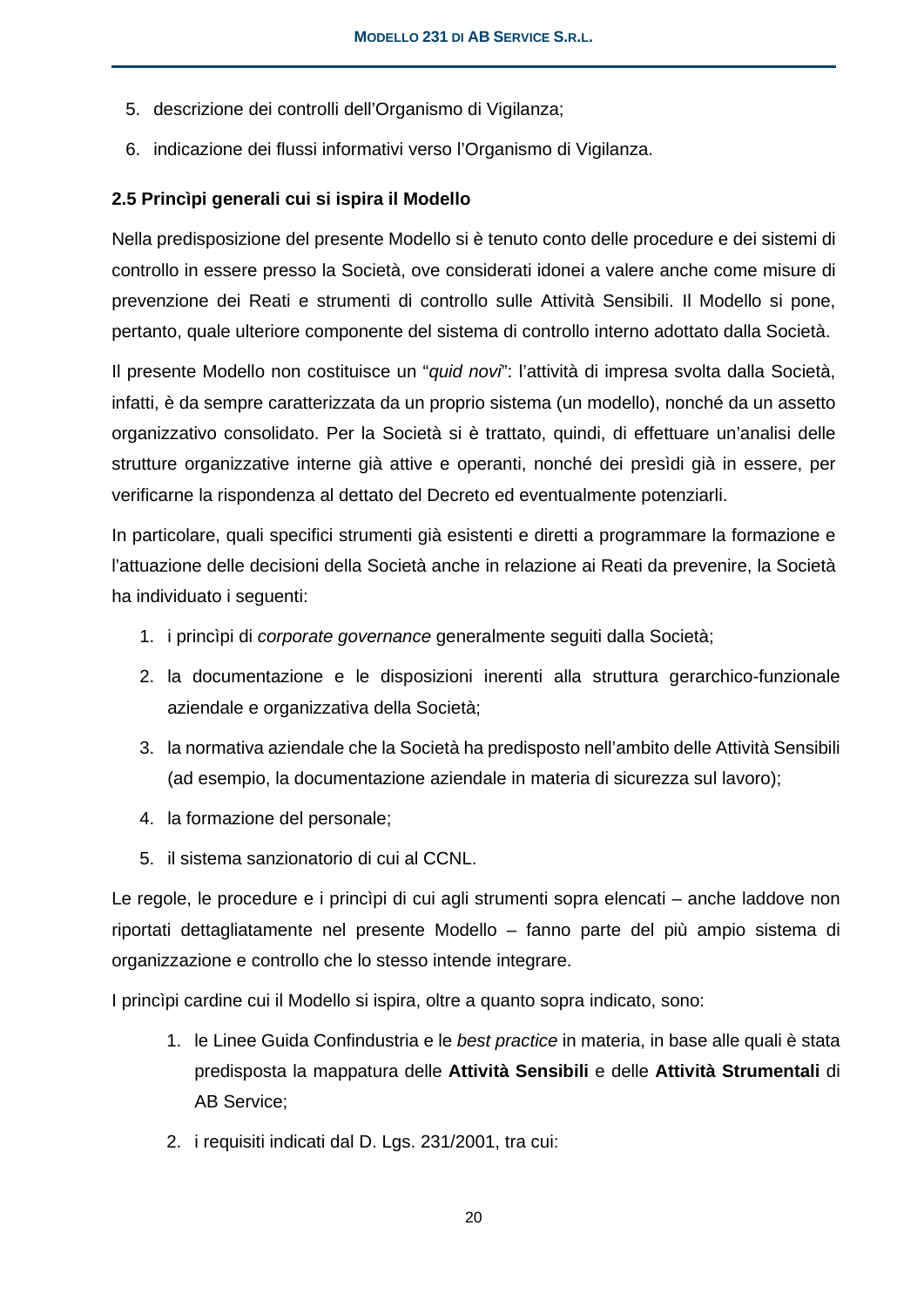- l'attribuzione a un **organismo di vigilanza** interno alla Società del compito di attuare in modo efficace e corretto il Modello anche attraverso il monitoraggio dei comportamenti aziendali ed il diritto ad una informazione costante sulle attività rilevanti ai fini del D. Lgs. 231/2001;
- la messa a disposizione dell'organismo di vigilanza di **risorse aziendali** di numero e valore ragionevole e proporzionato ai compiti affidati allo stesso e ai risultati attesi e ragionevolmente ottenibili;
- l'attività di **verifica del funzionamento** del Modello con conseguente aggiornamento periodico (controllo *ex post*);
- l'attività di **sensibilizzazione e diffusione** a tutti i livelli aziendali delle regole comportamentali e delle procedure istituite;
- 3. i princìpi generali di un adeguato sistema di controllo interno ed in particolare:
	- la **verificabilità e documentabilità** di ogni operazione rilevante ai fini del D. Lgs. 231/2001 per consentire l'individuazione di precisi "punti" di responsabilità e della "motivazione" delle scelte stesse (la cosiddetta "*tracciabilità delle scelte*");
	- il rispetto dei princìpi della **separazione delle funzioni** e **segregazione dei ruoli** (la cosiddetta "*segregation of duties*");
	- la previsione che, nell'assumere decisioni, si prescinda da valutazioni meramente soggettive, facendosi invece riferimento, laddove possibile, a **criteri precostituiti** (la cosiddetta "*oggettivazione dei processi decisionali*");
	- la definizione di **poteri autorizzativi** coerenti con le responsabilità assegnate;
	- la previsione di **appositi flussi informativi nei confronti dell'Organismo di Vigilanza** e **da parte di questo nei confronti degli Organi Sociali**;
- 4. il sistema dei controlli interni che monitora le aree in cui è maggiore il rischio di commissione dei Reati.

# **2.5.1. In particolare: il sistema di deleghe e procure**

In linea di principio, il sistema di deleghe e procure deve essere caratterizzato da elementi di "sicurezza" ai fini della prevenzione dei Reati e, al contempo, consentire comunque la gestione efficiente dell'attività aziendale.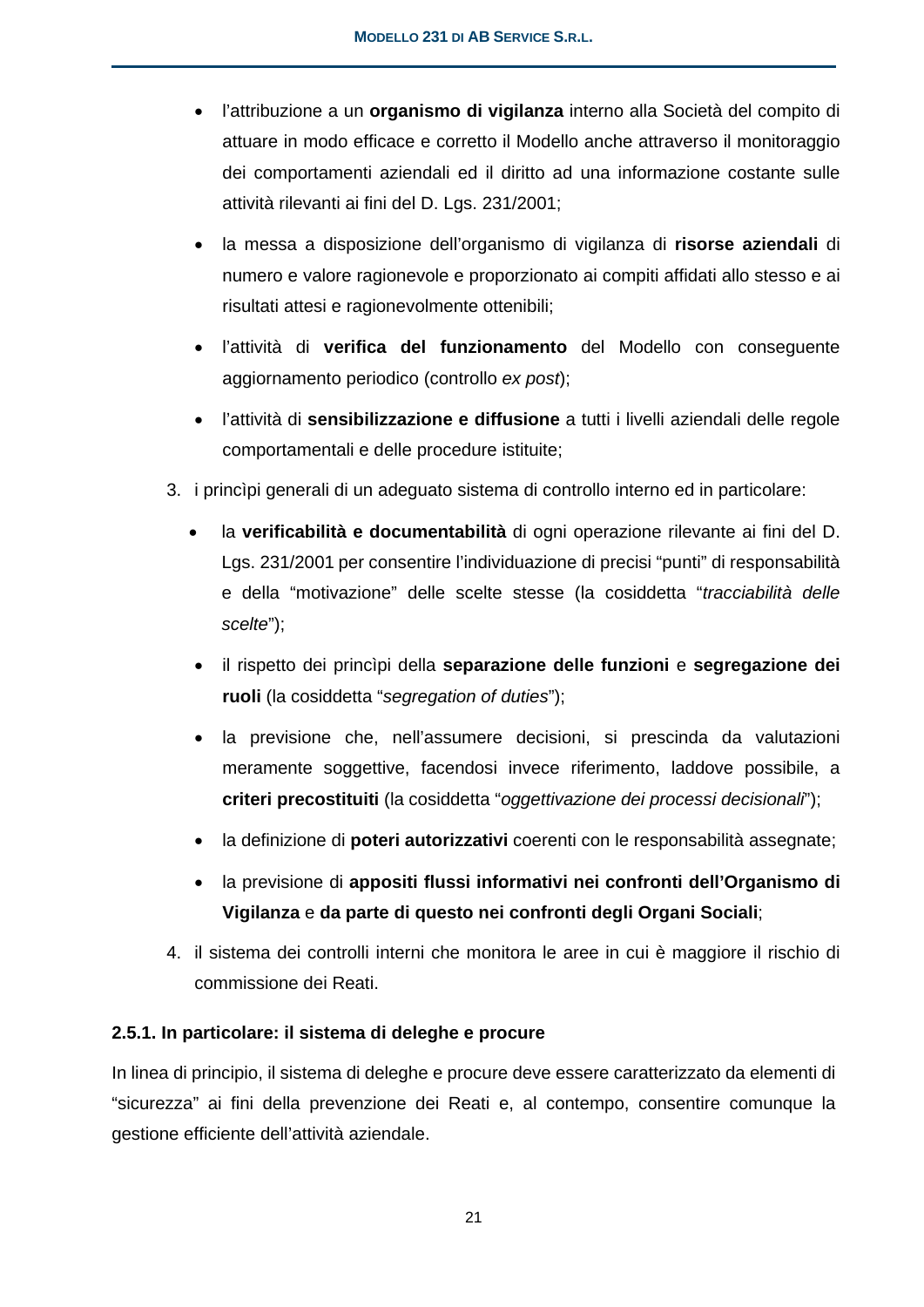Si intende per "*delega*" quell'atto interno di attribuzione di funzioni e compiti, riflesso nel sistema di comunicazioni organizzative.

Si intende per "*procura*" il negozio giuridico unilaterale con cui la Società attribuisce dei poteri di rappresentanza nei confronti dei terzi.

Ai titolari di una funzione aziendale che necessitano, per lo svolgimento dei loro incarichi, di poteri di rappresentanza viene conferita una "*procura*" di estensione adeguata e coerente con le funzioni ed i poteri di gestione attribuiti al titolare attraverso la "*delega*".

### *a) Requisiti essenziali del sistema di deleghe*

I requisiti essenziali del sistema di deleghe, ai fini di un'efficace prevenzione dei Reati sono i seguenti:

- a) tutti coloro (Dipendenti e Organi Sociali) che intrattengono per conto della Società rapporti con la P.A. o con i terzi in generaledevono essere formalmente individuati (tramite delega formale, *job description*, ecc.); le deleghe devono coniugare ciascun potere di gestione alla relativa responsabilità e ad una posizione adeguata nell'organigramma ed essere aggiornate in conseguenza dei mutamenti organizzativi;
- b) ciascuna delega deve definire in modo specifico e inequivoco:
	- i poteri del delegato;
	- il soggetto (organo o individuo) cui il delegato riporta gerarchicamente o funzionalmente o *ex lege* o statutariamente;
- c) i poteri gestionali assegnati con le deleghe e la loro attuazione devono essere coerenti con gli obiettivi aziendali;
- d) il delegato deve disporre di poteri di spesa adeguati alle funzioni conferitegli.

### *b) Requisiti essenziali del sistema di procure*

I requisiti essenziali del sistema di attribuzione delle **procure**, ai fini di un'efficace prevenzione dei Reati sono i seguenti:

a) le procure funzionali sono conferite in conformità con il ruolo ricoperto dal soggetto procurato all'interno della Società e – laddove il contenuto delle stesse non fosse esaustivo – sono accompagnate da una lettera di istruzioni nella quale sono indicate le specifiche attività in relazione alle quali viene conferita la procura;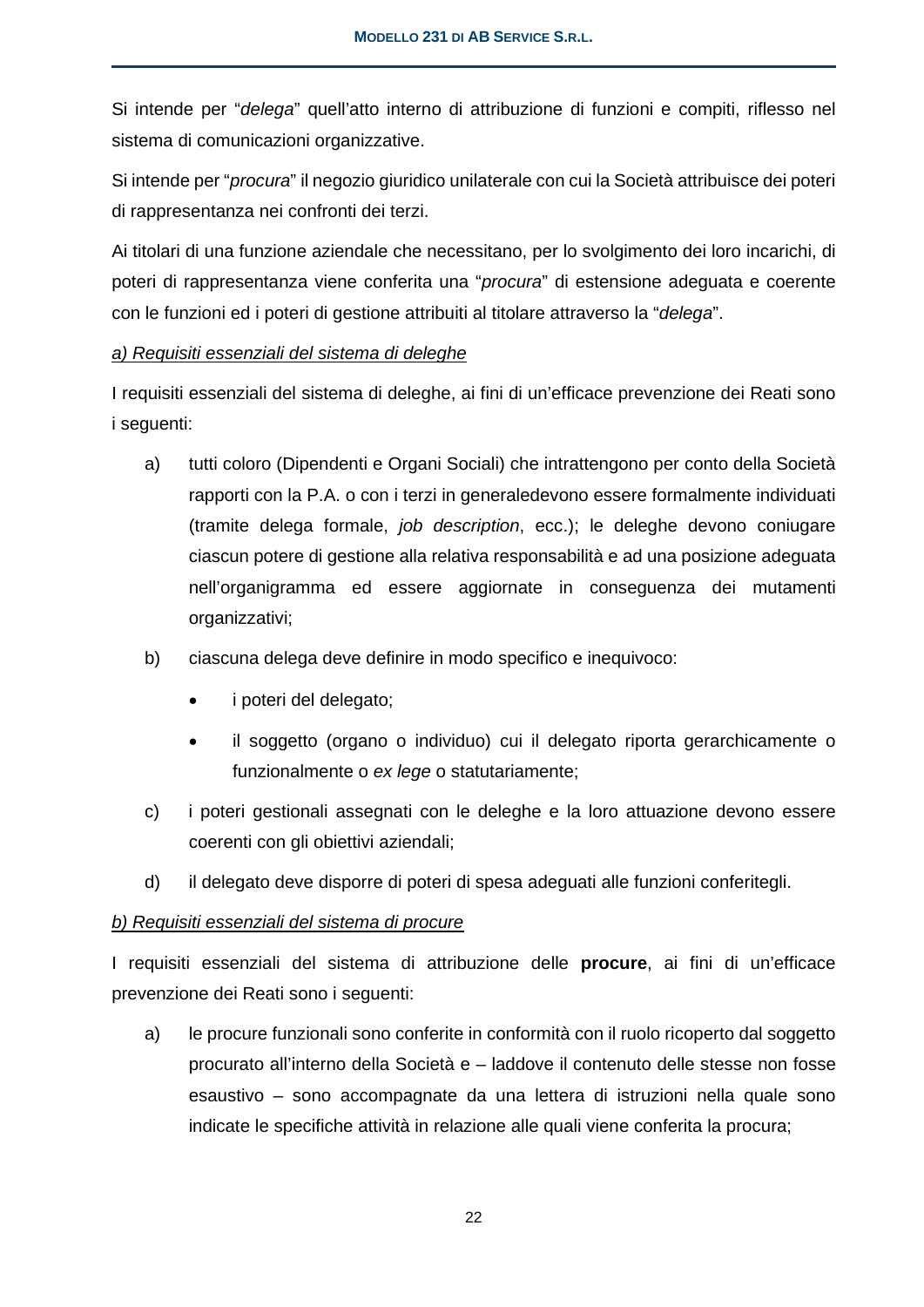- b) le procure devono essere tempestivamente aggiornate in caso di assunzione di nuove responsabilità, trasferimento a diverse mansioni incompatibili con quelle per cui era stata conferita, dimissioni, licenziamento, ecc.;
- c) le procure che attribuiscono un potere di firma singola fissano limiti di spesa; sono, inoltre, accompagnate da apposita disposizione che fissi, oltre ai limiti di spesa, l'ambito nel quale può essere esercitato il potere di rappresentanza.

L'OdV, con il supporto delle funzioni competenti, ha il potere di verificare il rispetto del sistema di deleghe e procure attuato dalla Società e la loro coerenza con i princìpi e le regole generali sopra indicate.

### **2.6 Destinatari del Modello**

Le regole contenute nel presente Modello si rivolgono:

- a) alle persone che rivestono funzioni di rappresentanza, amministrazione o direzione della Società;
- b) alle persone che esercitano, anche di fatto, la gestione ed il controllo della Società stessa;
- c) a tutti i dipendenti della Società sottoposti alla direzione o alla vigilanza dei soggetti di cui sopra;
- d) limitatamente a quanto specificamente indicato nei relativi accordi contrattuali, ai Consulenti, *Partner,* Fornitori, procuratori e, in genere, ai terzi che operano per conto o comunque nell'interesse della Società.

Il Modello ed i contenuti dello stesso sono comunicati ai soggetti interessati con modalità idonee ad assicurarne l'effettiva conoscenza, secondo quanto indicato al successivo Capitolo 4 della presente Parte Generale, pertanto, i Destinatari del Modello sono tenuti a rispettarne puntualmente tutte le disposizioni, anche in adempimento dei doveri di correttezza e diligenza derivanti dal rapporto giuridico da essi instaurato con la Società.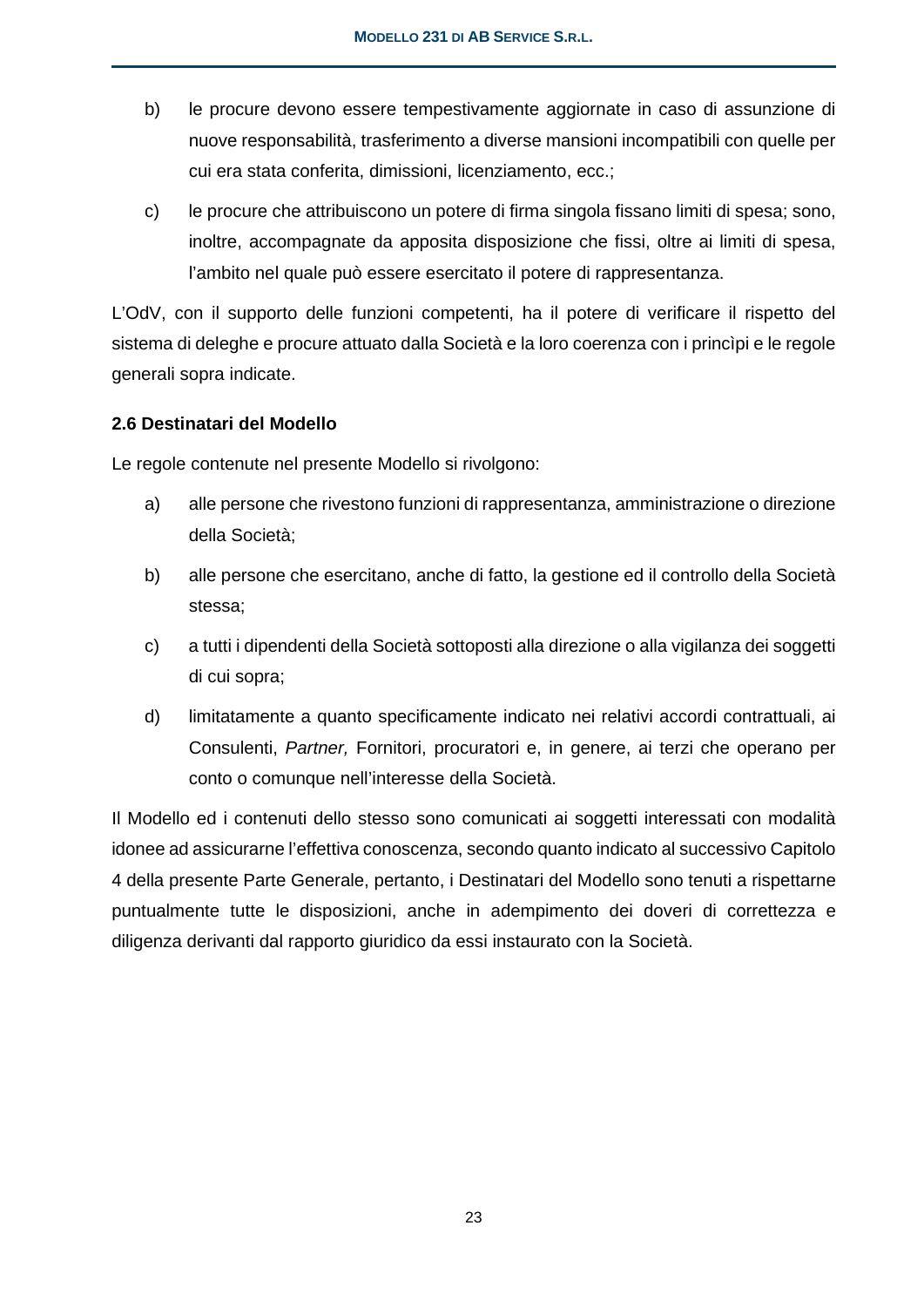### **CAPITOLO 3**

#### **L'ORGANISMO DI VIGILANZA**

#### **3.1 Identificazione dell'Organismo di Vigilanza**

Ai sensi dell'art. 6, lett. b), D. Lgs. 231/2001, condizione indispensabile per la concessione dell'esimente dalla responsabilità amministrativa è l'attribuzione ad un organismo della Società, dotato di autonomi poteri di iniziativa e di controllo, del compito di vigilare sul funzionamento e l'osservanza del Modello, nonché di curarne l'aggiornamento.

Sul tema, le Linee Guida Confindustria, interpretando le disposizioni del Decreto, ne suggeriscono l'individuazione in un organo caratterizzato da autonomia, indipendenza, efficienza operativa e continuità di azione, nonché in possesso di professionalità ed onorabilità adeguate al ruolo.

I singoli requisiti che devono caratterizzare l'Organismo di Vigilanza sono i seguenti.

#### *a) Autonomia e indipendenza*

Il requisito di autonomia e indipendenza presuppone che l'OdV risponda, nello svolgimento di questa sua funzione, solo al massimo vertice gerarchico (ad esempio, Amministratore Delegato e Consiglio di Amministrazione).

In sede di costituzione dell'OdV, la sua indipendenza è assicurata dall'obbligo, in capo all'organo dirigente, di approvare una dotazione annua adeguata di risorse finanziarie, anche eventualmente su proposta dell'Organismo di Vigilanza stesso, della quale quest'ultimo potrà disporre per ogni esigenza necessaria al corretto svolgimento dei propri doveri (ad esempio consulenze specialistiche, trasferte, ecc.).

L'indipendenza, infine, presuppone che i membri dell'Organismo di Vigilanza nel loro complesso non si trovino in una posizione, neppure potenziale di conflitto d'interessi con la Società, né siano titolari all'interno della stessa di funzioni di tipo operativo che ne minerebbero l'obiettività di giudizio nel momento delle verifiche sul rispetto del Modello.

### *b) Onorabilità e cause di ineleggibilità*

Non possono essere eletti membri dell'Organismo di Vigilanza e, se lo sono, decadono necessariamente ed automaticamente dalla carica, i seguenti soggetti:

i. coloro che si trovano nelle condizioni previste dall'art. 2382 c.c., ovverosia gli inabilitati, interdetti, falliti o condannati ad una pena che comporti l'interdizione, anche temporanea, da uffici pubblici o l'incapacità ad esercitare uffici direttivi;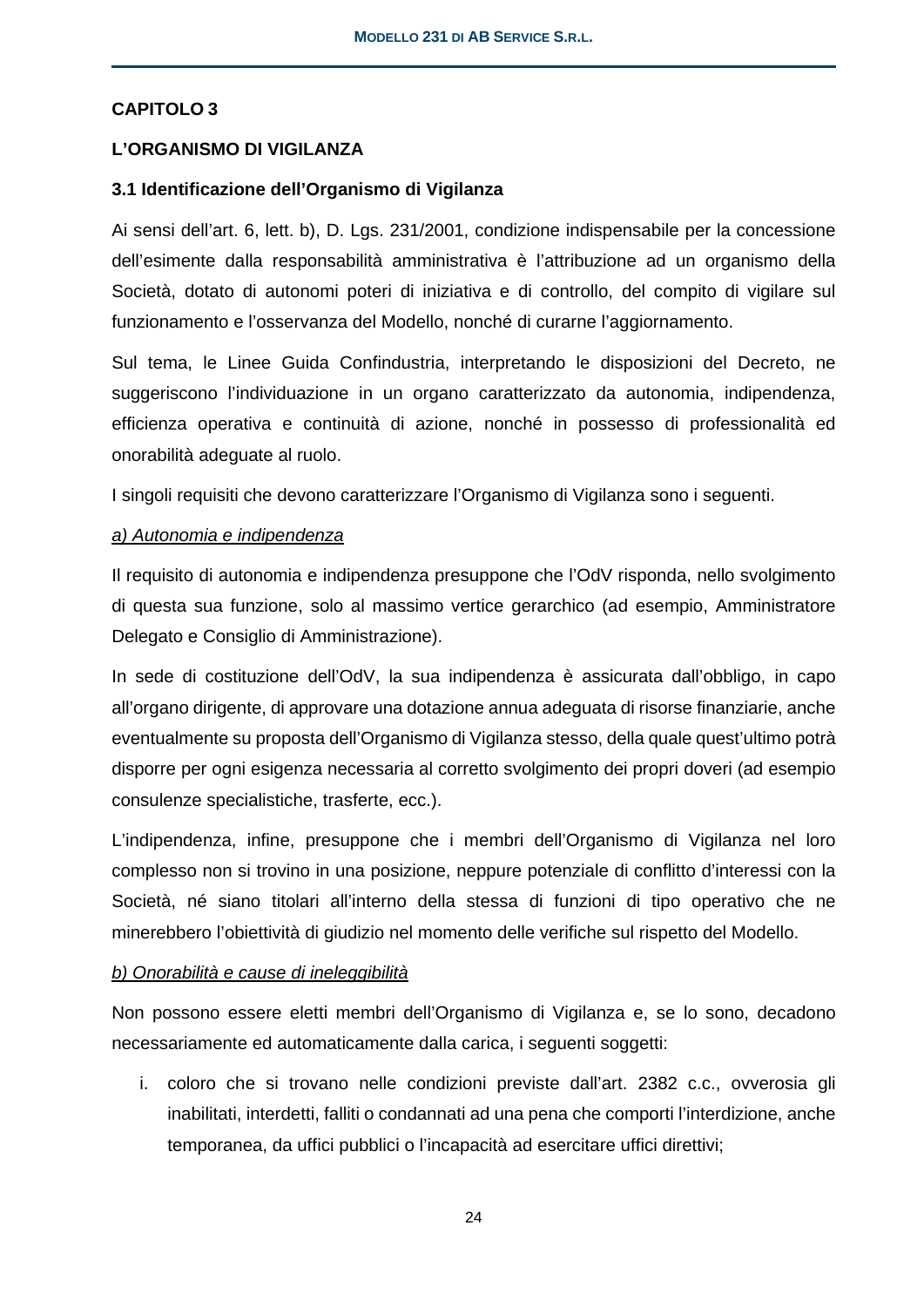- ii. coloro che siano stati sottoposti a misure di prevenzione disposte dall'autorità giudiziaria ai sensi della Legge 27 dicembre 1956, n. 1423 (cosiddetta "*Legge sulle misure di prevenzione nei confronti delle persone pericolose per la sicurezza e per la pubblica moralità*") o della Legge 31 maggio 1965, n. 575 (cosiddetta "*Legge antimafia*");
- iii. coloro che sono stati condannati a seguito di sentenza ancorché non ancora definitiva, o emessa *ex* artt. 444 ss. c.p.p. o anche se con pena condizionalmente sospesa, salvi gli effetti della riabilitazione:
	- 1) per uno dei delitti previsti nel titolo XI, del libro V, c.c. (Disposizioni penali in materia di società e consorzi) e nel Regio Decreto 16 marzo 1942, n. 267, e sue successive modifiche od integrazioni (disciplina del fallimento, del concordato preventivo, dell'amministrazione controllata e della liquidazione coatta amministrativa);
	- 2) a pena detentiva, non inferiore ad un anno, per uno dei reati previsti dalle norme che disciplinano l'attività bancaria, finanziaria, mobiliare, assicurativa e dalle norme in materia di mercati e valori mobiliari, di strumenti di pagamento (tra questi si segnalano, a titolo esemplificativo e non esaustivo, i reati di abusivismo bancario e finanziario di cui agli artt. 130 e seguenti del Testo Unico Bancario, i reati di falsificazione di monete, spendita e introduzione nello Stato, previo concerto, di monete falsificate di cui all'art. 453 c.p., i reati di fraudolento danneggiamento dei beni assicurati e mutilazione fraudolenta della propria persona di cui all'art. 642 c.p.);
	- 3) per un delitto contro la pubblica amministrazione, o alla reclusione per un tempo non inferiore ad un anno per un delitto contro la fede pubblica, contro il patrimonio, contro l'ordine pubblico, contro l'economia pubblica ovvero per un delitto in materia tributaria;
	- 4) alla reclusione per un tempo non inferiore a due anni per un qualunque delitto non colposo;
	- 5) in ogni caso e a prescindere dall'entità della pena per uno o più illeciti tra quelli tassativamente previsti dal D. Lgs. 231/2001;
- iv. coloro che hanno rivestito la qualifica di componente dell'OdV in società nei cui confronti siano state applicate le sanzioni previste dall'art. 9, D. Lgs. 231/2001, salvo che siano trascorsi 5 anni dalla inflizione in via definitiva delle sanzioni e il componente non sia incorso in condanna penale ancorché non definitiva;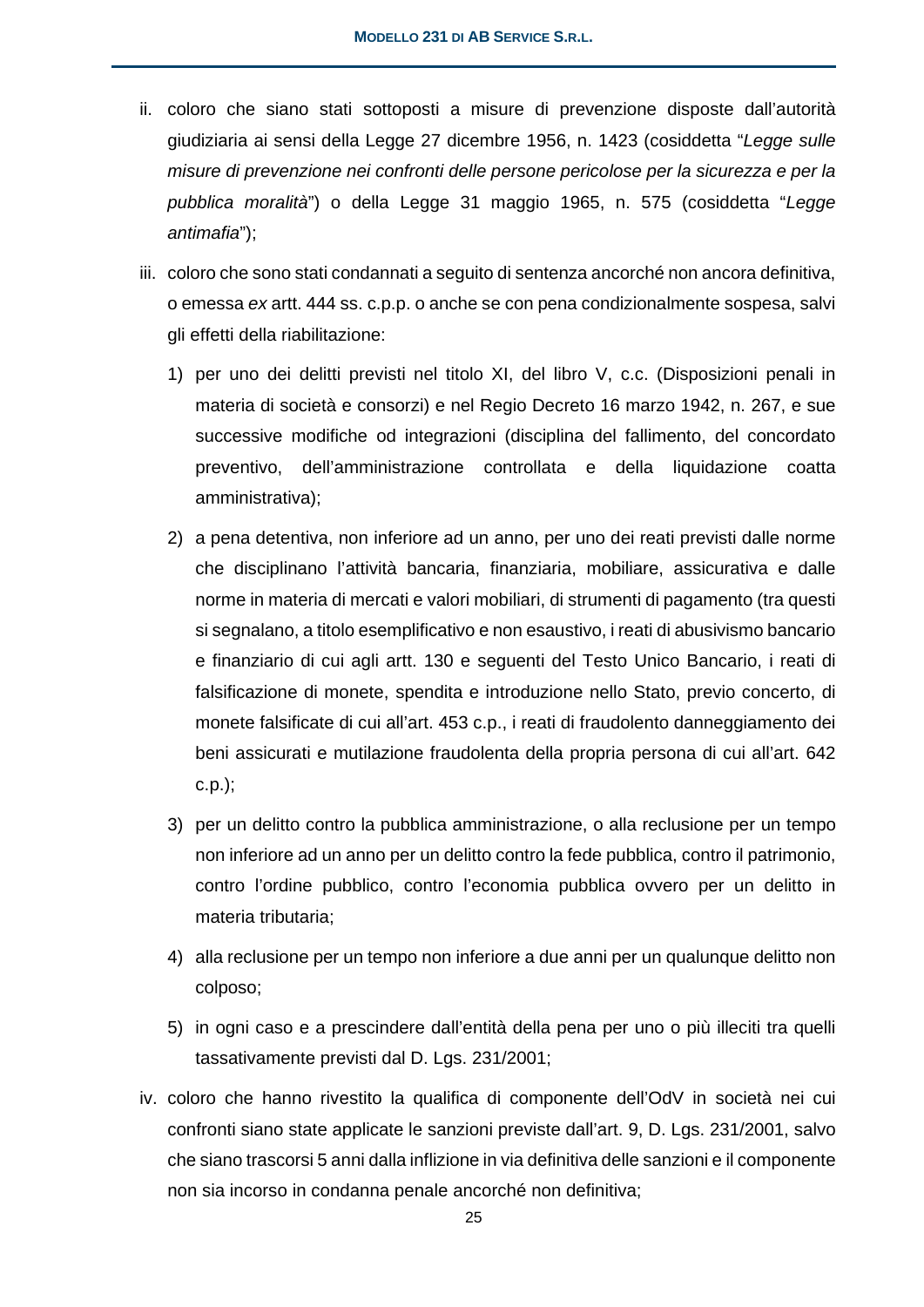v. coloro nei cui confronti siano state applicate le sanzioni amministrative accessorie previste dall'art. 187-*quater* TUF (D. Lgs. 58/1998).

### *c) Comprovata professionalità, capacità specifiche in tema di attività ispettiva e consulenziale*

L'Organismo di Vigilanza deve possedere, al suo interno, competenze tecnico-professionali adeguate alle funzioni che è chiamato a svolgere. Tali caratteristiche, unite alla sua indipendenza, ne garantiscono l'obiettività di giudizio; è necessario, pertanto, che all'interno dell'Organismo di Vigilanza siano presenti soggetti con professionalità adeguate in materia giuridica, economica, di controllo e gestione dei rischi aziendali. L'Organismo di Vigilanza potrà, inoltre, anche avvalendosi di professionisti esterni, dotarsi di risorse competenti in materia giuridica di organizzazione aziendale, revisione, contabilità e finanza.

### *d) Continuità d'azione*

L'Organismo di Vigilanza svolge in modo continuativo le attività necessarie per la vigilanza in merito alla corretta applicazione del Modello con adeguato impegno e con i necessari poteri di indagine; cura l'attuazione del Modello assicurandone il costante aggiornamento.

L'OdV nel suo complesso non svolge mansioni operative che possano condizionare e contaminare quella visione d'insieme sull'attività aziendale che ad esso si richiede.

### **3.2 Durata in carica**

Il Consiglio di Amministrazione provvede alla nomina dell'Organismo di Vigilanza mediante apposita delibera consiliare: a tal riguardo, nel corso della riunione consiliare in cui si procede alla nomina, dovranno essere forniti adeguati chiarimenti in merito alla professionalità dei suoi componenti, il cui *curriculum vitae* verrà allegato al relativo verbale.

L'incarico dell'OdV ha durata annuale .

Alla scadenza dell'incarico, l'OdV potrà continuare a svolgere le proprie funzioni e ad esercitare i poteri di propria competenza, come in seguito meglio specificati, sino alla nomina dei nuovi componenti da parte del Consiglio di Amministrazione.

Al fine di garantire i requisiti di indipendenza e di autonomia, dal momento della nomina e per tutta la durata della carica, i componenti dell'Organismo:

- a) non devono rivestire incarichi esecutivi o delegati nel Consiglio di Amministrazione;
- b) non devono svolgere funzioni operative o di business all'interno della Società;
- c) non devono intrattenere direttamente significativi rapporti d'affari con la Società, (fatto salvo il rapporto di lavoro subordinato), né intrattenere direttamente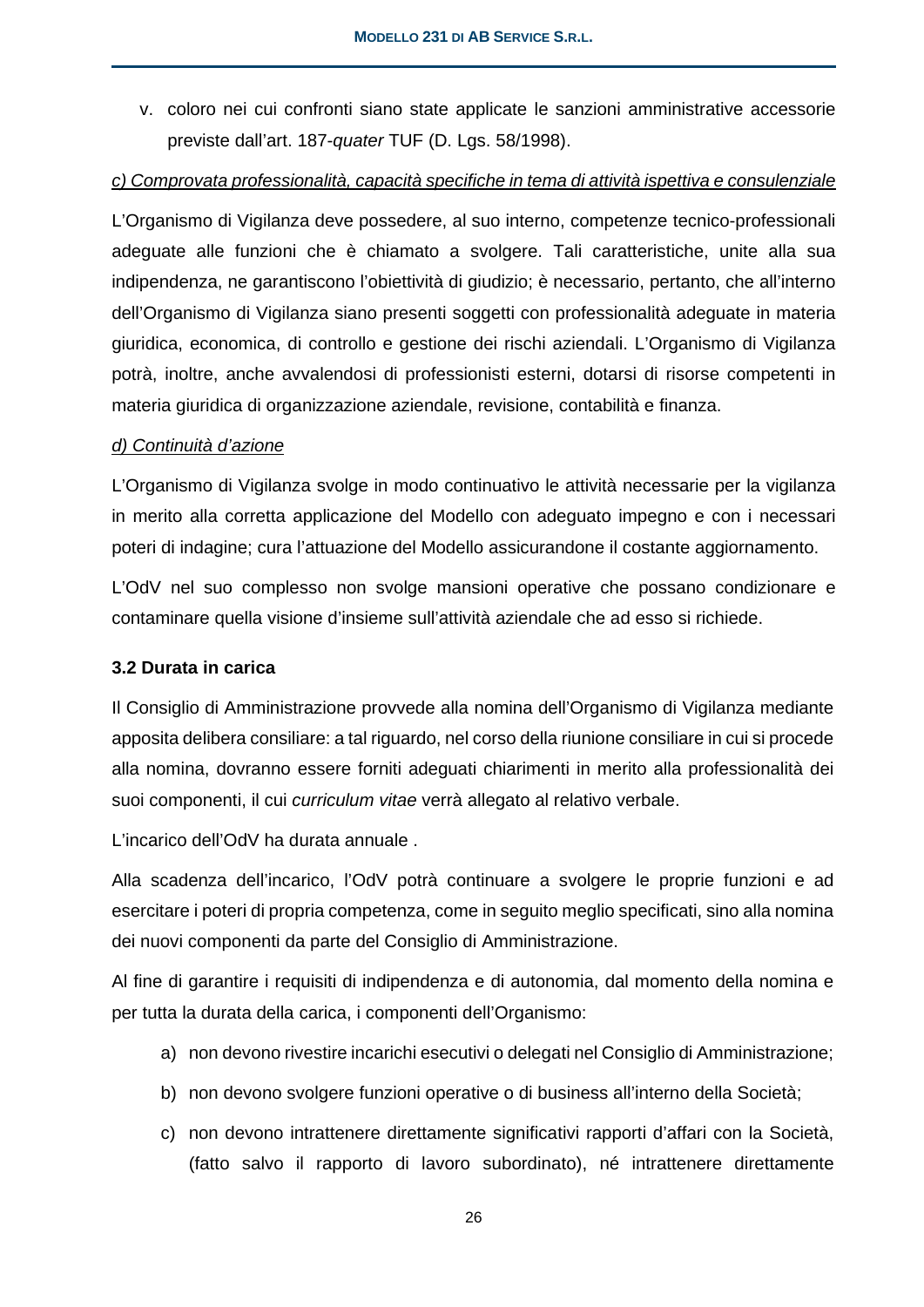significativi rapporti d'affari con gli amministratori muniti di deleghe (amministratori esecutivi);

- d) non devono avere rapporti con o far parte del nucleo familiare degli amministratori esecutivi, dovendosi intendere per nucleo familiare quello costituito dal coniuge non separato legalmente, dai parenti ed affini entro il quarto grado;
- e) non devono risultare titolari, direttamente o indirettamente, di partecipazioni nel capitale della Società;
- f) devono avere e mantenere i requisiti di onorabilità indicati nella lettera b) del paragrafo 3.1 che precede.

I componenti dell'Organismo di Vigilanza sono tenuti a sottoscrivere, all'atto della nomina, una dichiarazione attestante l'esistenza dei requisiti di indipendenza di cui sopra e hanno l'obbligo di comunicare immediatamente al Consiglio e agli altri componenti dell'Organismo di Vigilanza l'insorgere di eventuali condizioni ostative.

Rappresentano ipotesi di decadenza automatica le incompatibilità di cui alle precedenti lettere da a) ad e), le circostanze di cui alla lettera f), la sopravvenuta incapacità e la morte; fatte salve le ipotesi di decadenza automatica, i membri dell'Organismo non possono essere revocati dal Consiglio di Amministrazione se non per giusta causa.

Rappresentano ipotesi di giusta causa di revoca:

- a) una sentenza di condanna della Società ai sensi del Decreto o una sentenza di patteggiamento, passata in giudicato, ove risulti dagli atti l'omessa o insufficiente vigilanza da parte dell'Organismo di Vigilanza, secondo quanto previsto dall'art. 6, comma 1, lett. d) del Decreto;
- b) la violazione degli obblighi di riservatezza di cui al successivo paragrafo 3.6;
- c) la mancata partecipazione a più di tre riunioni consecutive senza giustificato motivo;
- d) grave negligenza nell'adempimento dei propri compiti;
- e) in caso di soggetti interni alla struttura aziendale, le eventuali dimissioni o licenziamento.

In caso di dimissioni o di decadenza automatica di un membro effettivo dell'Organismo di Vigilanza, deve esser data comunicazione tempestiva al Consiglio di Amministrazione, che prenderà senza indugio le decisioni del caso.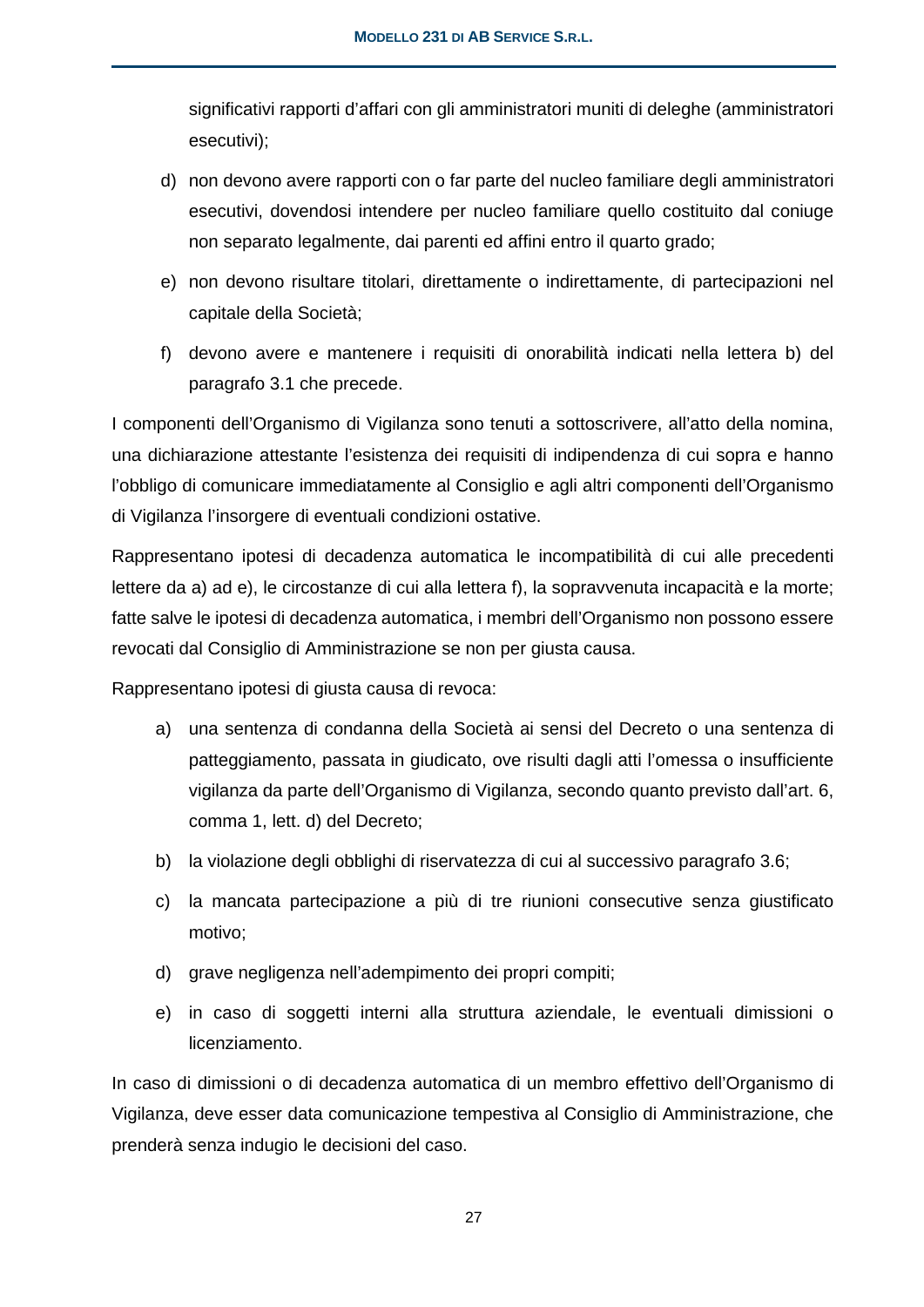### **3.3 Funzione, poteri e compiti dell'Organismo di Vigilanza**

All'OdV della Società è affidato il compito di vigilare:

- 1) sull'osservanza delle prescrizioni del Modello da parte dei Destinatari;
- 2) sull'idoneità ed efficacia del Modello in relazione alla struttura della Società ed ai suoi eventuali mutamenti;
- 3) sull'opportunità di aggiornamento del Modello, in relazione alle mutate condizioni strutturali e alle novità legislative e/o regolamentari.

Su di un piano più operativo è affidato all'OdV della Società il compito di:

- verificare l'efficienza e l'efficacia del Modello organizzativo adottato ai sensi del D. Lgs. 231/2001;
- sviluppare sistemi di controllo e monitoraggio tesi alla ragionevole prevenzione delle irregolarità ai sensi del D. Lgs. 231/2001;
- verificare il rispetto degli standard di comportamento e delle procedure previste dal Modello organizzativo e rilevare gli eventuali scostamenti comportamentali, mediante analisi dei flussi informativi e dalle segnalazioni alle quali sono tenuti i responsabili delle varie Attività Sensibili; per lo svolgimento delle attività di verifica e di controllo, di cui al presente punto e dei precedenti, l'OdV potrà avvalersi delle attività di verifica delle funzioni di controllo eventualmente istituite dalla Società;
- riferire periodicamente (e, comunque, con periodicità non superiore a sei mesi) al Consiglio di Amministrazione e al Collegio Sindacale circa lo stato di attuazione e l'operatività del Modello;
- promuovere e/o sviluppare, di concerto con le funzioni aziendali a ciò preposte, programmi di informazione e comunicazione interna, con riferimento al Modello, agli standard di comportamento e alle procedure adottate ai sensi del D. Lgs. 231/2001;
- promuovere e/o sviluppare l'organizzazione, di concerto con le funzioni aziendali preposte, di corsi di formazione e la predisposizione di materiale informativo utili alla comunicazione e divulgazione dei princìpi etici e degli standard cui la Società si ispira nello svolgimento delle proprie attività;
- fornire chiarimenti in merito al significato e all'applicazione delle previsioni contenute nel Modello;
- assicurare, di concerto con le funzioni aziendali a ciò preposte, l'aggiornamento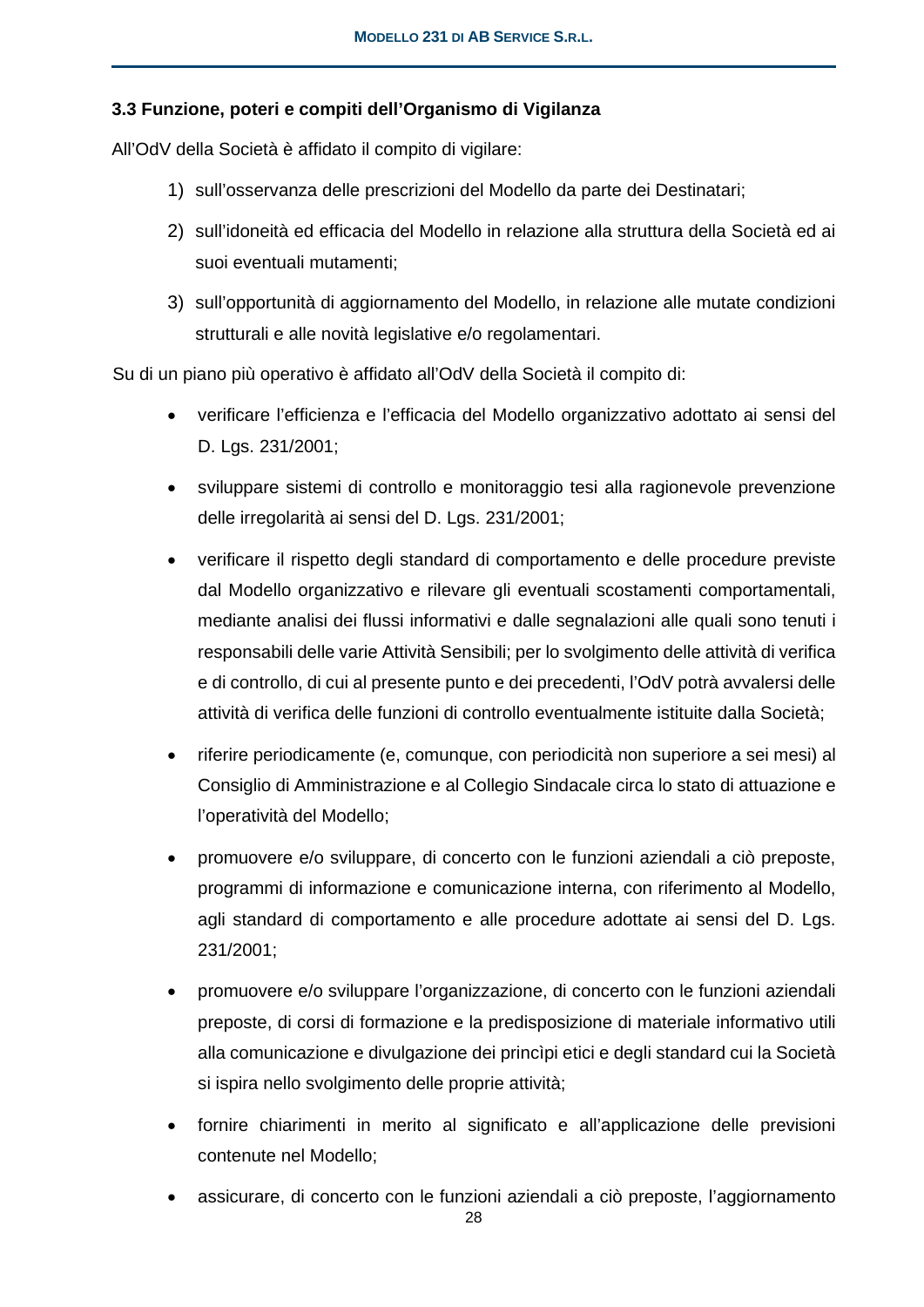del sistema di identificazione, mappatura e classificazione delle Attività Sensibili;

- raccogliere, elaborare e conservare le informazioni, comprese le segnalazioni, rilevanti in merito al rispetto del Modello;
- effettuare periodicamente direttamente ovvero servendosi di professionalità esterne all'OdV – verifiche e ispezioni mirate su determinate operazioni e atti specifici, posti in essere nelle Attività Sensibili come individuate nel Modello;
- segnalare all'organo amministrativo, per gli opportuni provvedimenti, quelle violazioni accertate del Modello che possano comportare l'insorgere di una responsabilità in capo alla Società;
- formulare, anche coordinandosi con le funzioni aziendali a ciò preposte, proposte al Consiglio di Amministrazione, di eventuali aggiornamenti e adeguamenti del Modello adottato e dei suoi elementi costitutivi, in conseguenza di:
	- o significative violazioni delle prescrizioni del Modello;
	- o significative modificazioni dell'assetto interno della Società e/o delle modalità di svolgimento delle attività d'impresa;
	- o modifiche nello svolgimento delle attività aziendali;
	- o modifiche normative.
- introdurre, se necessario e fermo restando quanto previsto nel presente documento, altre regole operative relative, ad esempio, alla cadenza delle proprie riunioni, alle eventuali specifiche mansioni affidate ai singoli componenti ovvero alla gestione delle informazioni acquisite nell'esercizio dell'incarico.

Le attività poste in essere dall'OdV nello svolgimento dei suoi compiti non sono soggette al sindacato di alcun altro organismo o struttura della Società.

### **3.4 Flussi informativi dell'OdV verso il vertice aziendale**

L'OdV riferisce in merito all'attuazione del Modello e all'emersione di eventuali criticità.

L'OdV ha due differenti tipologie di flussi informativi:

 la prima, su base continuativa, e non appena ve ne sia la necessità, direttamente verso l'Amministratore Delegato, laddove nominato, o, in sua mancanza, verso il Presidente del Consiglio di Amministrazione (anche avvalendosi del supporto e del coordinamento delle funzioni interne);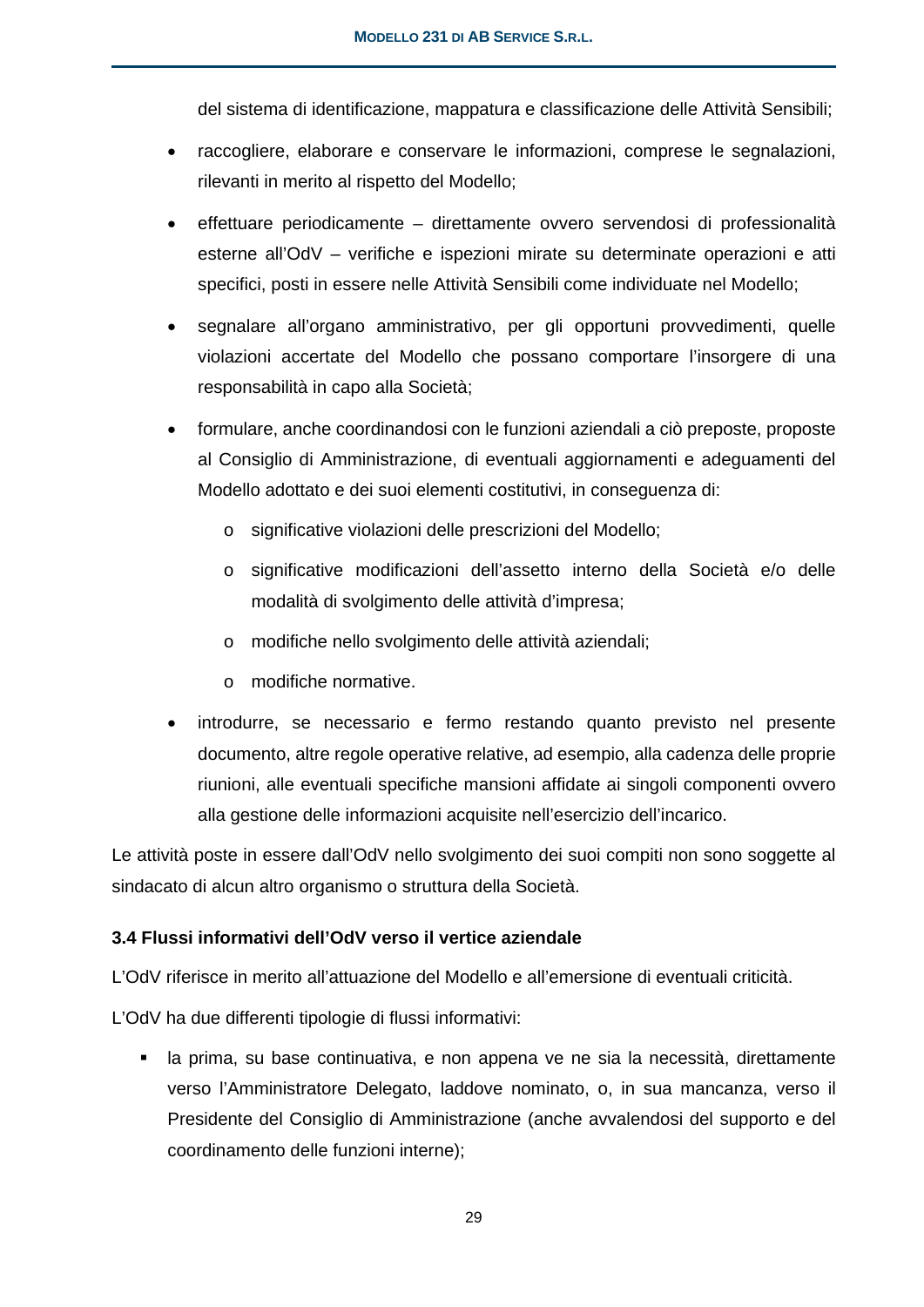la seconda, su base almeno annuale, anche tramite apposita relazione scritta, nei confronti del Consiglio di Amministrazione e del Collegio Sindacale.

Tali flussi informativi hanno ad oggetto:

- 1. l'attività svolta dall'OdV;
- 2. le eventuali criticità (e spunti per il miglioramento) emerse sia in termini di comportamenti o eventi interni alla Società, sia in termini di efficacia del Modello. Qualora l'OdV rilevi criticità riferibili a qualcuno dei soggetti referenti, la corrispondente segnalazione è da destinarsi prontamente ad uno degli altri soggetti sopra individuati.

Il Consiglio di Amministrazione, l'Amministratore Delegato e il Presidente del Consiglio di Amministrazione hanno la facoltà di convocare in qualsiasi momento l'OdV che, a sua volta, ha la facoltà di richiedere, attraverso le funzioni o i soggetti competenti, la convocazione dei predetti organi per motivi urgenti.

È, inoltre, prevista la possibilità di svolgere riunioni periodiche tra Collegio Sindacale e OdV per verificare, in particolare, l'osservanza della disciplina in tema di normativa societaria.

# **3.5 Flussi informativi verso l'OdV: informazioni di carattere generale ed informazioni specifiche obbligatorie. Il sistema di** *whistleblowing*

L'art. 6, comma 2, lett. d) del Decreto 231 richiede la previsione nel Modello di obblighi informativi nei confronti dell'organismo deputato a vigilare sul funzionamento e l'osservanza del Modello stesso (vale a dire, l'Organismo di Vigilanza). L'obbligo di un flusso informativo strutturato è concepito quale strumento per garantire l'attività di vigilanza sull'efficacia ed effettività del Modello e per l'eventuale accertamento a posteriori delle cause che hanno reso possibile il verificarsi dei reati previsti dal Decreto 231.

L'efficacia dell'attività di vigilanza trova fondamento in un sistema strutturato di segnalazioni ed informazioni provenienti da tutti i Destinatari del Modello, con riferimento a tutti gli atti, comportamenti o eventi, di cui vengano a conoscenza, che potrebbero determinare una violazione del Modello o che, più in generale, siano potenzialmente rilevanti ai fini del Decreto 231.

Come previsto dalle Linee Guida di Confindustria e dalle *best practice*, i flussi informativi nei confronti dell'Organismo di Vigilanza fanno riferimento alle seguenti categorie di informazioni:

 flussi informativi *ad hoc* (attinenti a criticità attuali o potenziali che è opportuno portare immediatamente a conoscenza dell'OdV, come meglio specificato *infra*, al paragrafo 3.5.1);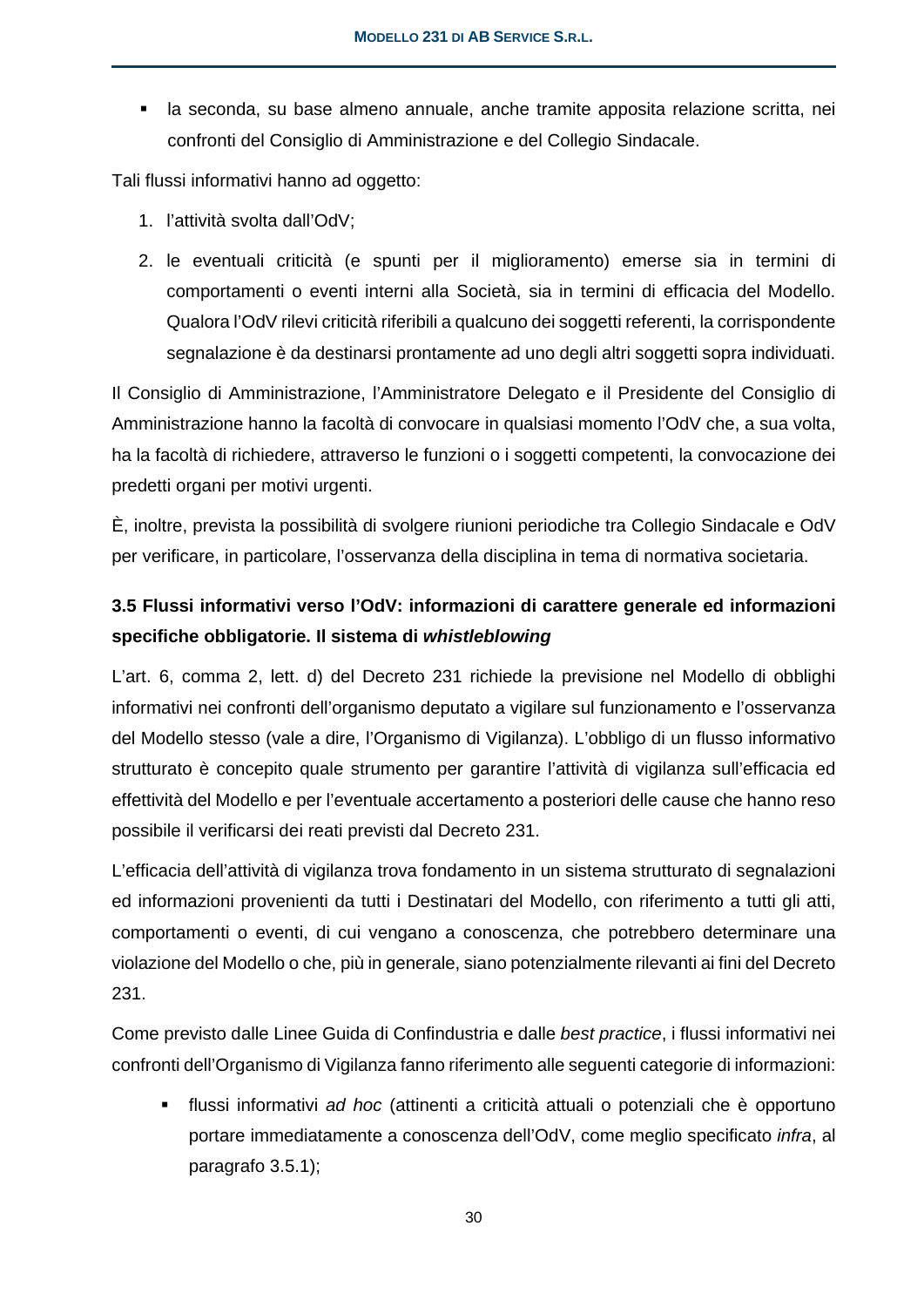informativa periodica (attinente a numerosi e diversi aspetti in merito ai quali è opportuno che l'OdV riceva informazioni a cadenza prestabilita – di norma annuale o semestrale –, per lo svolgimento dell'attività di monitoraggio sul rispetto delle regole di comportamento previste nelle singole Parti Speciali del Modello, come meglio spiegato *infra*, al paragrafo 3.7 e nelle tabelle riepilogative in calce a ciascuna Parte Speciale).

### **3.5.1 Flussi informativi** *ad hoc*

I flussi informativi *ad hoc* indirizzati all'OdV da Esponenti Aziendali o da terzi attengono a criticità attuali o potenziali e possono consistere in:

a) *notizie occasionali in relazione alle quali è opportuna un'informativa immediata nei confronti dell'Organismo di Vigilanza.* L'obbligo di informazione ha per oggetto:

- i provvedimenti e/o le notizie provenienti dall'Autorità Giudiziaria, o da qualsiasi altra Autorità, dai quali si evinca lo svolgimento di indagini/accertamenti, riguardanti la Società, anche nei confronti di ignoti, per i reati o gli illeciti amministrativi di cui al Decreto 231;
- le richieste di assistenza legale da parte dei dirigenti e/o dei dipendenti in caso di avvio di procedimento giudiziario per i reati previsti dal Decreto 231;
- le notizie relative all'effettiva attuazione, a tutti i livelli aziendali, del sistema disciplinare previsto nel Modello con evidenza specifica dei procedimenti disciplinari attivati e delle eventuali sanzioni irrogate, ovvero dei provvedimenti di archiviazione di tali procedimenti con le relative motivazioni;
- i *report* e le relazioni da cui possano emergere elementi con profili di criticità rispetto all'osservanza delle norme del Decreto 231;
- l'eventuale esistenza di situazioni di conflitto di interesse tra uno dei Destinatari e la Società;
- eventuali infortuni sul luogo di lavoro con prognosi uguale o superiore a 40 giorni, ovvero provvedimenti assunti dall'Autorità Giudiziaria o da altre Autorità in merito alla materia della sicurezza e salute sul lavoro;
- eventuali incidenti o accadimenti che possano comportare un rischio ambientale;

b) *informazioni di qualsiasi provenienza, concernenti la possibile commissione di reati o comunque di violazioni del Modello*.

L'obbligo di informazione ha per oggetto: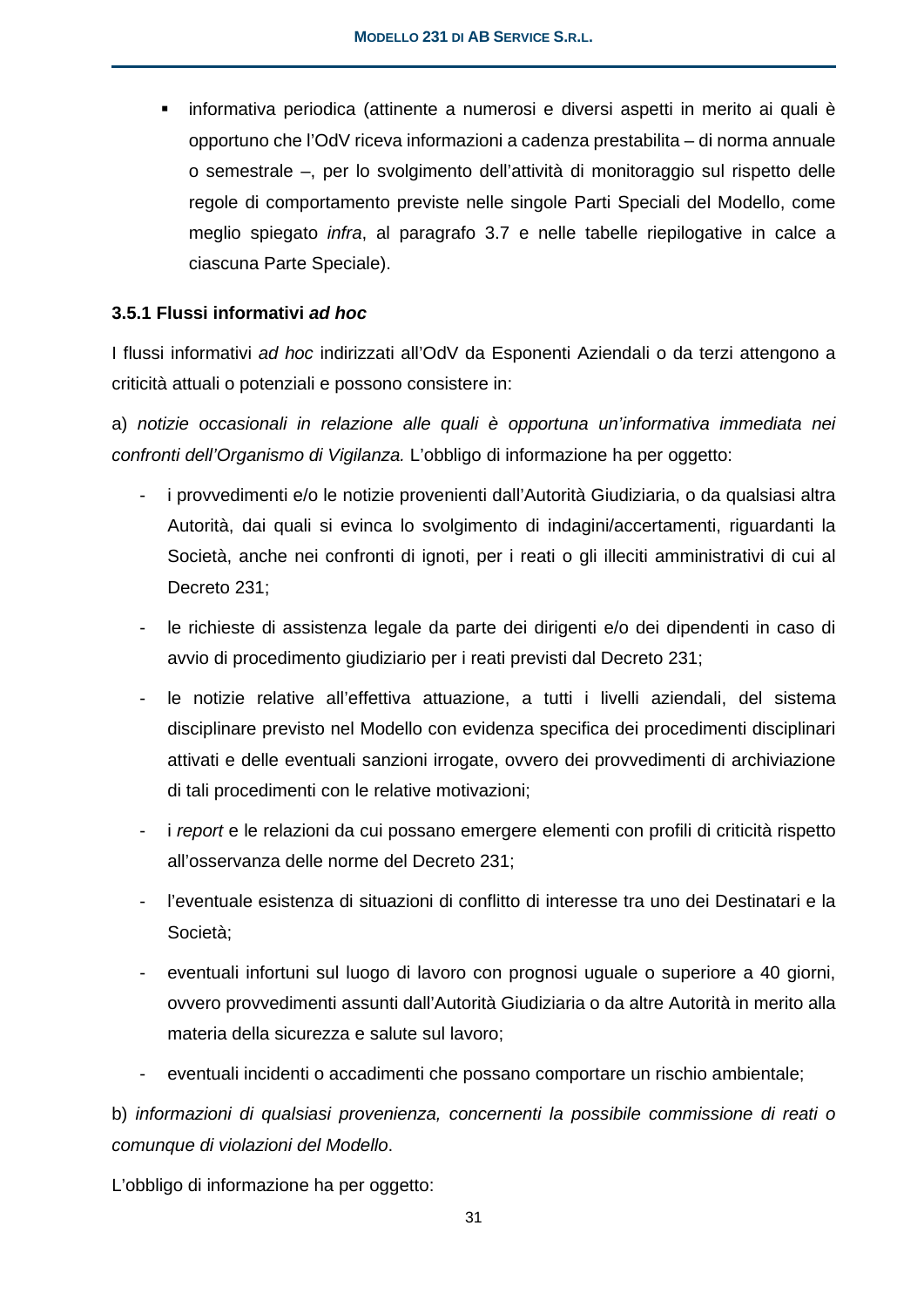- la commissione di Reati o il compimento di atti idonei alla realizzazione degli stessi;
- la commissione di illeciti amministrativi;
- comportamenti non in linea con il Modello e con i relativi protocolli;
- variazioni o carenze delle procedure nell'ambito delle Attività Sensibili;
- mancato rispetto delle procedure aziendali nell'ambito delle Attività Sensibili;
- modifiche al sistema disciplinare;
- variazioni o carenze nella struttura aziendale;
- variazioni organizzative significative ai fini del Modello;
- variazioni nel sistema adottato delle deleghe e delle procure;
- operazioni che presentino profili di rischio per la commissione di Reati.

L'OdV valuta le segnalazioni ricevute e determina le eventuali iniziative, ascoltando eventualmente l'autore della segnalazione e/o il responsabile della presunta violazione e/o ogni altro soggetto che riterrà utile, motivando per iscritto ogni conclusione raggiunta.

Al fine di facilitare il flusso di segnalazioni ed informazioni verso l'OdV, viene istituita la casella *e-mail* dell'Organismo di Vigilanza, odv.abs@gruppoab.it, appositamente comunicata a tutti i Destinatari.

Le segnalazioni possono, altresì, essere trasmesse per posta all'indirizzo: "*Organismo di Vigilanza* ex *D. Lgs. 231/2001, AB Service S.r.l., Via Caduti del Lavoro, 13 Orzinuovi (Brescia)*".

L'OdV può, inoltre, chiedere al collegio sindacale informazioni in merito alle attività da questa svolte, di interesse ai fini dell'attuazione del Modello e del controllo sul rispetto dello stesso.

### **3.5.2** *Whistleblowing*

Con riferimento all'istituto del cosiddetto "*whistleblowing*", la Società adotta tutte le misure necessarie per garantire:

a) la previsione di uno o più canali che consentano di presentare, a tutela dell'integrità dell'ente, segnalazioni circostanziate di condotte illecite, rilevanti ai sensi del Decreto 231 e fondate su elementi di fatto precisi e concordanti, o di violazioni del Modello, di cui siano venuti a conoscenza in ragione delle funzioni svolte; tali canali garantiscono la riservatezza dell'identità del segnalante nelle attività di gestione della segnalazione;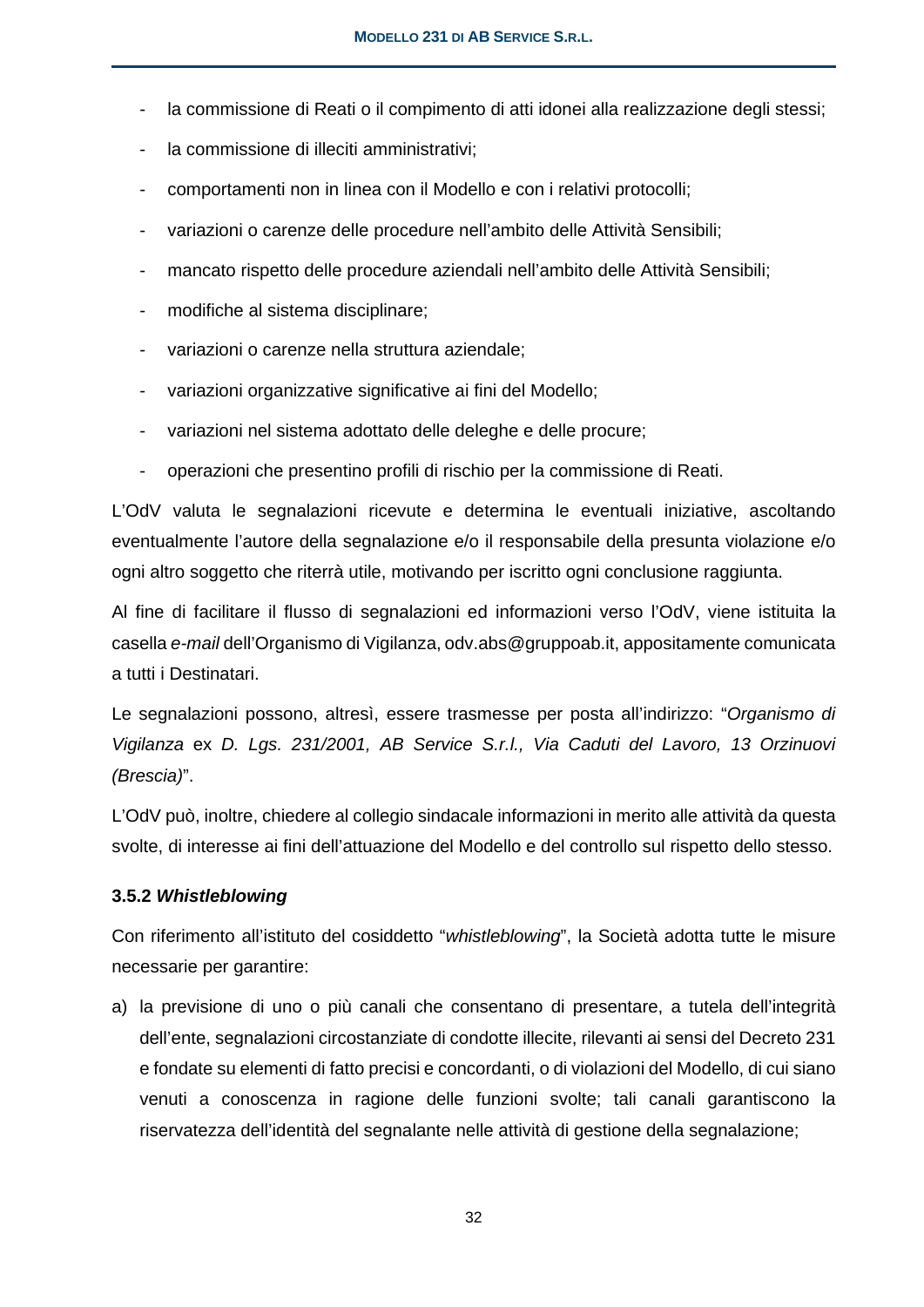- b) la previsione di almeno un canale alternativo di segnalazione idoneo a garantire, con modalità informatiche, la riservatezza dell'identità del segnalante;
- c) il divieto di atti di ritorsione o discriminatori, diretti o indiretti, nei confronti del segnalante per motivi collegati, direttamente o indirettamente, alla segnalazione;
- d) che nel sistema disciplinare (meglio descritto *infra*), siano previste sanzioni nei confronti di chi viola le misure di tutela del segnalante, nonché di chi effettua con dolo o colpa grave segnalazioni che si rivelino infondate.

### **3.5.2.1 Canali di segnalazione**

La Società, in conformità a quanto previsto dalla normativa in materia di *whistleblowing*, ha istituito un ulteriore canale informativo rispetto a quello indicato al precedente paragrafo.

Infatti, al fine di garantire la disponibilità, per i potenziali segnalanti, di un ulteriore canale che rispetti i requisiti di cui alla normativa in materia di *whistleblowing*, le segnalazioni possono altresì essere trasmesse all'indirizzo e-mail appositamente dedicato che viene comunicato dalla Società a tutti gli interessati.

#### **3.6 Obblighi di riservatezza e tutela del segnalante**

I componenti dell'Organismo di Vigilanza assicurano la riservatezza delle informazioni di cui vengano in possesso, in particolare se relative a segnalazioni che agli stessi dovessero pervenire in ordine a presunte violazioni del Modello.

I componenti dell'OdV si astengono, altresì, dall'utilizzare informazioni riservate per fini diversi da quelli di cui ai precedenti paragrafi e comunque per scopi non conformi alle funzioni proprie di un organismo di vigilanza, fatto salvo il caso di espressa e consapevole autorizzazione.

L'inosservanza di tali obblighi costituisce giusta causa di revoca della carica.

In ogni caso – come anticipato – la Società adotta tutte le misure necessarie per garantire che sia assicurato il divieto di atti di ritorsione o discriminatori, diretti o indiretti, nei confronti del segnalante per motivi collegati, direttamente o indirettamente, alla segnalazione.

In particolare, l'adozione di misure discriminatorie nei confronti dei soggetti che effettuano le segnalazioni può essere denunciata all'Ispettorato nazionale del lavoro, per i provvedimenti di propria competenza, oltre che dal segnalante, anche dall'organizzazione sindacale eventualmente indicata dal medesimo.

Inoltre, l'eventuale licenziamento ritorsivo o discriminatorio del soggetto segnalante è nullo. Sono altresì nulli il mutamento di mansioni ai sensi dell'articolo 2103 c.c., nonché qualsiasi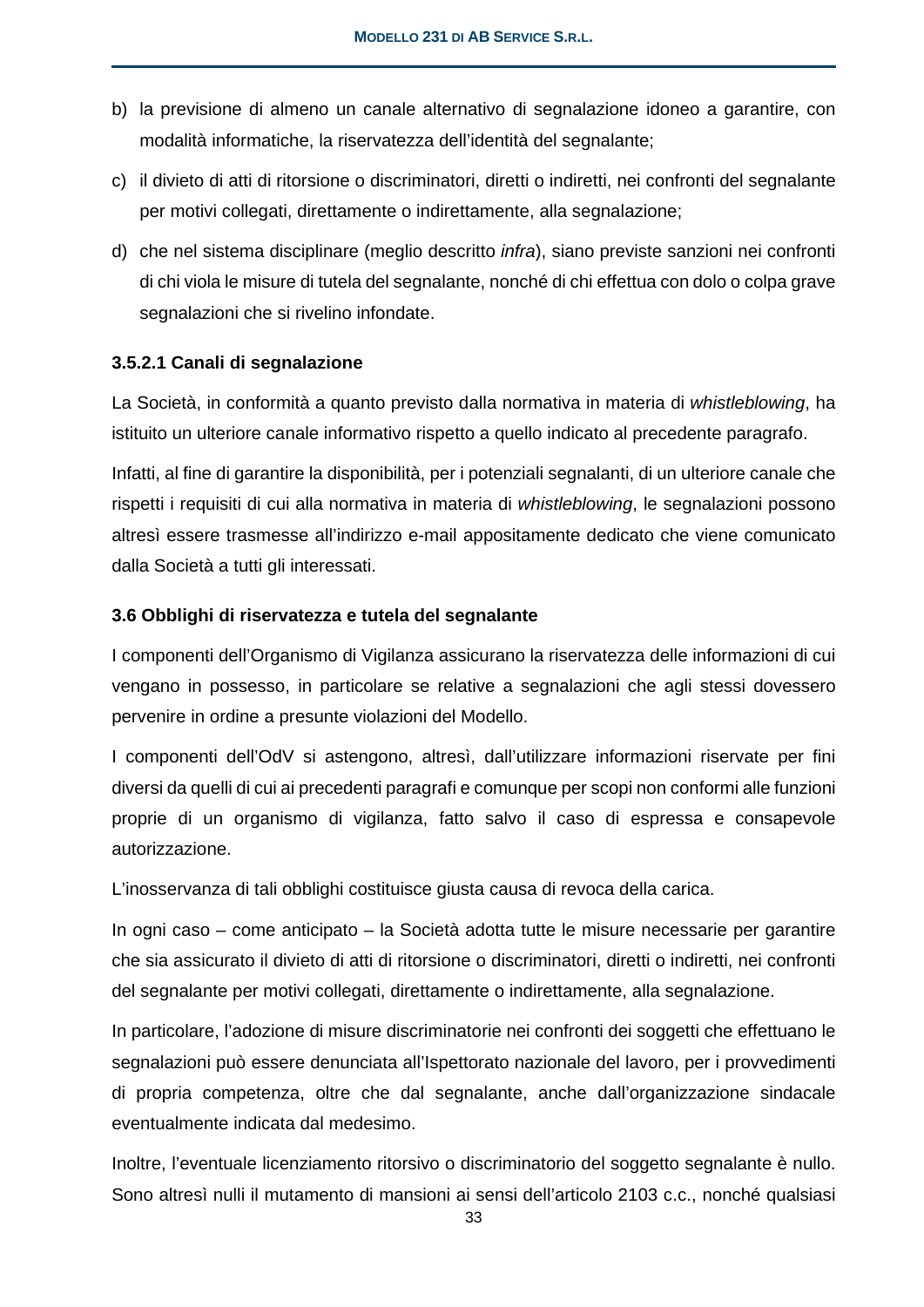altra misura ritorsiva o discriminatoria adottata nei confronti del segnalante. È onere del datore di lavoro, in caso di controversie legate all'irrogazione di sanzioni disciplinari, o a demansionamenti, licenziamenti, trasferimenti, o sottoposizione del segnalante ad altra misura organizzativa avente effetti negativi, diretti o indiretti, sulle condizioni di lavoro, successivi alla presentazione della segnalazione, dimostrare che tali misure sono fondate su ragioni estranee alla segnalazione stessa.

Da ultimo, si precisa che, nelle ipotesi di segnalazione o denuncia effettuate nelle forme e nei limiti di legge, il perseguimento dell'interesse all'integrità dell'ente, nonché alla prevenzione e alla repressione delle malversazioni, costituisce giusta causa di rivelazione di notizie coperte dall'obbligo di segreto di cui agli artt. 326, 622 e 623 c.p. e all'articolo 2105 c.c. (fatto salvo il caso in cui l'obbligo di segreto professionale gravi su chi sia venuto a conoscenza della notizia in ragione di un rapporto di consulenza professionale o di assistenza con l'ente, con l'impresa o con la persona fisica interessata). Quando notizie e documenti che sono comunicati all'organo deputato a riceverli siano oggetto di segreto aziendale, professionale o d'ufficio, costituisce violazione del relativo obbligo di segreto la rivelazione con modalità eccedenti rispetto alle finalità dell'eliminazione dell'illecito e, in particolare, la rivelazione al di fuori del canale di comunicazione specificamente predisposto a tal fine.

### **3.7 Informativa periodica**

Oltre alle notizie di cui ai paragrafi precedenti – che riguardano fatti o eventi di carattere eccezionale – dovranno, altresì, essere comunicate all'Organismo di Vigilanza, su base periodica, le informazioni rilevanti al fine di agevolare l'opportuna attività di controllo secondo quanto previsto nelle tabelle riepilogative in calce a ciascuna Parte Speciale.

### **3.8 Raccolta e conservazione delle informazioni**

Ogni informazione raccolta e ogni report ricevuto o preparato dall'Organismo di Vigilanza sono conservati per 10 anni, in formato cartaceo o elettronico, in un apposito archivio tenuto dall'OdV o da funzione da questo delegata.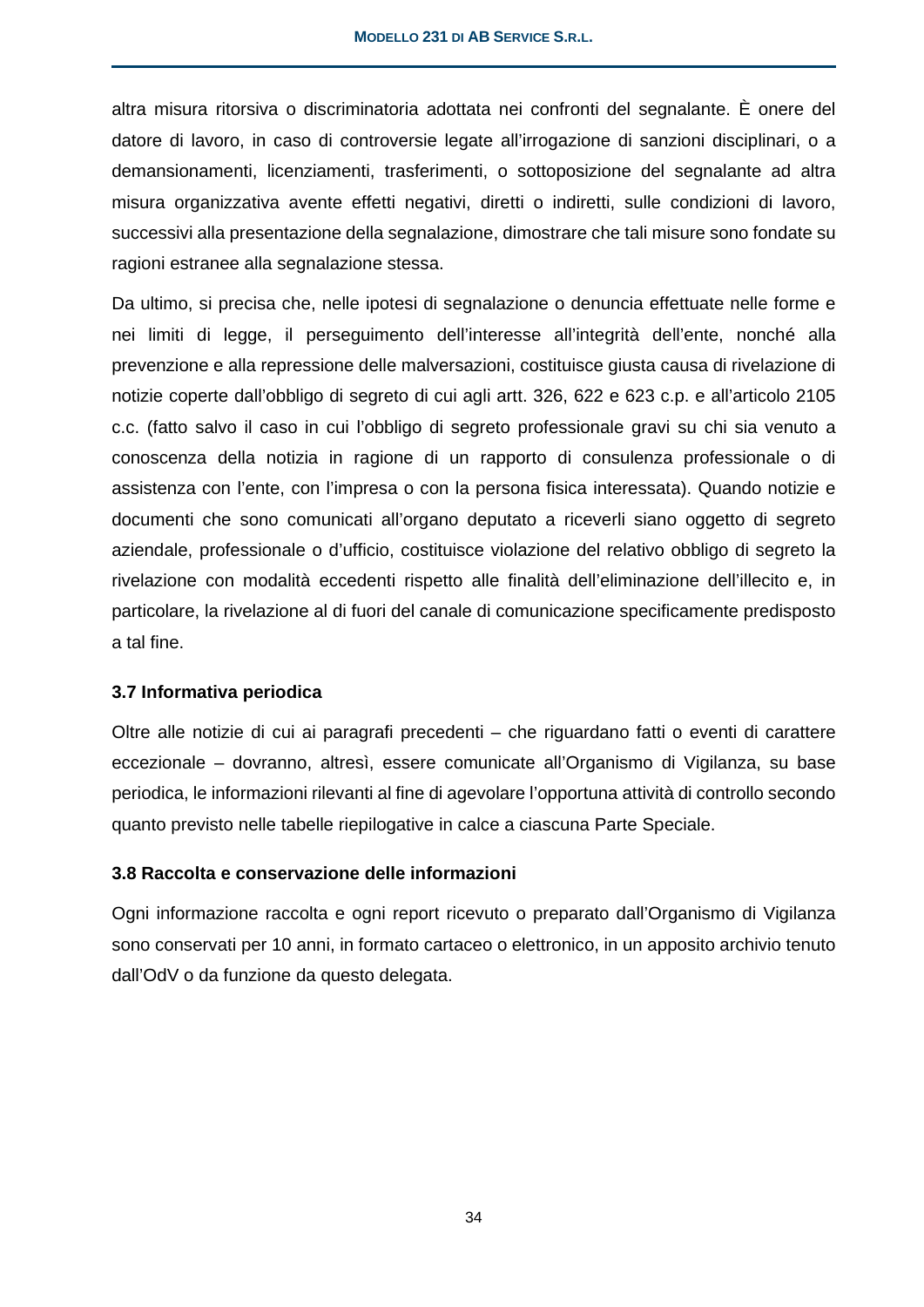## **CAPITOLO 4**

### **LA FORMAZIONE DELLE RISORSE E LA DIFFUSIONE DEL MODELLO**

### **4.1 Formazione e informazione dei Dipendenti**

Ai fini dell'efficacia del presente Modello, è precipuo obiettivo della Società quello di garantire una corretta conoscenza delle regole di condotta in esso contenute sia alle risorse già presenti in Società sia a quelle future. Il livello di conoscenza è realizzato con differente grado di approfondimento in relazione al diverso livello di coinvolgimento delle risorse medesime nelle Attività Sensibili.

### *La comunicazione iniziale*

L'adozione del presente Modello è comunicata a tutti i Dipendenti e collaboratori presenti in azienda al momento della sua adozione, così come lo sono eventuali successivi aggiornamenti significativi.

I nuovi assunti, invece, sono informati dell'adozione da parte della Società del Modello al momento dell'avvio dell'attività lavorativa presso la Società.

La Società, in particolare, deve garantire che ciascun nuovo assunto:

- riceva, al momento dell'instaurazione del rapporto, copia aggiornata del Modello 231 della Società;
- sottoscriva una dichiarazione di ricezione e di impegno al rispetto dello stesso.

### *La formazione*

L'attività di formazione finalizzata a diffondere la conoscenza della normativa di cui al D. Lgs. 231/2001 è differenziata, nei contenuti e nelle modalità di erogazione, in funzione della qualifica dei rispettivi destinatari, del livello di rischio dell'area in cui operano, dell'avere o meno gli stessi funzioni di rappresentanza della Società.

Con riferimento ai nuovi assunti, la Società garantisce che questi ricevano, nell'ambito dell'attività formativa che viene svolta nelle prime giornate lavorative, una formazione di base anche in merito alla normativa di cui al Decreto 231.

La mancata partecipazione all'attività di formazione senza giustificazione da parte degli Esponenti Aziendali costituisce una violazione dei princìpi contenuti nel presente Modello e, pertanto, potrà essere oggetto di sanzione ai sensi di quanto indicato nel seguente Capitolo 5.

35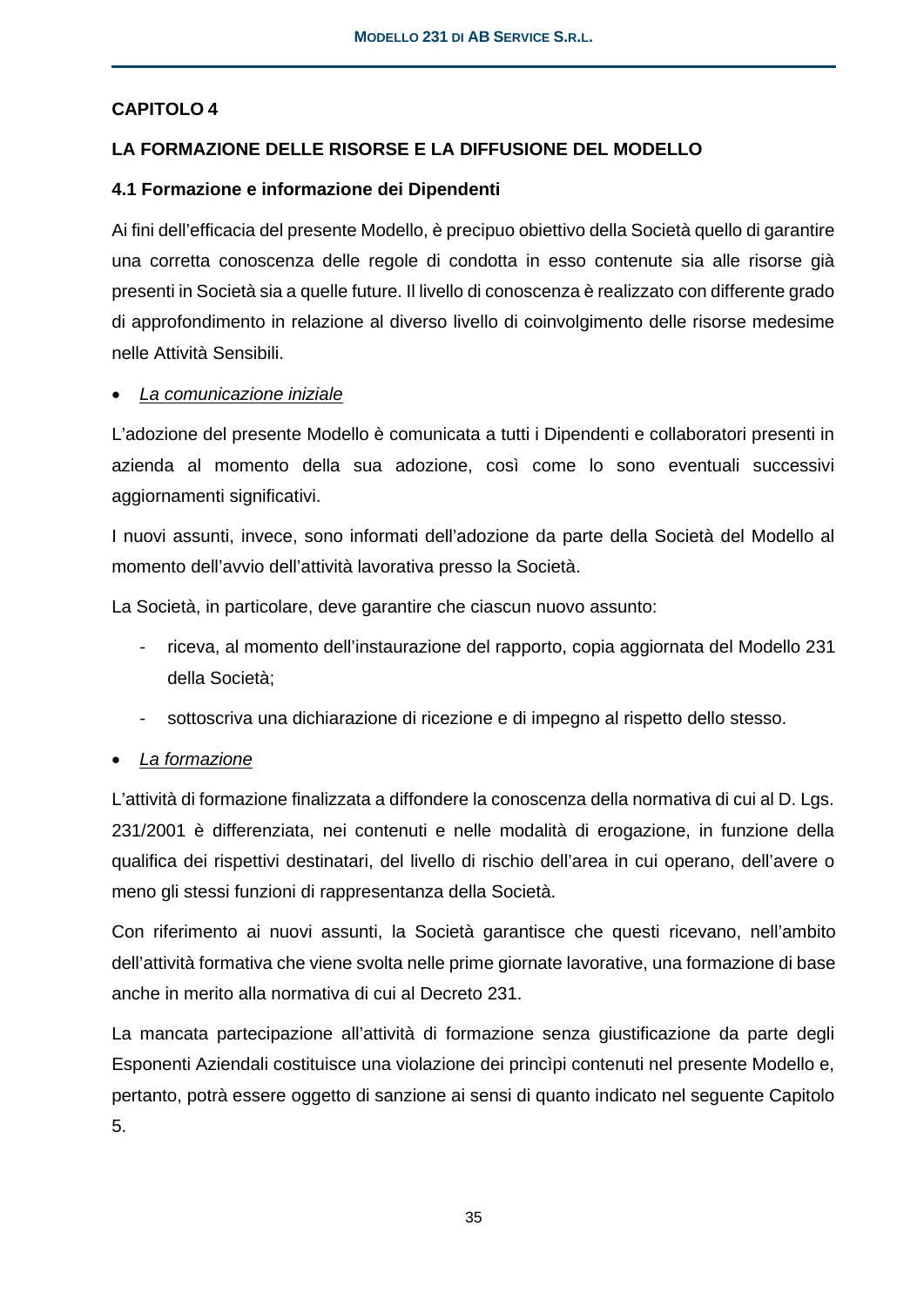## **4.2 Informazione ai Fornitori, Consulenti e** *Partner*

I Fornitori, i Consulenti e i *Partner* verranno adeguatamente informati, anche tramite apposite clausole negli accordi che regolano i loro rapporti con la Società, delle previsioni di cui al Modello.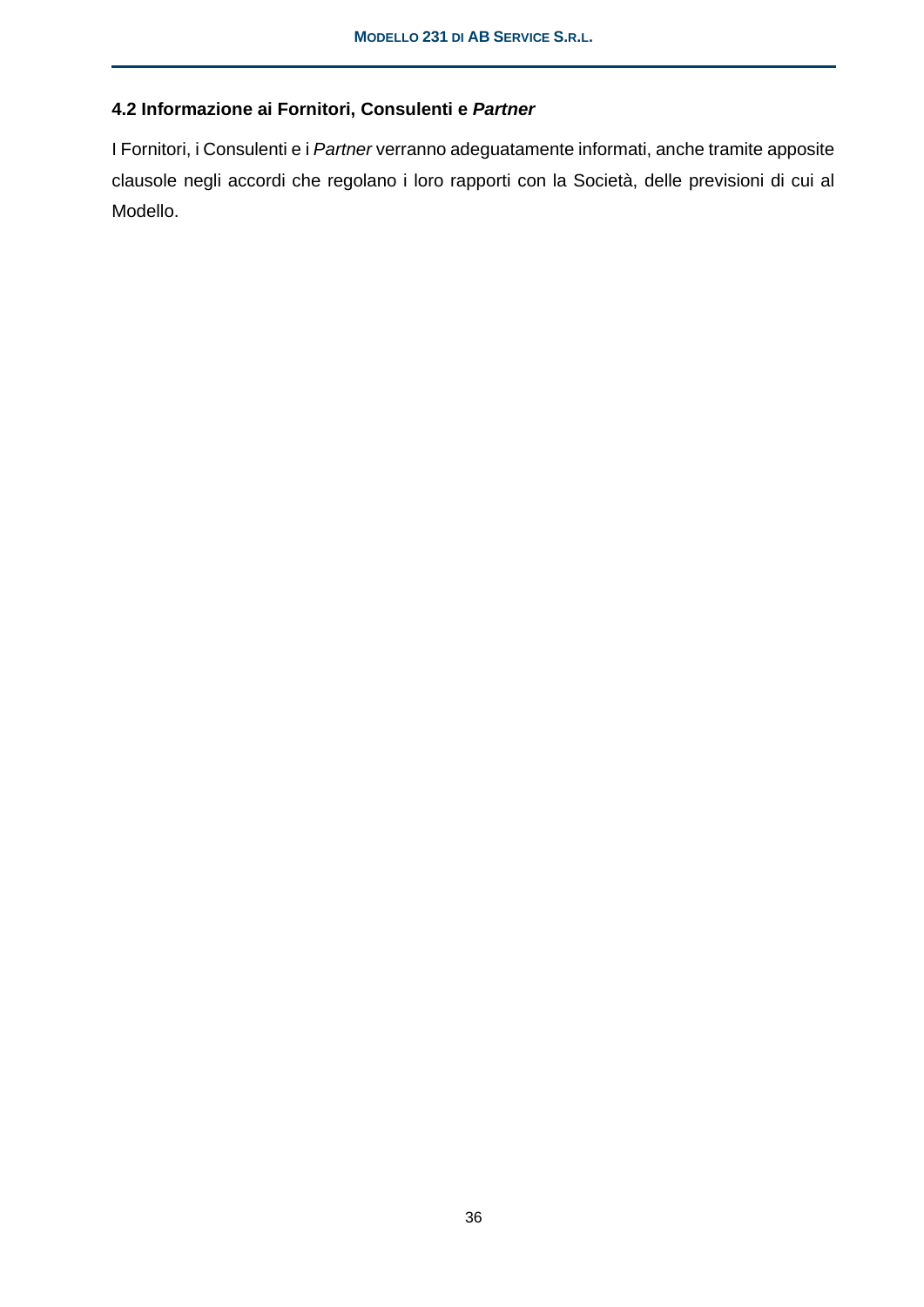### **CAPITOLO 5**

#### **SISTEMA DISCIPLINARE**

#### **5.1 Princìpi generali**

La definizione di un sistema disciplinare e di sanzioni (che devono essere commisurate alla violazione e dotate di potere deterrente) applicabili in caso di violazione delle regole di cui al presente Modello costituisce, ai sensi dell'art. 6, comma 1, del Decreto, un requisito essenziale del Modello.

L'applicazione del suddetto sistema sanzionatorio presuppone la mera violazione delle disposizioni del Modello; esso, pertanto, troverà applicazione indipendentemente dall'instaurazione, dallo svolgimento e dall'esito del procedimento penale eventualmente avviato dall'Autorità Giudiziaria nel caso in cui il comportamento da censurare integri anche uno dei Reati.

In virtù di quanto previsto dalla L. 179/2017, relativa al *whistleblowing* e con riferimento a qualunque destinatario del Modello, si precisa che, tra le condotte passibili di sanzione, devono essere considerate anche la violazione, in qualsiasi modo, delle misure a tutela del segnalante, nonché l'effettuazione con dolo o colpa grave di segnalazioni che si rivelino infondate.

### **5.2 Sanzioni per i Dipendenti**

I comportamenti tenuti dai Dipendenti della Società in violazione delle singole regole comportamentali dedotte nel presente Modello sono definiti come illeciti disciplinari.

Con riferimento alle sanzioni irrogabili nei riguardi dei Dipendenti, le stesse sono irrogate e attuate nel rispetto delle procedure previste dall'art. 7 della L. 30 maggio 1970, n. 300 (Statuto dei Lavoratori) e dalle normative speciali eventualmente applicabili.

### **A. Dipendenti che non rivestono la qualifica di dirigenti**

I provvedimenti disciplinari irrogabili nei riguardi di detti lavoratori – nel rispetto delle procedure previste dall'art. 7, legge 30 maggio 1970, n. 300 (Statuto dei Lavoratori) e delle eventuali normative speciali applicabili – sono quelli previsti dall'apparato sanzionatorio di cui al CCNL applicato dalla Società e precisamente:

- 1) richiamo verbale;
- 2) ammonizione scritta;
- 3) multa (nei limiti stabiliti dal CCNL e da eventuali accordi sindacali aziendali tempo per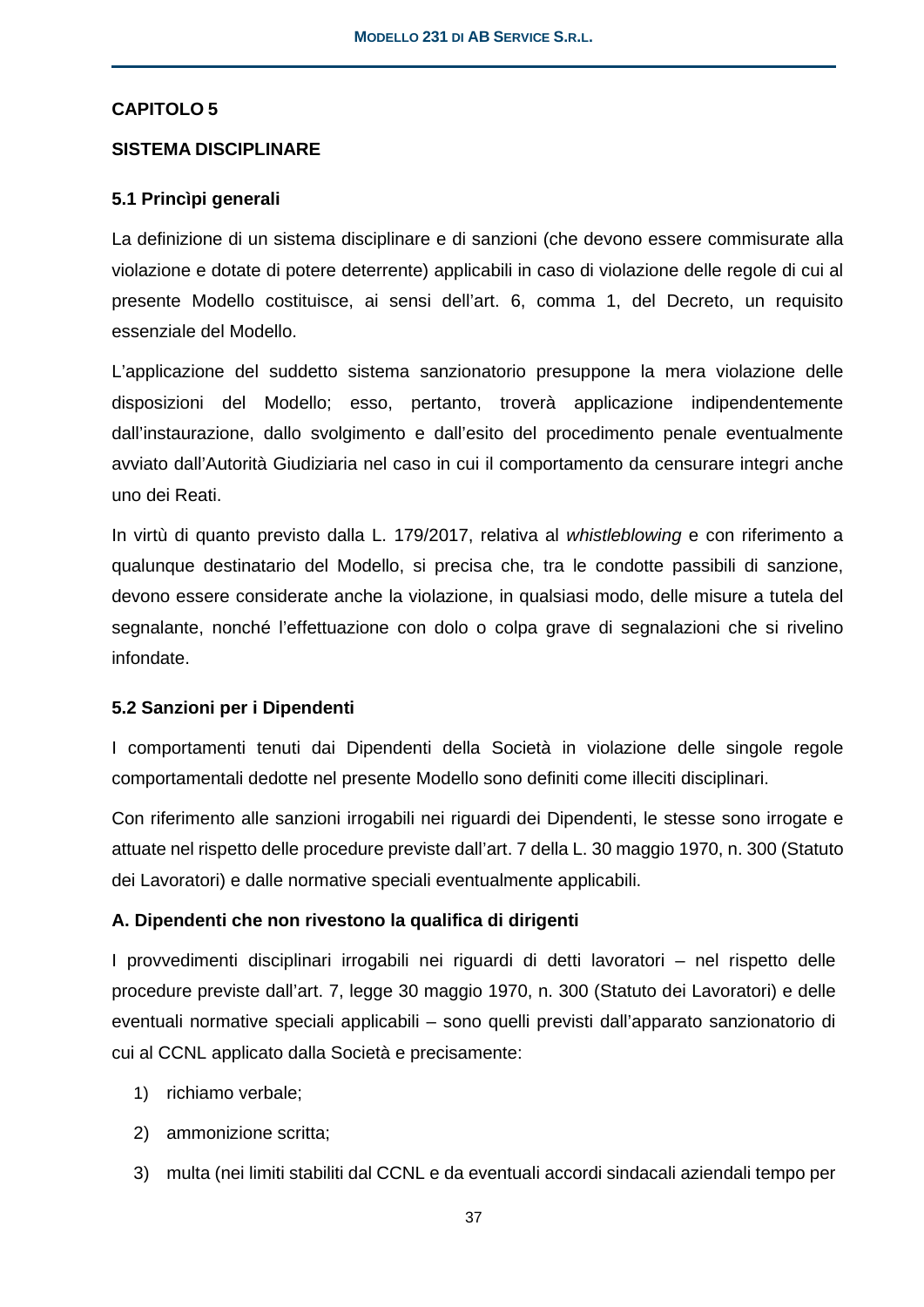tempo vigenti);

- 4) sospensione dal servizio e dal trattamento economico (nei limiti stabiliti dal CCNL e da eventuali accordi sindacali aziendali tempo per tempo vigenti);
- 5) licenziamento (nei casi previsti dalla legge nonché in quelli previsti dal CCNL e da eventuali accordi sindacali aziendali tempo per tempo vigenti).

Restano ferme – e si intendono qui richiamate – tutte le disposizioni, previste dalla legge e dal CCNL applicato, relative alle procedure e agli obblighi da osservare nell'applicazione delle sanzioni.

Per quanto riguarda l'accertamento delle infrazioni, i procedimenti disciplinari e l'irrogazione delle sanzioni, restano invariati i poteri già conferiti, nei limiti della rispettiva competenza, agli organi sociali e funzioni aziendali competenti.

Fermi restando gli obblighi per la Società, scaturenti dallo Statuto dei Lavoratori e dal CCNL applicabile, i comportamenti sanzionabili che costituiscono violazione del presente del Modello sono i seguenti:

- a) adozione, nell'espletamento delle Attività Sensibili/Strumentali, di comportamenti palesemente in violazione delle prescrizioni del presente Modello e/o del Codice Etico, tali da determinare la concreta applicazione a carico della Società di sanzioni previste dal D.Lgs. 231/2001;
- b) violazione di procedure interne previste dal presente Modello o adozione, nell'espletamento delle Attività Sensibili/Strumentali, di comportamenti non conformi alle prescrizioni del Modello;
- c) violazione delle misure a tutela del segnalante, ovvero effettuazione con dolo o colpa grave di segnalazioni che si rivelino infondate.

In caso di violazione di una o più regole comportamentali dedotte nel presente Modello da parte di un dipendente, l'Organismo di Vigilanza, rilevata l'infrazione tramite autonoma attività ispettiva o su segnalazione, provvederà ad informare la funzione HR della Società affinché proponga al Datore di Lavoro l'irrogazione della relativa sanzione.

### **B. Dipendenti che rivestono la qualifica di dirigenti**

In caso di violazione, da parte di dirigenti, del presente Modello o di adozione, nell'espletamento delle Attività Sensibili, di un comportamento non conforme alle prescrizioni dello stesso, ovvero in caso di violazione, in qualsivoglia modo, delle misure a tutela del segnalante o di effettuazione con dolo o colpa grave di segnalazioni che si rivelano infondate, la Società provvede ad applicare nei confronti dei responsabili le misure più idonee in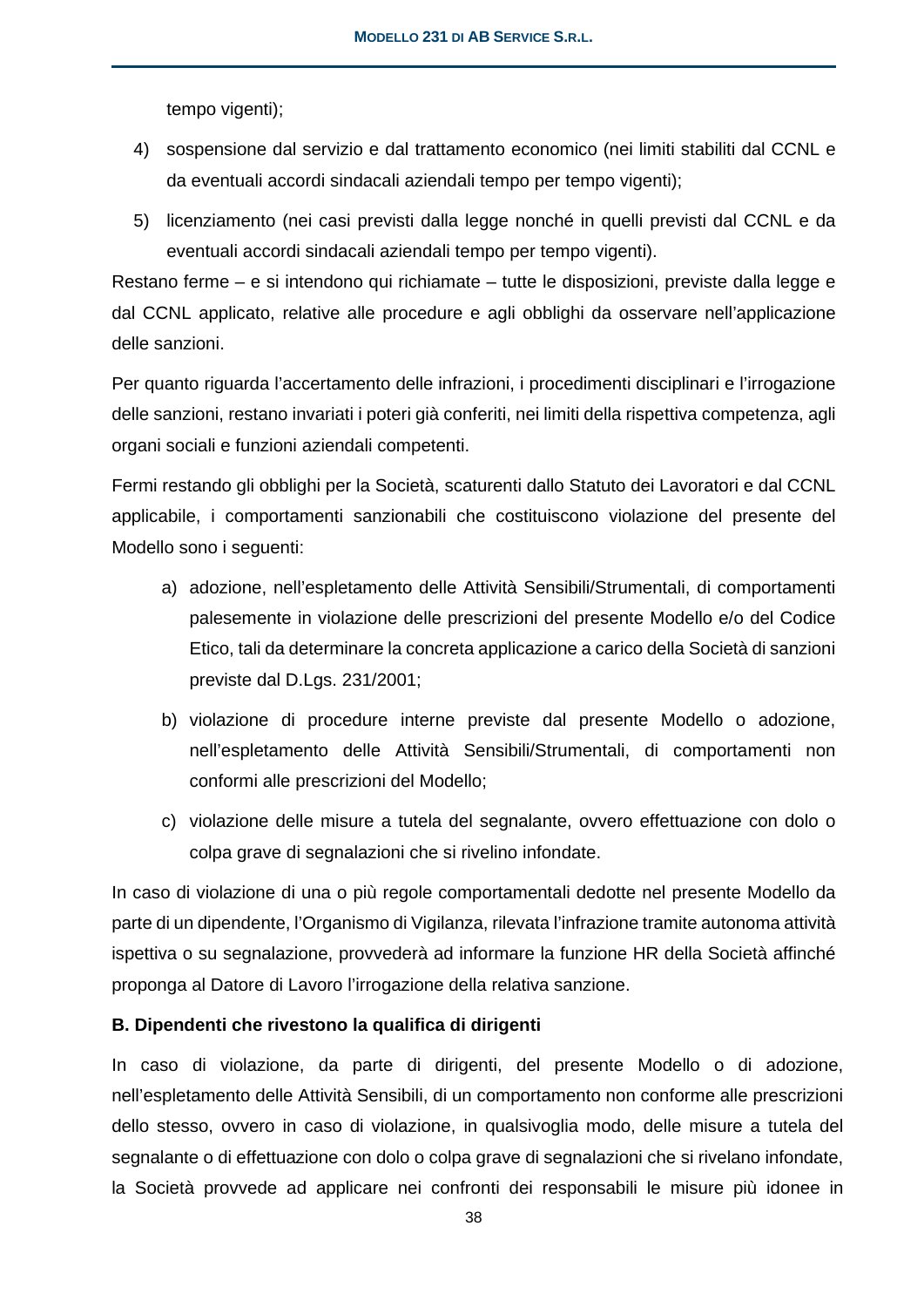conformità a quanto normativamente previsto e in conformità con quanto previsto dal CCNL applicabile.

\* \* \*

Le sanzioni e l'eventuale richiesta di risarcimento dei danni verranno commisurate al livello di responsabilità ed autonomia del dipendente e del dirigente, all'eventuale esistenza di precedenti disciplinari a carico del dipendente, all'intenzionalità del comportamento nonché alla gravità del medesimo, con ciò intendendosi il livello di rischio a cui la Società può ragionevolmente ritenersi esposta – ai sensi e per gli effetti del Decreto 231 – a seguito della condotta censurata.

Si sottolinea, come il mancato puntuale rispetto delle regole contenute nel Modello costituirà elemento di valutazione professionale che potrà avere riflessi nel percorso di carriera o retributivo (con particolare riguardo, ad esempio, all'eventuale componente variabile/premiale della retribuzione).

Inoltre, ove i destinatari della sanzione siano muniti di procura con potere di rappresentare all'esterno la Società, l'irrogazione del provvedimento potrà prevedere anche la revoca della procura stessa.

Il sistema sanzionatorio è soggetto a costante verifica e valutazione da parte dell'OdV pur rimanendo il Consiglio di Amministrazione – e le persone da questo designate ovvero delegate – responsabile della concreta applicazione delle misure disciplinari su eventuale segnalazione dell'OdV. L'Organismo di Vigilanza, rilevata l'infrazione tramite autonoma attività ispettiva o su segnalazione, provvederà ad informare la funzione HR della Società affinché proponga al Datore di Lavoro l'irrogazione della relativa sanzione.

Fatto salvo quanto sopra, restano ferme – e si intendono qui richiamate – tutte le disposizioni, previste dalla legge e dal CCNL applicato, relative alle procedure e agli obblighi da osservare nell'applicazione delle sanzioni.

Per quanto riguarda l'accertamento delle infrazioni, i procedimenti disciplinari e l'irrogazione delle sanzioni, restano invariati i poteri già conferiti, nei limiti della rispettiva competenza, agli organi sociali e funzioni aziendali competenti.

### **5.3 Misure nei confronti degli Amministratori**

In caso di violazione del Modello, ovvero di violazione, in qualsivoglia modo, delle misure a tutela del segnalante, o nell'ipotesi di effettuazione con dolo o colpa grave di segnalazioni che si rivelino infondate da parte di uno o più membri del Consiglio di Amministrazione, l'OdV informa il Collegio Sindacale e l'intero CdA, i quali prendono gli opportuni provvedimenti tra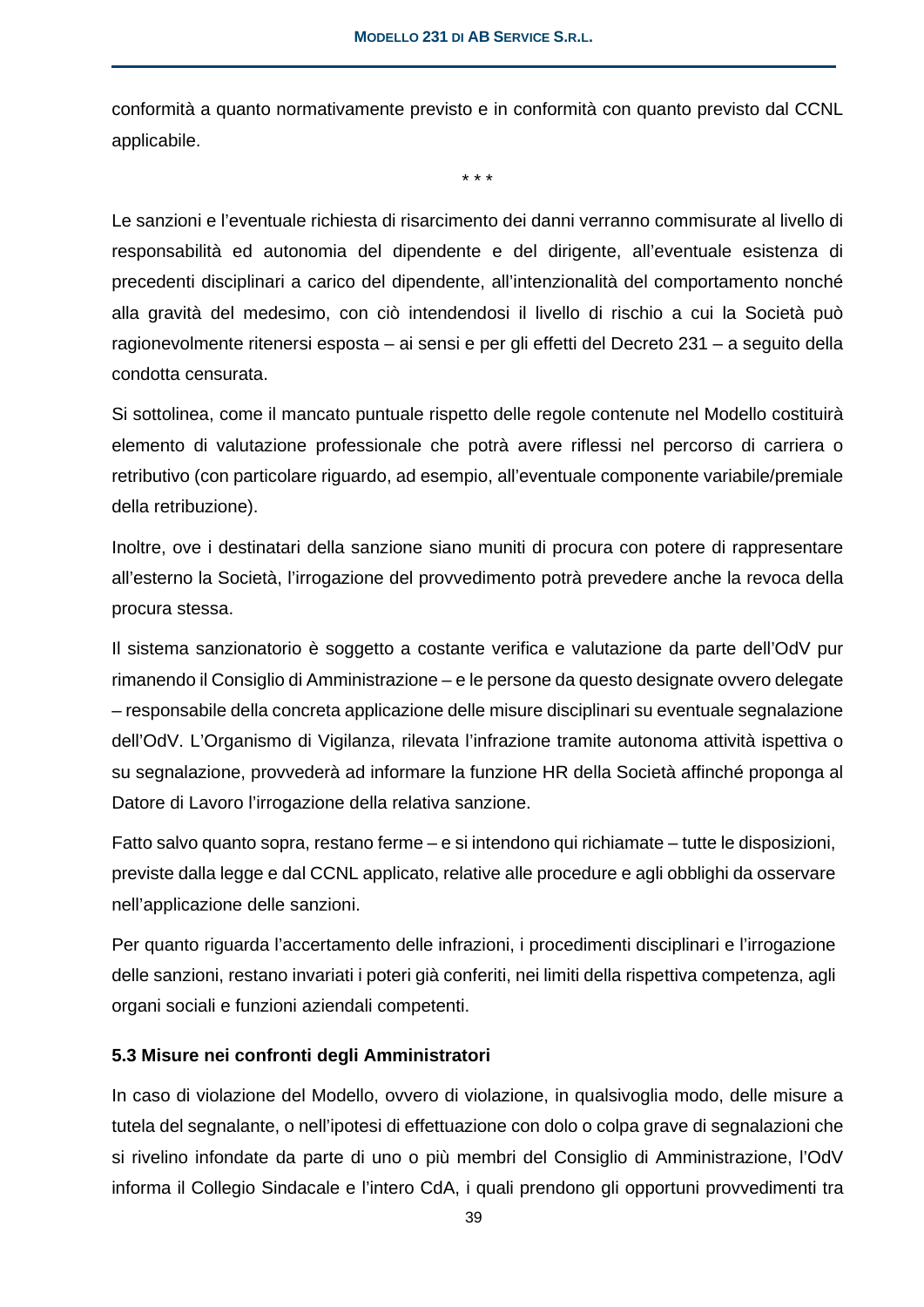cui, ad esempio, la convocazione dell'Assemblea dei Soci al fine di adottare le misure più idonee previste dalla legge nonché l'eventuale revoca di deleghe che siano state conferite all'Amministratore.

È fatta salva, in ogni caso, la possibilità per la Società di rivalersi sull'autore della condotta censurata per ogni danno, anche di immagine, e/o responsabilità che alla stessa possa derivare da comportamenti in violazione del presente Modello.

### **5.4 Misure nei confronti dei Sindaci**

In caso di violazione del presente Modello, ovvero di violazione, in qualsivoglia modo, delle misure a tutela del segnalante, o nell'ipotesi di effettuazione con dolo o colpa grave di segnalazioni che si rivelino infondate da parte di uno o più sindaci, l'OdV informa l'intero Collegio Sindacale ed il Consiglio di Amministrazione i quali prenderanno gli opportuni provvedimenti tra cui, ad esempio, la convocazione dell'Assemblea dei Soci al fine di adottare le misure più idonee previste dalla legge.

### **5.5 Misure nei confronti dei Consulenti, dei Fornitori e dei** *Partner*

Ogni violazione delle regole di cui al presente Modello applicabili ai Consulenti, ai Fornitori e ai *Partner* o ogni commissione dei Reati previsti dal Modello è sanzionata secondo quanto previsto nelle specifiche clausole contrattuali inserite nei relativi contratti.

Resta salva l'eventuale richiesta di risarcimento qualora da tale comportamento derivino danni concreti alla Società, come – a titolo esemplificativo e non esaustivo – nel caso di applicazione alla stessa da parte dell'Autorità Giudiziaria delle misure sanzionatorie previste dal Decreto 231.

### **5.6 Misure nei confronti dei componenti dell'Organismo di Vigilanza**

In caso di violazione del presente Modello, ovvero di violazione, in qualsivoglia modo, delle misure a tutela del segnalante e in particolare degli obblighi di riservatezza relativi alla segnalazione, da parte di uno o più membri dell'Organismo di Vigilanza, gli altri membri dell'OdV ovvero, in caso di organismo monocratico, uno qualsiasi tra i Sindaci o tra gli Amministratori, informeranno immediatamente il Collegio Sindacale ed il Consiglio di Amministrazione dell'accaduto.

Il Consiglio di Amministrazione prenderà, dunque, gli opportuni provvedimenti, tra cui, ad esempio, la revoca dell'incarico ai membri dell'OdV che hanno violato il Modello e la conseguente nomina di nuovi membri in sostituzione degli stessi ovvero la revoca dell'incarico all'intero organismo e la conseguente nomina di un nuovo OdV.